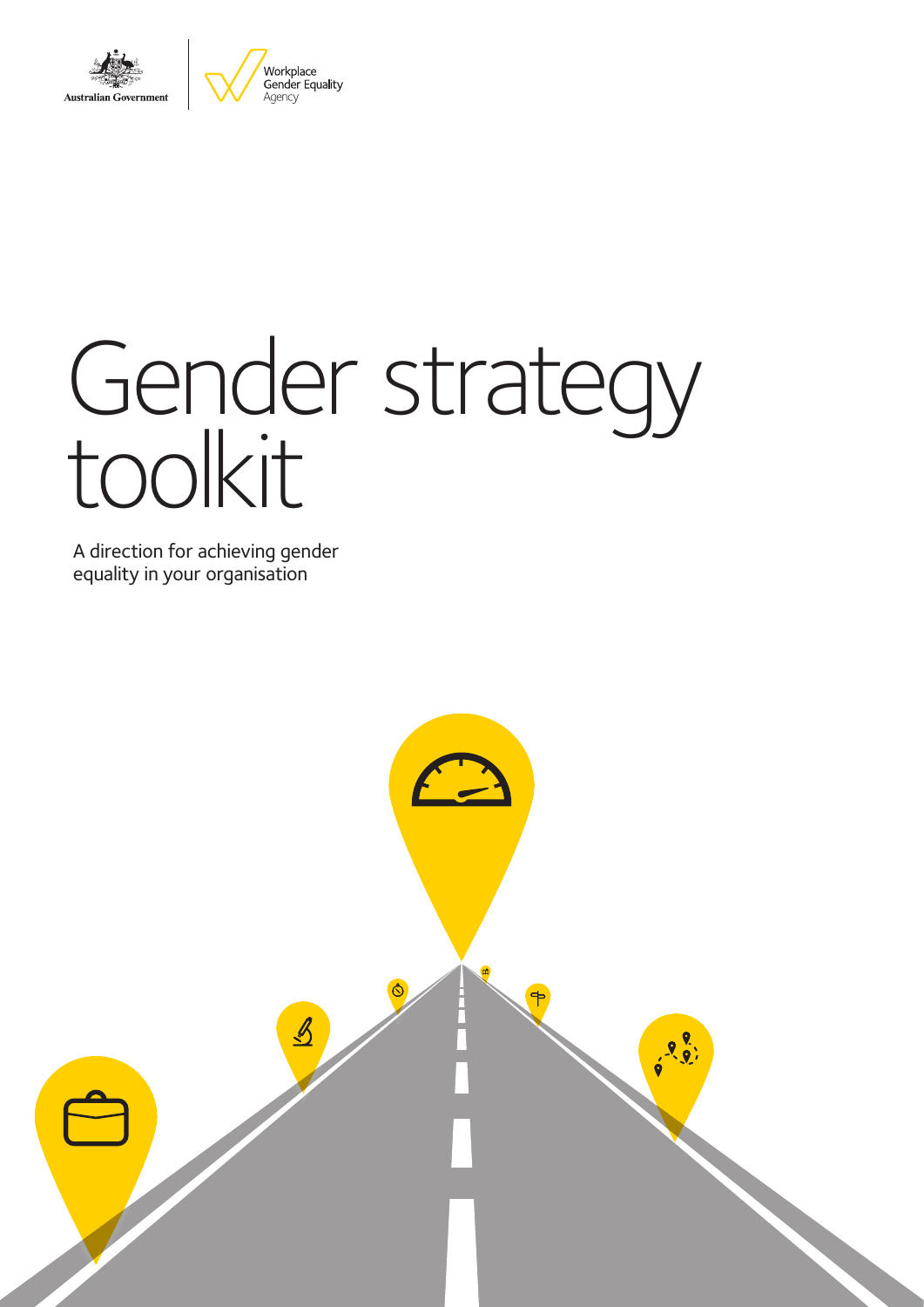# **Contents**

| Introduction |                                                   | $\overline{1}$ |
|--------------|---------------------------------------------------|----------------|
|              | The gender equality journey                       | $\overline{1}$ |
|              | Why is a gender equality strategy important?      | $\overline{2}$ |
|              | The change process                                | $\overline{3}$ |
|              | Navigating the toolkit                            | 3              |
|              | Section 1: The business case for gender equality  | 4              |
|              | How gender equality supports business performance | 5              |
|              | Section 2: The gender equality roadmap            | 10             |
|              | On-ramp points and express lanes                  | 13             |
|              | Section 3: The gender equality diagnostic tool    | 16             |
|              | Key focus areas                                   | 17             |
|              | Section 4: Mapping your current position          | 20             |
|              | Using the Gender Equality Diagnostic Tool         | 21             |
|              | Scoring                                           | 22             |
|              | Overall assessment                                | 35             |
|              | Section 5: Planning your journey                  | 36             |
|              | Creating or refining your strategy                | 37             |
|              | Section 6: Making the journey                     | 42             |
|              | <b>Section 7: Travelling faster</b>               | 45             |
|              | Reviewing your strategy and action plans          | 46             |
|              | <b>Appendix A: Suggested metrics</b>              | 48             |
|              | <b>Appendix B: Example objectives</b>             | 49             |
|              | Appendix C: Examples of strategies on a page      | 56             |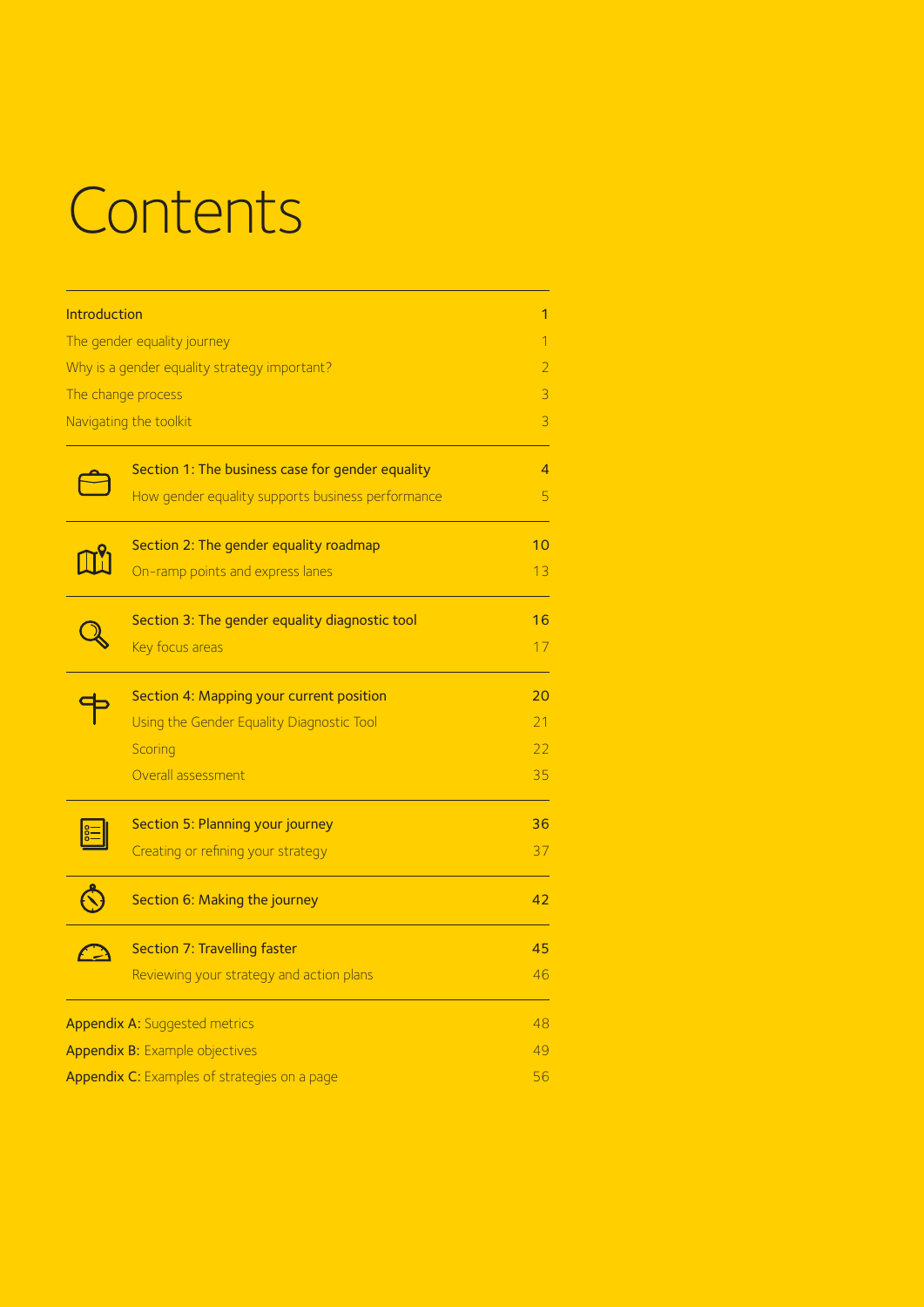# Introduction

Addressing gender equality within organisations will not happen accidentally, and like any other business issue, a strategic and systematic approach is required.

## The gender equality journey

Gender equality in the workplace is achieved when all employees are able to access and enjoy the same rewards, resources and opportunities regardless of whether they are a woman or a man. Our goal in providing this toolkit is to equip organisations with the skills and resources to accelerate strategic, sustainable and meaningful change.

Addressing gender equality within organisations will not happen accidentally, and like any other business issue, a strategic and systematic approach is required. The process of achieving gender equality is often referred to as a 'journey'. This is because the end-state or 'destination' (i.e. a workplace which is genuinely and sustainably equitable to both women and men) can only be achieved over time, and through a series of stages, which are cumulative in their impact.

A key starting point for many organisations is through annual reporting to the Workplace Gender Equality Agency (WGEA). The Workplace Gender Equality Act 2012 requires all non-public sector employers with 100 or more employees to report to the Agency in a standardised format on gender outcomes, including in areas such as workforce composition, pay and flexible work. In return, the WGEA provides feedback to each of these employers in the form of confidential, customised Competitor Analysis Benchmark Reports on their gender performance.

These Reports provide a powerful business intelligence tool, enabling employers to compare their gender performance to their peers, identify areas for improvement and track the effectiveness of their gender equality strategies over time.

This data is unique. No similar benchmarking data is available to employers in Australia. It provides employers with the evidence base to pinpoint their efforts to improve gender equality in their workplaces.

#### Aims of the toolkit

This toolkit has been developed to help organisations leverage the value of the benchmark data in a strategic, structured and sustainable way. The toolkit also provides guidance for those organisations aiming to adopt best practice or become WGEA Employer of Choice for Gender Equality<sup>1</sup> (EOCGE).

#### $\rightarrow$  Identify the on-ramp points to the gender equality journey

The toolkit assists organisations starting on the gender equality journey and those already on the journey wanting to make faster and more effective progress – by making better decisions which result in appropriate, well-targeted actions, and doing this systematically (i.e. in a sequence which delivers desired outcomes as efficiently as possible). Central to this is the design and implementation of a gender strategy.

#### Provides the 'how'

A well-constructed gender strategy provides the fundamental framework by which organisations can navigate and accelerate their own unique gender equality journey. In the following sections of this toolkit, we explain how to build an effective gender strategy, and how to use this to generate momentum and sustainable progress. In section 3, we highlight specific opportunities to maximise progress (which we refer to as 'onramps' and 'express lanes').

#### $\rightarrow$  Showcase best practice

The toolkit contains advice on leading practices, which reflect both contemporary research and ongoing learning from workplace application of concepts by organisations which started their journey some time ago. Employers that are just recognising the need to start their gender equality journey can benefit significantly from this learning.

<sup>&</sup>lt;sup>1.</sup> A strategic approach to gender equality is a prerequisite for the WGEA Employer of Choice for Gender Equality citation (criterion 1) and an essential underpinning for meeting other criteria.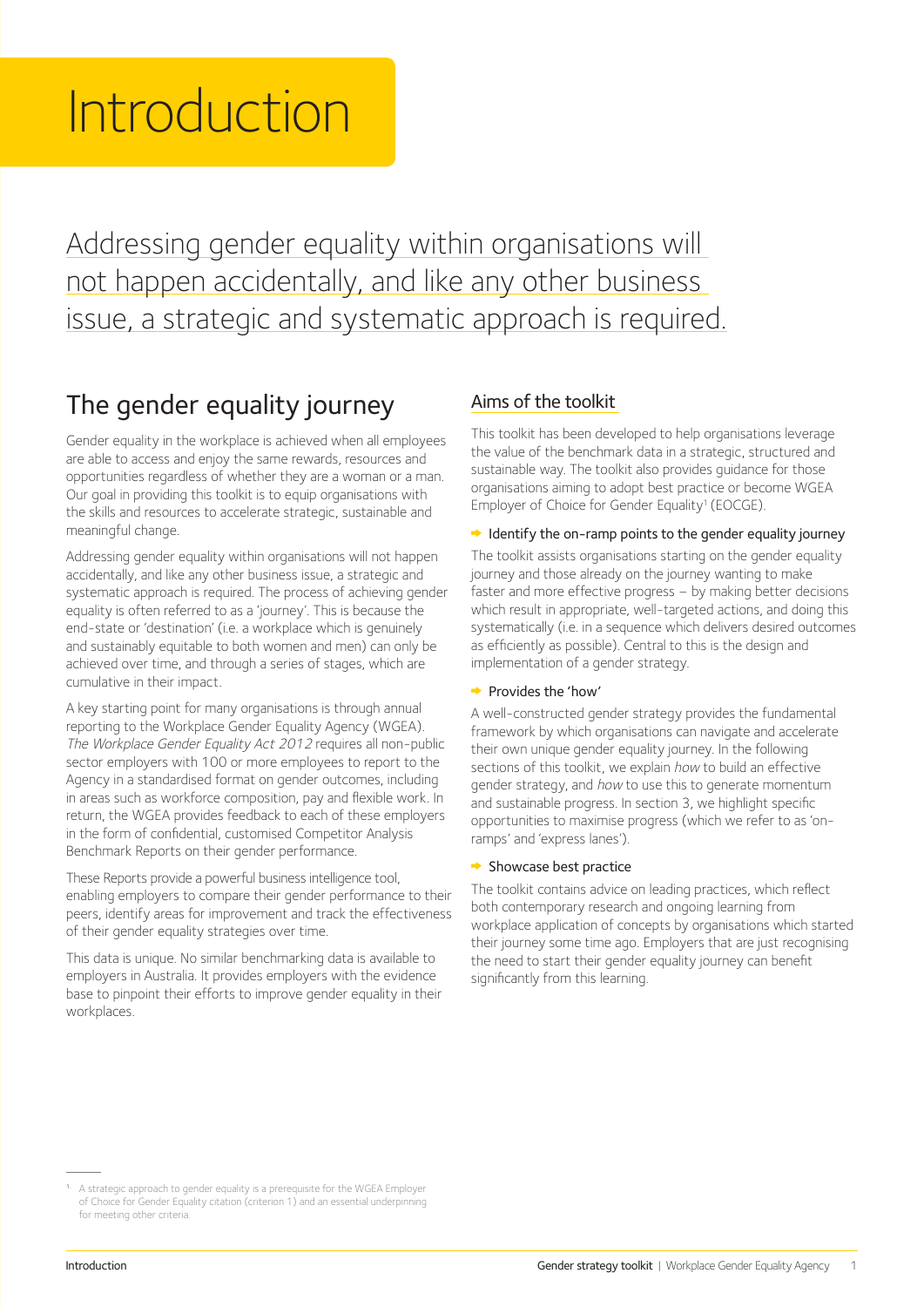#### Who is this toolkit for?

Any individual who is a stakeholder in workplace gender equality and has the potential to influence an organisation's approach to gender issues should find some or all of the frameworks and ideas useful. Such stakeholders are likely to include business leaders and managers, diversity champions and sponsors within organisations, and human resources or diversity practitioners.

From an organisational perspective, we recognise that gender equality starting points and levels of readiness and maturity will differ, and have therefore attempted to accommodate the resulting range of needs. We envisage several different scenarios in which the toolkit will be relevant, in particular:

- **→** Organisations that have recently started (or are about to start) their gender equality journey. Often the hardest question is "where do we start?" and "what does progress look like?" The toolkit helps to answer these questions and provides a structured approach for prioritising effort and investment.
- Organisations that have already started their gender equality journey. Their question may be "how can we make faster progress?" or "how can we achieve more impact from our effort?" Here, the toolkit can be used more selectively, to identify and help fill gaps in approaches (especially those that lack strategic direction) and enable stakeholders to avoid pitfalls and wasted effort from well-intentioned but poorly-targeted initiatives and investment (e.g. which address symptoms rather than root causes).

## Why is a gender equality strategy important?

A strategy defines a range of objectives in a particular area of endeavour and the underlying business rationale. Typically, it will also indicate how these objectives will be realised, and provides an assessment of risks and success factors. Developing specific project plans for discrete initiatives will also provide the detail of how the strategy is executed. Without a strategy, it is either difficult or impossible to gauge whether day-to-day activity and investment are helping the organisation effectively progress towards the desired end-goal.

Achievement of gender equality outcomes is no different. The underlying assumption of this toolkit is that when organisations use it to become more strategic in their approach to gender equality, the resulting strategy will link to, and support, broader business strategies and objectives.

The underlying assumption of this toolkit is that a more strategic approach to gender equality will support broader business objectives.

#### Advantages of a strategic approach

- **► Concerted action:** all parts of the organisation are working and moving in a similar, consistent direction.
- ◆ Well-targeted investment: every program or initiative can be tested before proceeding: will it help achieve the strategic objectives that have been agreed?
- Synergies: organisations can avoid 're-inventing the wheel' by adopting similar approaches that are mutually supportive and enable avoidance of mistakes and wasted effort.
- **Economies of scale:** sharing information and resources across the organisation and using collective commercial power (e.g. use of external vendors / service providers) to increase costeffectiveness.
- ◆ Consistency of approach: when different business units or teams approach gender equality similarly, employees' experience of the workplace is consistent and predictable, wherever they are deployed internally; this fosters engagement and productivity.
- Mobilisation and motivation: a strategy provides a basis for communicating intent, engaging stakeholders around specific objectives and building long-term support.
- A basis for measuring success: clarity of direction and purpose provides a robust basis for measuring progress and success, including return on investment.
- Reporting requirements: adopting a more strategic approach to gender equality will assist organisations to meet their WGEA reporting obligations, e.g. in relation to GEI 1, which contains questions in relation to strategy. Adopting a strategic approach will enable employers to answer 'yes' to questions where they previously responded 'no', helping them improve their performance against reporting matters.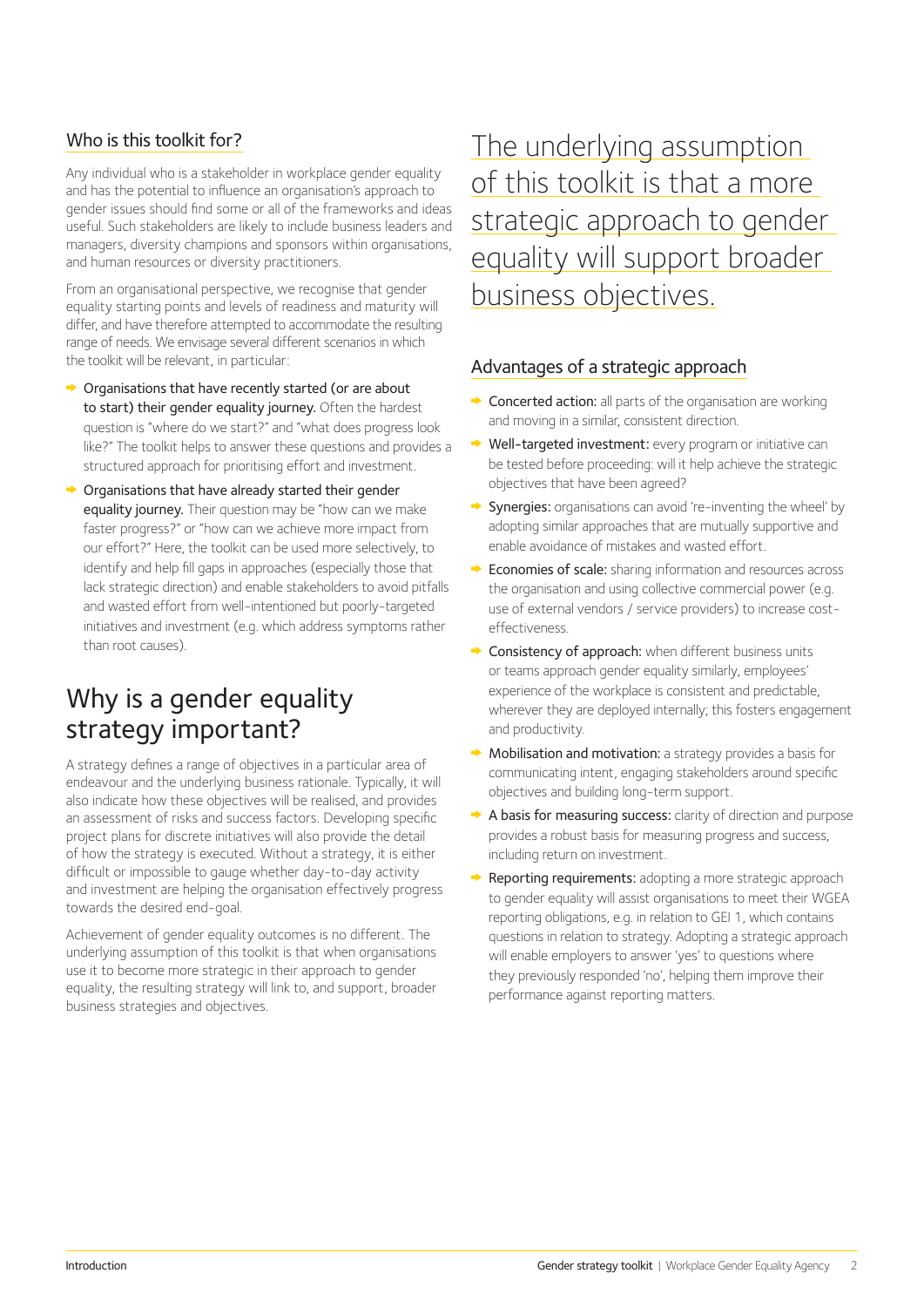## The change process

The gender equality journey involves a process of change: the end-point is different from the start. There is a significant body of learning from organisations that have, for a range of reasons, needed to change the way they operate or conduct their business. As a result, there are many different models and proprietary tools for managing organisational change.

The goal of this toolkit is not to substitute any of these. Instead, it aims to provide a simple, strategic framework for identifying and taking action in relation to gender equality that is consistent with generic change management approaches. It can also be easily integrated into a specific change methodology already used by an organisation. It aims to reflect established core change management principles.

To achieve this, the toolkit is structured around the four steps which typically guide change programs. These steps are summarised below and are explained in more detail in the toolkit sections which follow.

The diagram below shows how each of the WGEA tools and resources relate to each of the steps in the change process:

- $\rightarrow$  Throughout: the gender equality roadmap provides an overarching means of assessing progress towards the desired end state, and milestones in between.
- $\rightarrow$  Step A: the gender equality diagnostic tool provides a robust framework for analysing where an organisation is currently positioned on the gender equality journey, and helps to identify the opportunities and challenges in terms of making better and faster progress.
- $\rightarrow$  Step B: a gender equality strategy has to be produced by each organisation for itself, informed by the roadmap and diagnostic analysis and using the guidelines contained within this toolkit.
- $\rightarrow$  Step C: the achievement of each strategic objective will occur through an action (or implementation or project) plan for each activity, program or initiative that is identified and agreed by stakeholders.
- Step D: Competitor Analysis Benchmark Reports will provide new insights for organisations and a means of assessing progress relative to industry or other external comparators; the diagnostic can continue to be used as a means of re-evaluating progress at any time, relative to gender equality best practice.

## Navigating the toolkit

The toolkit is intended to be logical and intuitive. Before defining and describing the gender equality journey, it explains the benefits of making the journey – i.e. the business case. After explaining the gender equality journey, the toolkit describes the essential building blocks of an effective gender equality strategy. These elements are then put together to create a 'diagnostic', which organisations can use to assess their current gender equality status and performance, and identify any gaps and weaknesses in their approach. This insight provides the basis for taking action to improve these shortfalls, including appropriate sequencing and prioritisation.

The toolkit also provides a robust and consistent way for organisations to evaluate their current and future gender equality achievements, as well as their progress over time. The WGEA 'building a gender equality strategy' webpages provides a central hub of resources on developing specific actions and strategies on each of the key focus areas discussed in this document.

#### D) Review How are we travelling? GENDER EQUALITY BENCHMARKS C) Implement How can we start (or keep) moving? GENDER EQUALITY ACTION PLANS B) Design What is the best route to get there? GENDER EQUALITY STRATEGY A) Analyse Where are we now? Where do we want to be (and why)?

#### Figure 1: The step change process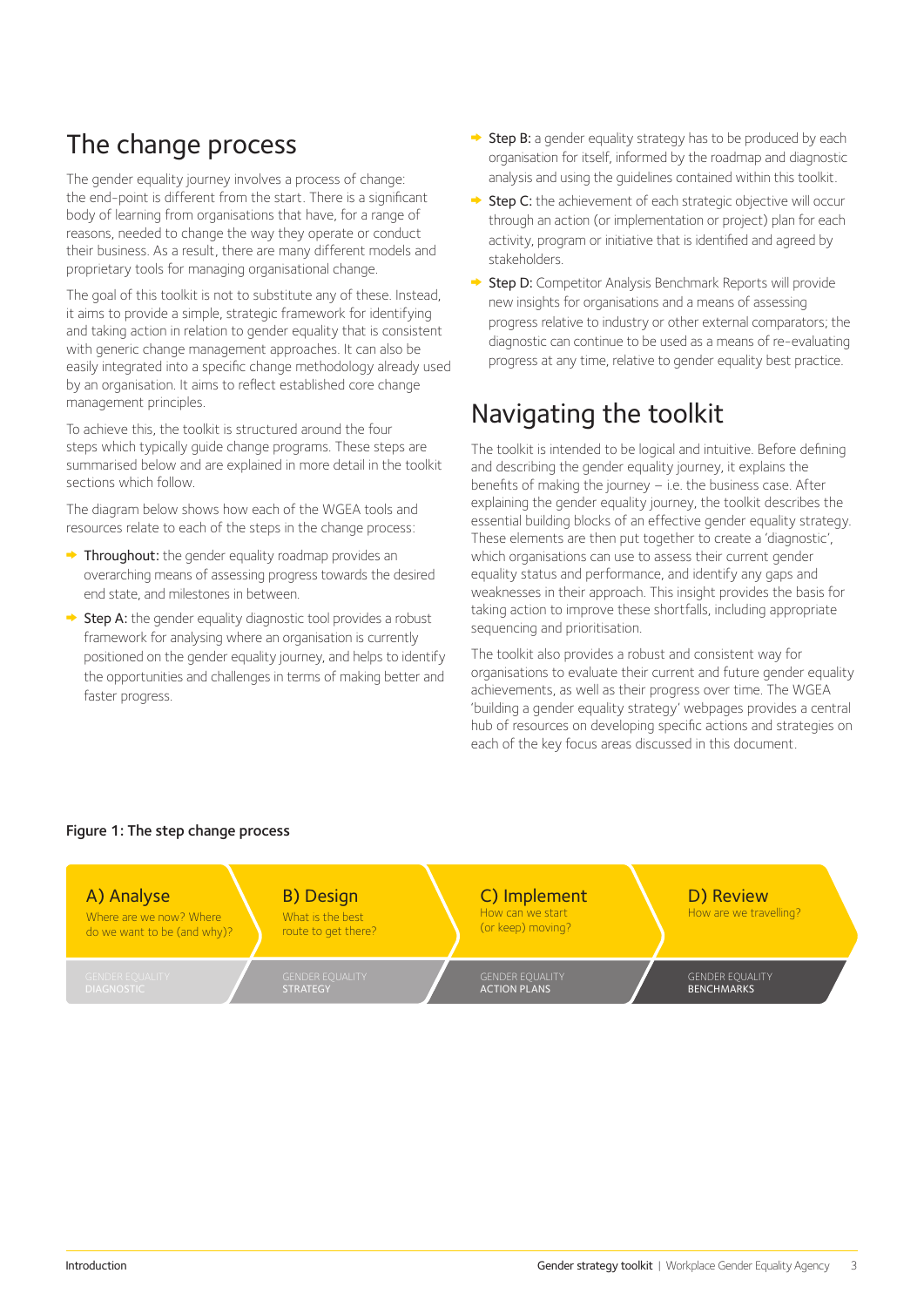

The business case for gender equality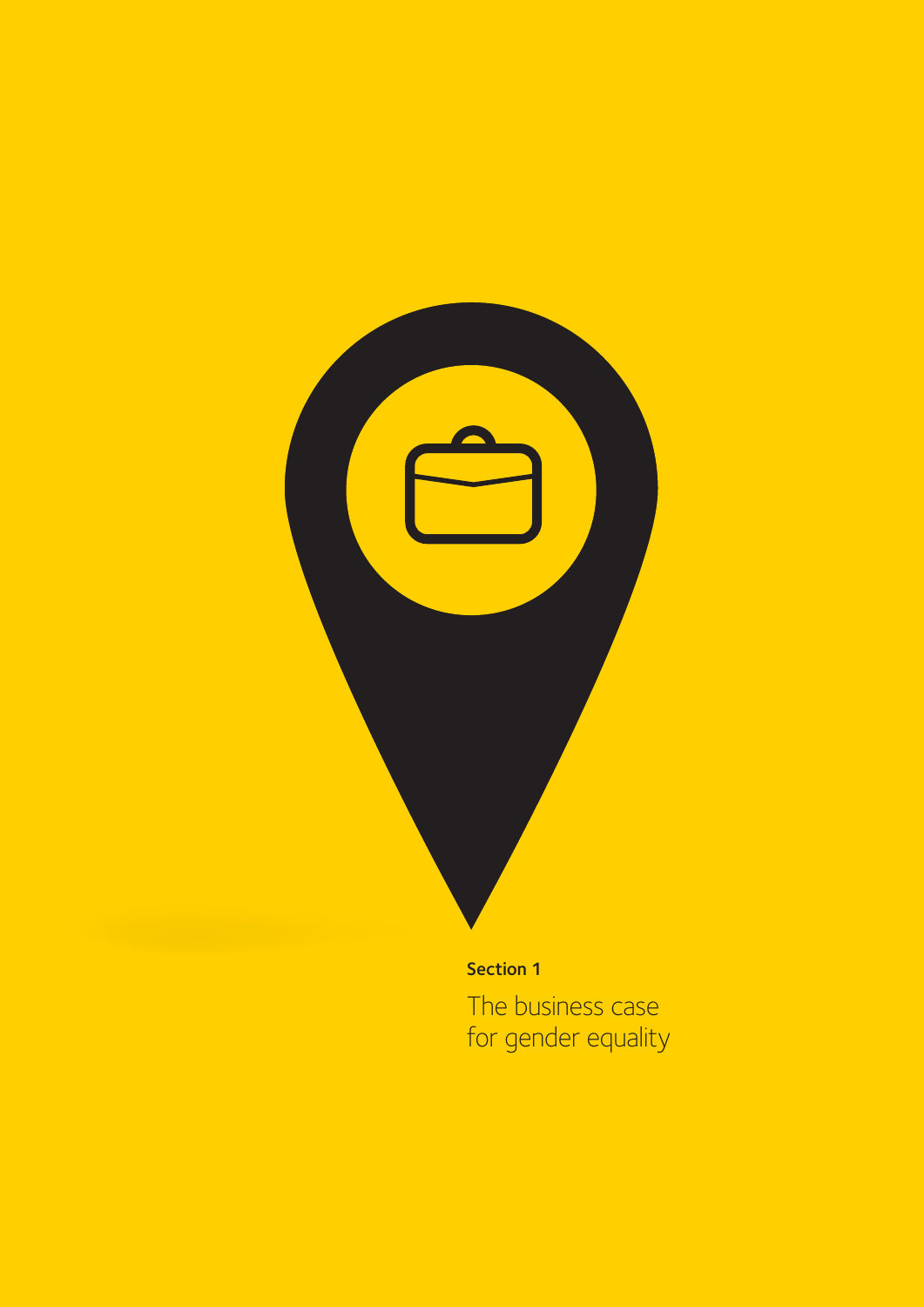#### Section 1

## The business case for gender equality

Too frequently there is insufficient focus given to the development, endorsement and socialisation of a robust and credible business case for gender equality.

A business case for gender equality is an essential prerequisite for building commitment to a gender strategy and its implementation. This principle is valid not only for commercial organisations, but also in a public or third (voluntary / not-for-profit) sector context.

Too frequently there is insufficient focus given to the development, endorsement and socialisation of a robust and credible business case for gender equality. Weakness at this stage of the strategy development process has the potential to undermine the success of everything that follows, as a business case is usually critical to stakeholder support. Reliance on a sense of corporate responsibility or supportive individual or collective attitudes and values is not best practice or a sound approach as it is usually insufficient in a commercial context.

The learnings from organisational experience indicate approaches to the gender equality business case often suffer from a number of the following limitations:

- $\rightarrow$  reliance on a generic business case instead of developing a specific one, unique to the organisation
- $\rightarrow$  no gathering or utilisation of relevant and compelling data (quantitative and qualitative) to substantiate the business case
- the specific business case is not cascaded or redefined for subunits or teams within the organisation
- $\rightarrow$  key stakeholder understanding is limited to parts of the business case
- $\rightarrow$  key stakeholders have an intellectual appreciation of the business case but lack belief or conviction in its validity
- $\rightarrow$  the business case it not actively communicated or promoted across the organisation
- $\rightarrow$  no attempt is made to measure impact or return on investment arising from gender equality action in order to retrospectively demonstrate the legitimacy of the business case (and use this to build future support).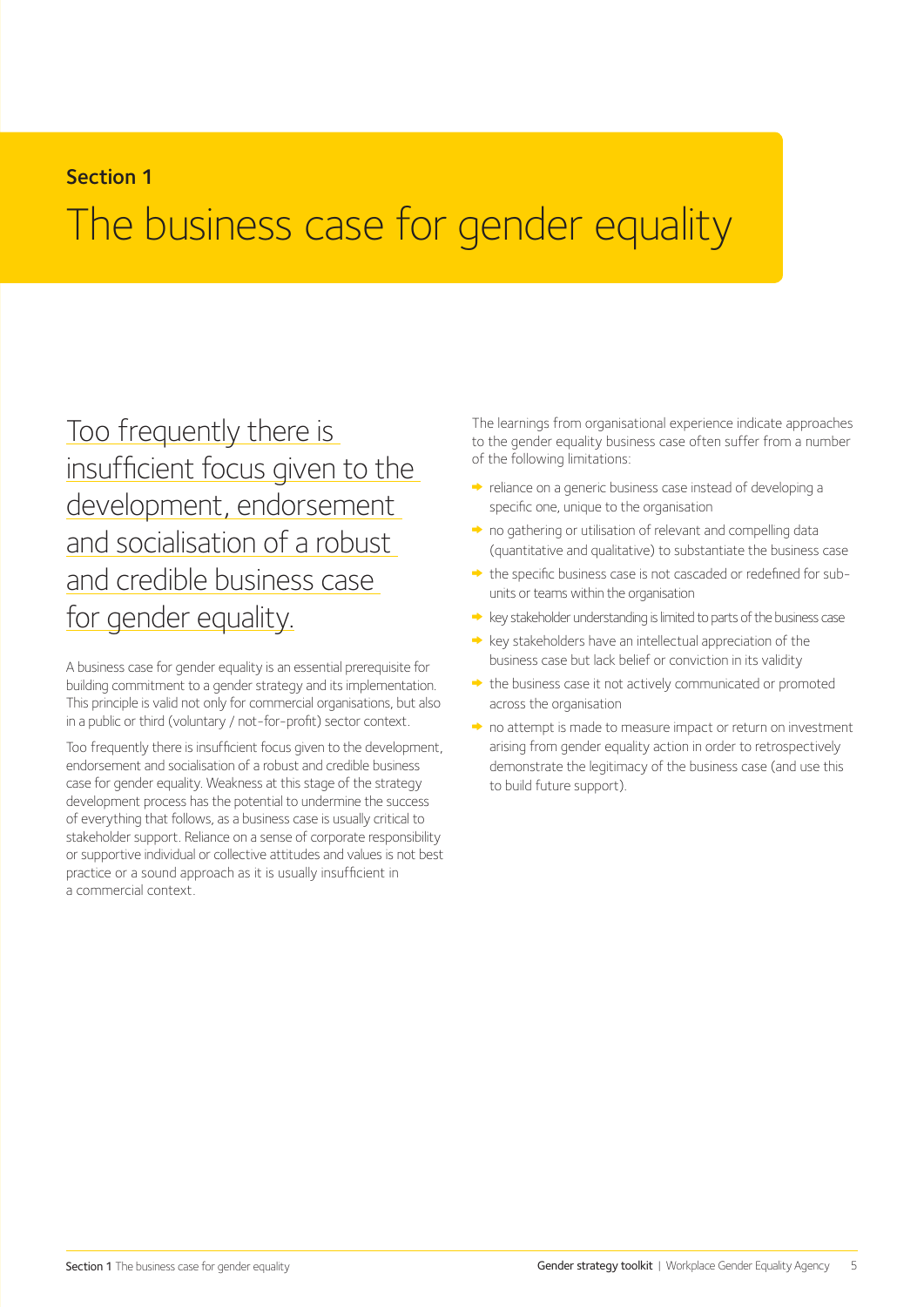#### Tailoring the business case

The generic business case for gender equality is a good starting point for building support for gender equality action within your organisation, but it should not be regarded as sufficient on its own. Typically, stakeholders such as leaders and middle-managers want to know the specific benefits to them, their team or their whole business. It will usually be up to human resource or diversity managers to define the *specific* business case.

There are two types of input which will help answer the question "what is the specific business case for gender equality here?" These are:

- $\rightarrow$  Ouantitative inputs: what does the data indicate are your biggest gender issues? It could be gender imbalance within leadership or executive teams, disproportionate loss of female talent, or a disconnect between the gender diversity of customer and customer-facing teams.
- Qualitative inputs: what do key stakeholders (executives, leaders, managers, employees etc.) think are the most important and relevant focus areas of the generic business case for your organisation and why? A series of interviews and/or focus groups with a representative sample of stakeholders will provide invaluable insight into where the business benefit of investment in gender equality is likely to come from.

These two different sets of inputs should be correlated to produce a final result. Where there are differences, these will need to be explored further and reconciled. However, the final result is an indication of the most important business drivers – in other words, it is a relative rather than an absolute picture.

The same process can also be cascaded down by applying the same methodology to discrete business units or individual teams. The same questions apply: what does the data show, and what do key stakeholders see as the main business benefits from achieving gender equality? For instance, an information technology function or team may see greater innovation from gender diverse thinking as a significant benefit, whereas a marketing or customer-facing team would be expected to place priority on stronger customer relationships and solutions. Increased engagement and productivity/ performance ought to be common to all teams.

Since business leaders tend to be data-rational due to the nature of their role, credible and reliable metrics to support the case are essential. If these are unavailable, consideration should be given to developing the mechanisms to provide the data and track and report the key metrics going forward. When the metrics show progress over time, this will foster support for further action and investment in gender equality. If measurable progress does not occur, this provides a basis for investigation to understand why the organisation's efforts are not having the intended effect, and then remedial action taken.

When the explicit, data-backed business case has been defined and endorsed by the relevant stakeholders, it should be communicated across the organisation, business unit, function or team, preferably within broader business messaging alongside the gender strategy. It should be made accessible to employees at all levels, although the level of detail appropriate for different stakeholder groups may vary.

In Table 1, we have set out the generic gender equality business case in a number of ways. This can be used as a starting point for developing a specific organisation business case.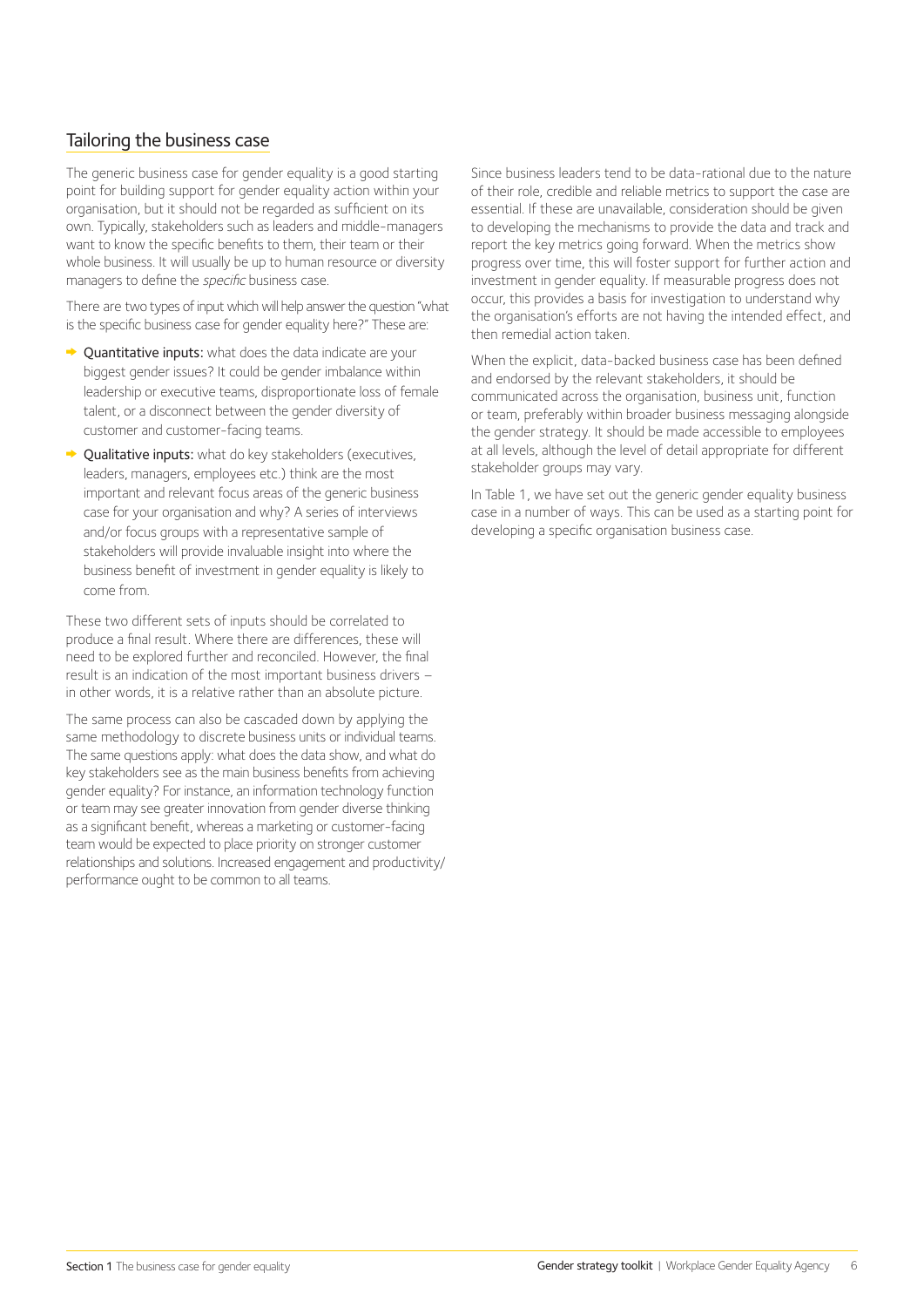#### Table 1: Business benefits

| <b>Measure</b>     | <b>Benefits</b>                                                                                                                                                                                                                                                                                                                                                                                           |
|--------------------|-----------------------------------------------------------------------------------------------------------------------------------------------------------------------------------------------------------------------------------------------------------------------------------------------------------------------------------------------------------------------------------------------------------|
| Customers          | A workforce which is as diverse as its customers can more effectively:                                                                                                                                                                                                                                                                                                                                    |
|                    | · understand and anticipate customer needs, which enables proactive tailoring of customer solutions,<br>services, advice and information                                                                                                                                                                                                                                                                  |
|                    | • personalise communications and interactions, develop deeper connections, and engage more meaningfully<br>with customers.                                                                                                                                                                                                                                                                                |
| Market share       | Attracting and retaining new business in target market segments can be influenced by perceptions in relation to<br>factors such as ethical conduct, corporate responsibility or citizenship, and commitment to equality and diversity.                                                                                                                                                                    |
| Talent             | Talent and capability is not found in one particular demographic. To ensure an organisation has access to the<br>best available talent and is able to retain this, it will need to progressively become an employer of choice for<br>existing and potential employees of all backgrounds.                                                                                                                 |
|                    | Rapidly changing workforce demographics (a shrinking, ageing and more female workforce) mean organisations<br>◆<br>will increasingly be challenged in the search for talent unless they are able to draw from, and retain, candidates<br>from diverse backgrounds.                                                                                                                                        |
| Performance        | Research and organisational experience indicate diverse teams consistently outperform homogeneous teams<br>◆<br>and produce stronger (business) outcomes - provided an inclusive culture operates, where all ideas or<br>contributions are valued and considered.                                                                                                                                         |
|                    | Employees at all levels who are valued and included, irrespective (or because) of their individual differences,<br>and who can 'be themselves' at work are typically more engaged, motivated and therefore productive.                                                                                                                                                                                    |
|                    | Co-workers who understand and respect individual differences collaborate more effectively and with less conflict.                                                                                                                                                                                                                                                                                         |
| Innovation         | Developing innovative solutions to customer needs, creative exploitation of technology and continuous process<br>◆<br>improvement may help sustain competitive advantage.                                                                                                                                                                                                                                 |
|                    | Diverse and inclusive teams are more innovative because they have a wider set of experiences, approaches and<br>◆<br>resources to draw upon.                                                                                                                                                                                                                                                              |
|                    | Enabling people to constructively challenge established approaches and conventional thinking provides the basis<br>for experimentation and managed risk-taking.                                                                                                                                                                                                                                           |
| Agility            | → Flexible teams are typically more adaptive and responsive to rapid changes in business conditions and priorities<br>because they already communicate, collaborate and deliver results in ways which are far less restricted by time<br>and location, and which exploit technology to full advantage.                                                                                                    |
| Risk               | Diverse teams which operate inclusively can manage and mitigate risk more effectively by avoiding sub-<br>∙<br>optimal decision-making associated with 'group-think'.                                                                                                                                                                                                                                     |
| Community          | Communities and their individual constituents are increasingly influential (and may also be customers). A<br>workforce that represents and is connected to local communities and their values is better able to anticipate<br>and meet their expectations; this can help foster a positive disposition towards an organisation when business<br>outcomes have community impact.                           |
| Other stakeholders | Diversity, particularly gender equality at leadership levels, is subject to increased scrutiny and<br>∙<br>strengthened legislation. The effect will include greater exposure of the gender diversity of talent<br>pipelines to leadership levels.                                                                                                                                                        |
|                    | An organisation's reputation and brand will continue to be relevant in relation to government, regulators,<br>shareholders, investors, analysts, contractors, suppliers and partners. Progress in equality, diversity<br>and inclusion can help an organisation position itself as a business which is well-managed (including<br>in relation to risk), and authentically 'lives' its culture and values. |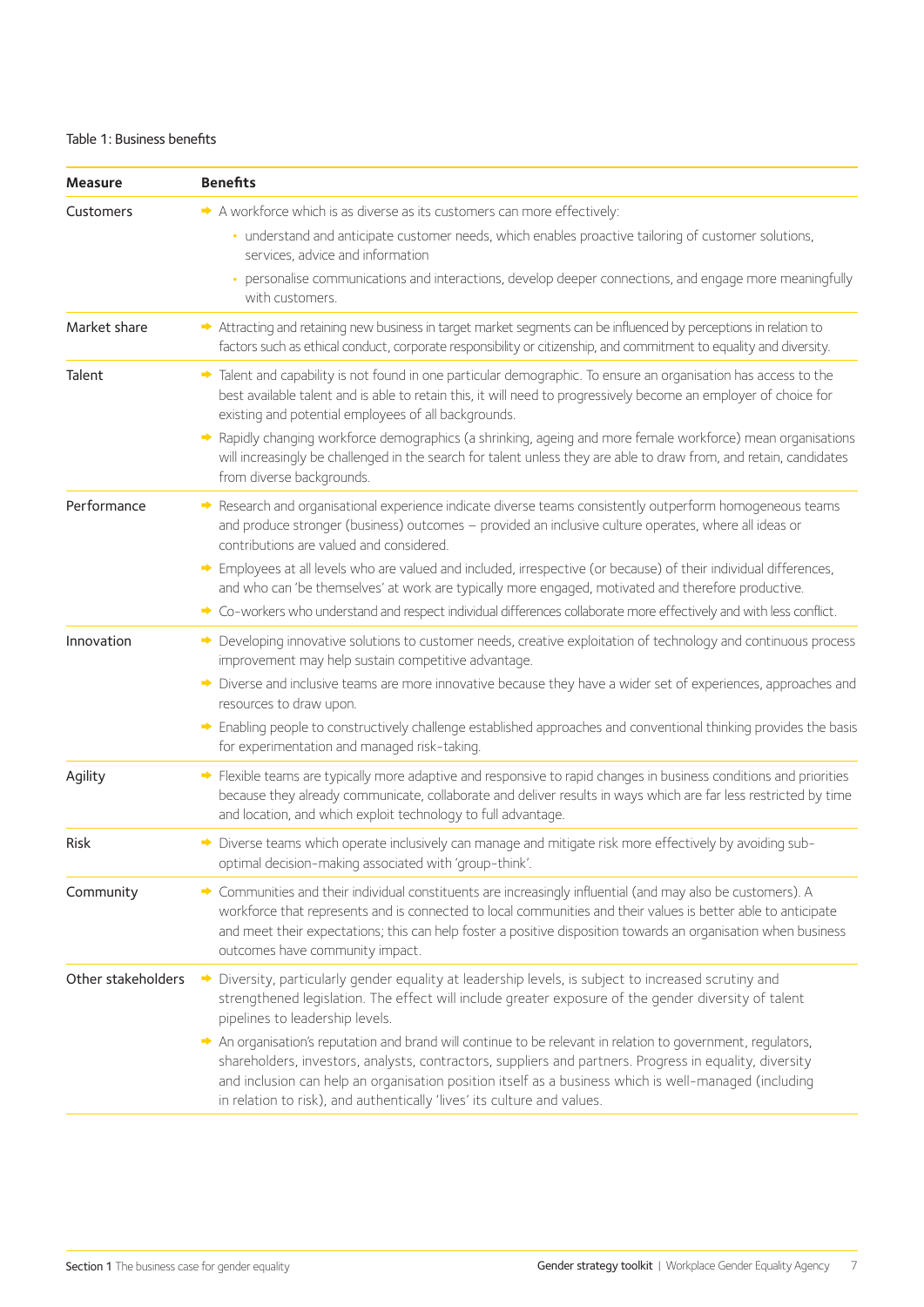## How gender equality supports business performance

The WGEA describes a gender-equitable workplace as one in which women and men are equally represented, valued and rewarded. Leading organisations in gender equality have recognised that building and maintaining gender balanced teams and an overall workforce is essential but not sufficient to achieve this aspiration.

In order to fully capitalise on the benefits that gender equality brings to organisations of all kinds, employers must also develop and foster a culture which is consistently inclusive to both women and men. Flexible mindsets and work practices represent key enablers of gender equality, diversity and inclusion.

The diagram below illustrates how these foundational elements support business performance<sup>2</sup> and create long-term competitive advantage. The return on investment (ROI) from achieving genuine workplace gender equality is derived from sustainable performance improvements, not short-term transient gains which may be subsequently lost.

#### Foundations

- Diverse and representative workforce: a gender-balanced workforce (at all organisational levels, particularly leadership) is an essential foundation for maximising team and business performance, but it is not sufficient without the two additional components of inclusion and flexibility. Organisations will need to determine the appropriate benchmark against which to determine whether gender diversity is appropriately representative (the overall population, national workforce, local community, client or customer base etc.).
- Inclusive and equitable culture: a gender inclusive and equitable workplace culture provides the basis for fully utilising the different and complementary strengths that women and men bring to their work and teams. Inclusion involves empowering everyone to make a relevant contribution – e.g. listening to the 'quietest voice in the room', and valuing and considering everyone's ideas equally. This promotes diversity of thinking, in which assumptions and the status quo can be constructively challenged in pursuit of the best solution. Inclusive cultures require inclusive leadership behaviours, e.g. where decisions are not made within exclusively male networks.



Figure 2: The business case for gender equality

<sup>2.</sup> Note that terms such as business performance can equally apply to public sector or not-for-profit organisations. Organisational (non-commercial) performance is a relevant and equally valid measure of impact generated by gender equality action.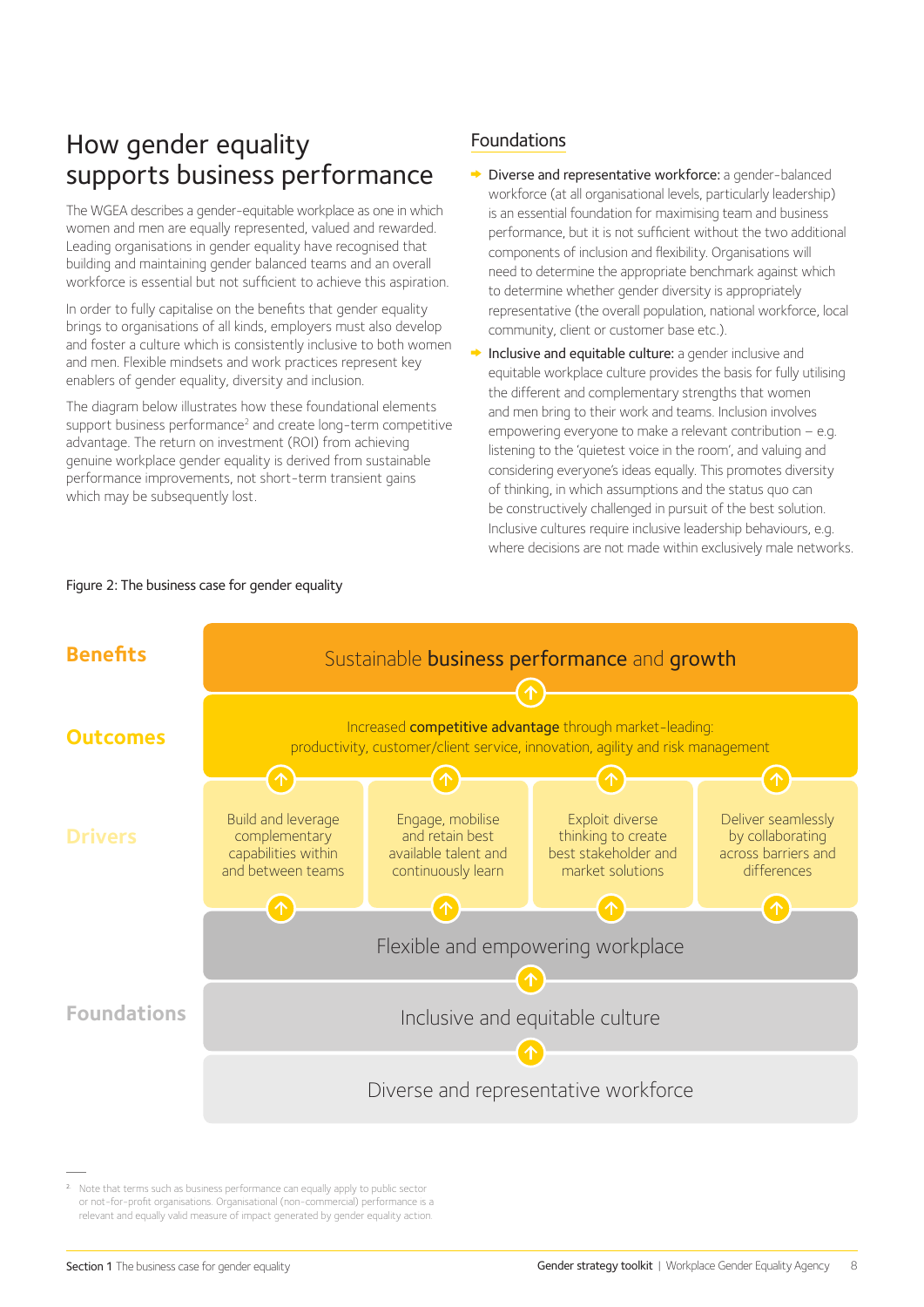$\rightarrow$  Flexible and empowering workplace: flexible work practices enable the attraction, retention and optimal utilisation of gender diverse talent. Research indicates a strong correlation between flexible work and a sense of inclusion and engagement. Structured appropriately, flexibility has the potential to strengthen individual and team performance, as well as customer relationships and responsiveness. Flexible teams are typically more agile and adaptable because their work methods are less constrained by time and/or location.

#### Drivers

- $\rightarrow$  Build and leverage complementary capabilities within and between teams: women and men bring different strengths and capabilities, although these are not necessarily 'hard-wired' by gender. Either way, to develop the best solutions and deliver the best results, everyone has to be open to alternative ways of thinking (e.g. problem-solving, assessing risk etc.), different work styles and preferences (e.g. introvert and extrovert) and leadership styles.
- $\rightarrow$  Engage, mobilise and retain best available talent and continuously learn: the most engaged and productive employees are those who are:
	- **•** empowered to realise their full potential
	- **•** enabled to maximise their contribution to the organisation and team
	- **•** fairly recognised and rewarded
	- **•** encouraged to be themselves.

Anticipating and embracing different ways of working also provides an opportunity for continuous learning and improvement.

- **►** Exploit diverse thinking to create best customer and market solutions: most employees have customers of some kind, whether internally or externally. When the composition of teams reflects the gender (and other) diversity of their customers and clients, they are better able to:
	- **•** develop deeper and more meaningful connections and longer term relationships
	- **•** understand customers' perspectives and better anticipate and exceed their needs and expectations
	- **•** proactively tailor customer communications, advice, insights and information.

Research and organisational experience demonstrate gender diverse and inclusive teams are consistently more innovative than homogeneous teams, and avoid the risks associated with 'groupthink' (i.e. easily agreed but sub-optimal solutions).

**→** Deliver seamlessly by collaborating across barriers and differences: anticipating and embracing different ways of working reduces the potential for interpersonal conflict, and more constructive business and organisational outcomes.

#### **Outcomes**

At a high level, organisational and leadership commitment to gender equality has the potential to increase business performance and competitive advantage. This is achieved through the combination of enhancements in productivity, customer or client service, innovation, agility and risk management, as explained above.

#### Benefits

The return on investment in gender equality may not necessarily be immediately evident at an organisational level, although benefits to employees, customers and other stakeholders may be more visible.

Fully unlocking the value from a gender equitable workplace requires culture change as well as process improvement. Influencing individual attitudes and values is not always easy and takes time. However, the prize on offer is an organisation and/or business which is more sustainable, i.e. is better equipped for the future, irrespective of a constantly evolving external environment and an accelerating rate of change.

Below are some examples of success indicators for each of the foundations and drivers in the business case.

#### Table 2: Examples of success indicators

| <b>Business case</b><br>component                   | <b>Measured by</b>                                                                                                                                                                                  |
|-----------------------------------------------------|-----------------------------------------------------------------------------------------------------------------------------------------------------------------------------------------------------|
| Diverse and<br>representative<br>workforce          | Improvement in gender balance of overall<br>workforce and sub-groups (e.g. by level, business<br>unit, job family) compared to comparator population<br>(e.g. workforce, community, customer base). |
| Inclusive and<br>equitable culture                  | Increase in positive responses to benchmark<br>question in employee engagement survey about<br>gender inclusivity of organisation.                                                                  |
| Flexible and<br>empowering<br>workplace             | Increase in utilisation of formal flexibility options<br>by women and men and an increase in positive<br>responses to benchmark flexibility question in<br>employee engagement survey.              |
| Complementary<br>capabilities in teams              | All required / desired capabilities are collectively<br>demonstrated in aggregated performance<br>assessments of team members                                                                       |
| Talent engagement,<br>mobilisation and<br>retention | Sustainably improved gender balance of talent<br>pipeline, development program participants,<br>international / special assignments, retained talent.                                               |
| Diversity of<br>thinking                            | Oualitative feedback of team leaders and<br>members in relation to increased innovation<br>of solutions                                                                                             |
| Seamless<br>collaboration<br>across boundaries      | Oualitative feedback of team leaders and<br>members in relation to improved collaboration<br>and / or reduced conflict across relevant<br><b>boundaries</b>                                         |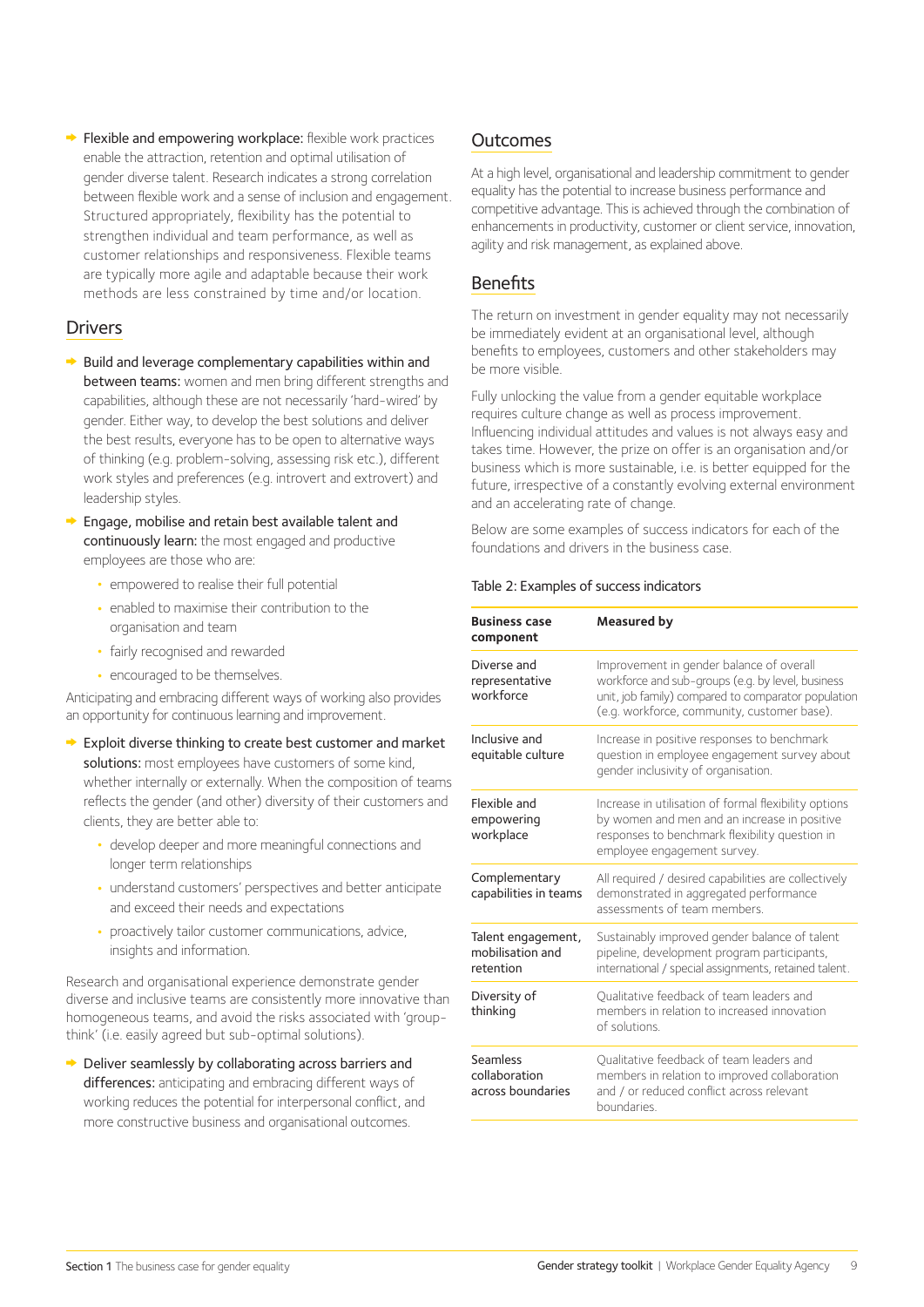

The gender equality roadmap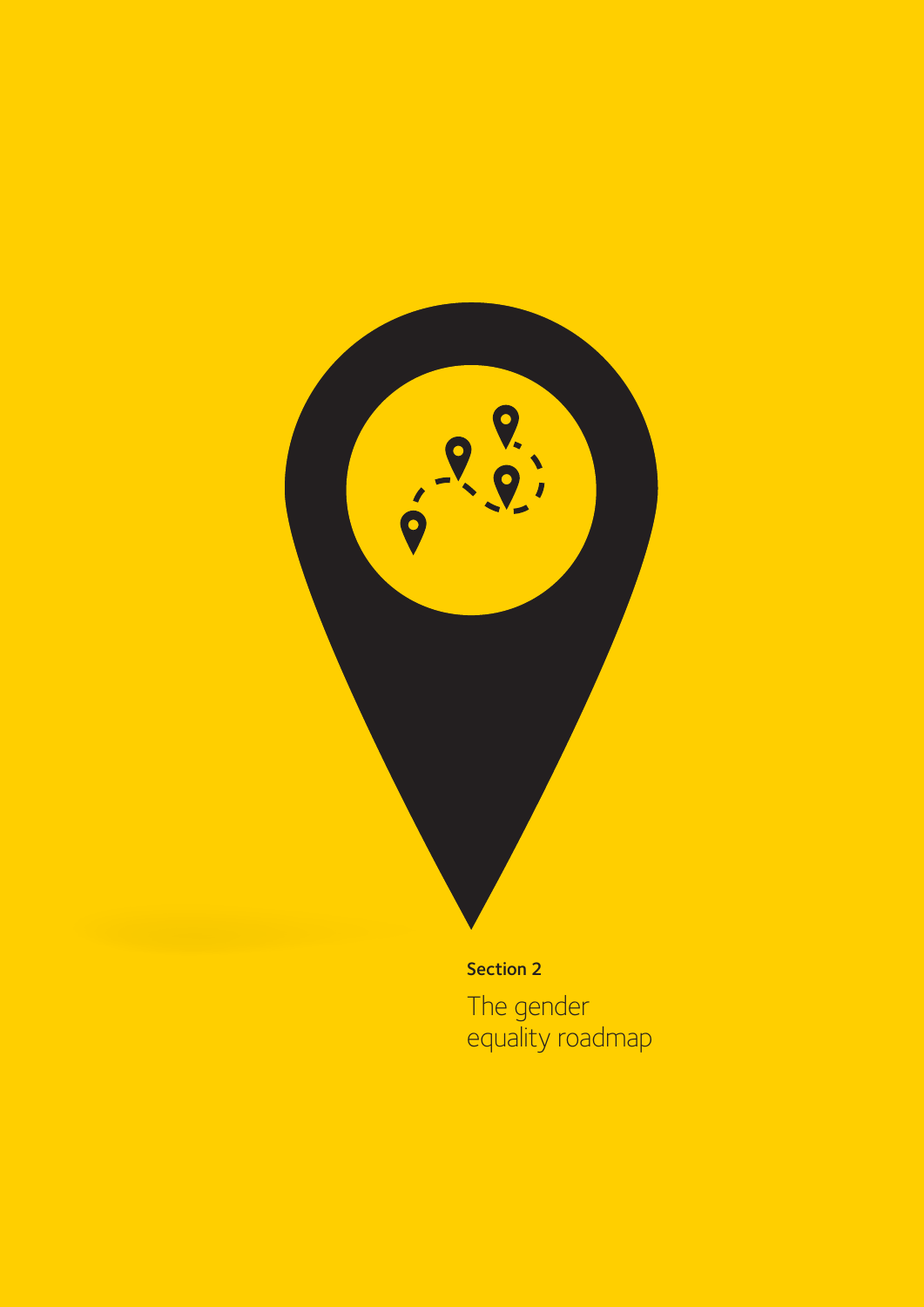#### Section 2

## The gender equality roadmap

## The roadmap enables organisations to plot where they are on their journey.

The 'gender equality roadmap' (roadmap) is designed to help organisations understand the nature of the gender equality 'journey' and the identifiable phases within it, from least effective practice to highly effective and best practice. The roadmap enables organisations to plot where they are on their journey. Stakeholders can then identify what progress looks like and plan accordingly. The roadmap acts as both a framework for identifying and understanding gender equality progress (or absence of it), and as a common language for stakeholders to discuss progress.

The phases of the journey may not be as discrete or welldelineated as shown on the model; some phases may last longer than others. Nonetheless they reflect the real experiences of

leading organisations in equality and diversity. Note that progress along the roadmap is a function of the combined effect of both commitment and action – and the congruence between these. It is only when good intent is converted into action that progress is made.

Organisations less advanced in gender equality can exploit the valuable learning from these experiences, to increase momentum and accelerate progress (which we refer to later as using 'onramps' and 'express lanes'). The roadmap phases are therefore intended to punctuate a typical journey, not necessarily an 'ideal' journey route. The roadmap's purpose is to help organisations see opportunities to make their journey as fast, efficient and constructive as possible.



\*Adapted from the Diversity and Inclusion Pathway© model developed by Diversity Partners Pty Ltd (www.diversitypartners.com.au) and shared with their kind permission.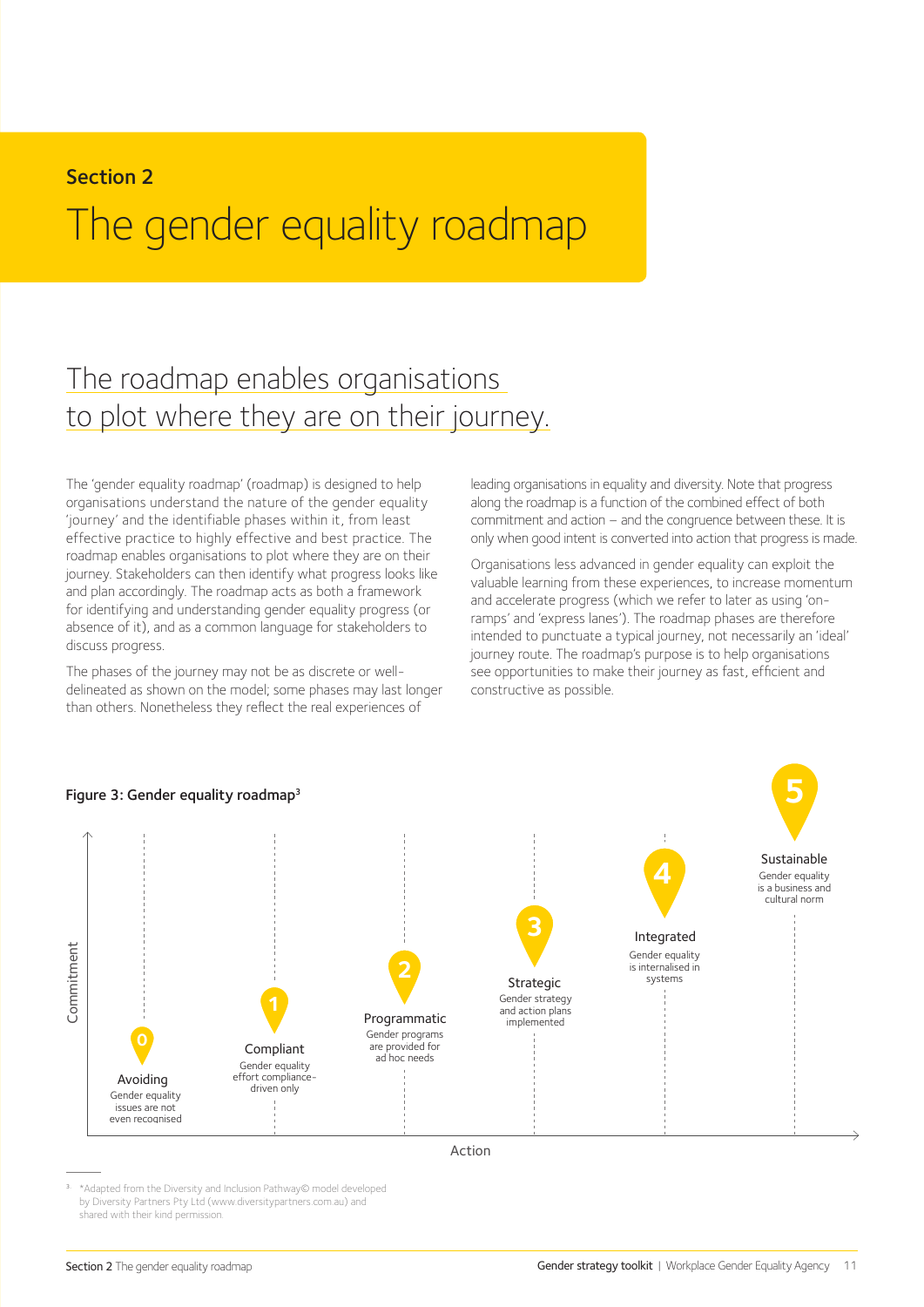#### Table 3: Typical characteristics for each stage of the roadmap

| Phase        | Characteristics                                                                                                                                                                                                                                                                                                                                                                                                                                                                                                          |
|--------------|--------------------------------------------------------------------------------------------------------------------------------------------------------------------------------------------------------------------------------------------------------------------------------------------------------------------------------------------------------------------------------------------------------------------------------------------------------------------------------------------------------------------------|
| Avoiding     | Structural and cultural barriers to female career progression are unrecognised or denied.<br>Exclusive and/or discriminatory behaviour towards women accepted and/or normalised.<br>No measurement or reporting of gender representation or equality issues.                                                                                                                                                                                                                                                             |
|              | No-one accepts (or sees a need to allocate) accountability for gender equality /diversity.                                                                                                                                                                                                                                                                                                                                                                                                                               |
| Compliant    | Gender equality / diversity are seen as a compliance risk, not a business enabler or imperative.<br>◆<br>Any gender equality / diversity activity is limited to meeting compliance obligations.<br>∙<br>Responsibility for compliance with gender legislation or regulation is owned by support functions.<br>• Only data required to meet compliance obligations is gathered and is not exploited.                                                                                                                      |
| Programmatic | Gender equality / diversity activity occurs only in response to issues that can't be ignored.<br>Actions and initiatives are ad hoc, reactive and tactical rather than planned, proactive and strategic.<br>Gender initiatives are disconnected and fragmented, which limits synergies, efficiencies and impact.<br>Business priorities take precedence and displace gender equality action if/when necessary.<br>→ Failure of gender programs / initiatives to achieve progress or change undermines long-term support. |
| Strategic    | A specific business case for addressing gender equality is identified and promoted by leaders.<br>A gender strategy is developed which links to and supports business strategy and objectives.<br>→ Gender strategy is used to guide effort, investment and specific initiatives and is regularly reviewed.<br>Action plans are developed and implemented to realise gender equality strategic objectives.<br>Governance and reporting mechanisms are in place to ensure leadership oversight.                           |
| Integrated   | Gender equality best practice is integrated into business and people policies and processes.<br>The business case for gender equality is understood and embraced at all organisational levels.<br>۰<br>Commitment to, and investment in, gender equality progress is unaffected by business challenges.<br>Structural and cultural barriers to female career progression are actively challenged and addressed.                                                                                                          |
| Sustainable  | Business leaders hold themselves and their people publicly accountable for gender equality outcomes.<br>Leaders have the necessary capability, confidence and commitment to build gender inclusive culture(s).<br>The organisation and its leaders are role models for gender equality / inclusion, and influence others.<br>Ongoing commitment to gender equality is unaffected by changes in leadership composition.<br>Gender equality is simply part of how business is done, and how people work together - always. |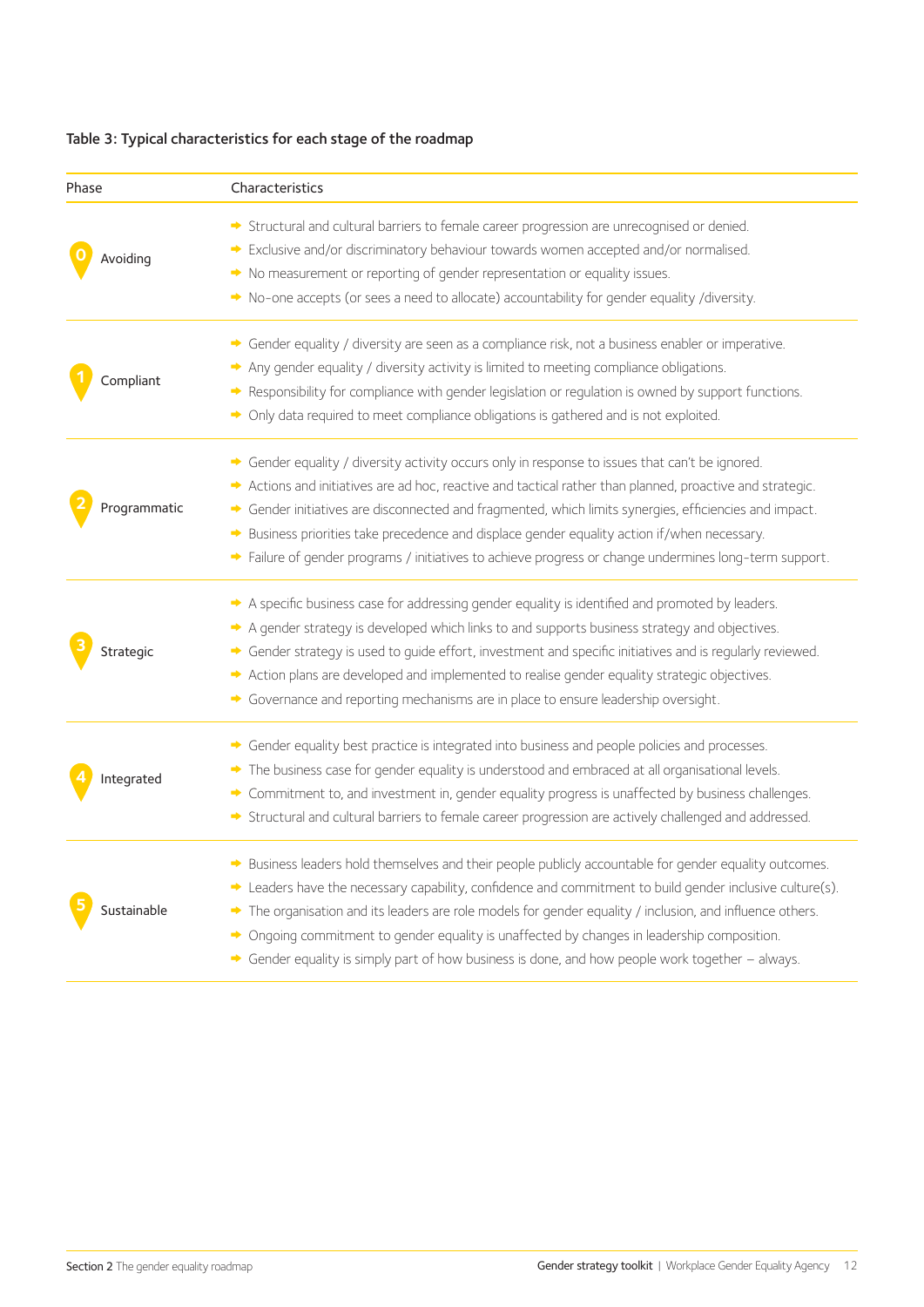Different stakeholders of the organisation may intuitively identify which phase they think their organisation has reached. However, their perspective will reflect how they experience gender equality in their particular part of the organisation. Perspectives may therefore differ, and this should be expected. One of the benefits of the roadmap is it stimulates discussion. Users of the roadmap should expect that different stakeholders will have a range of perspectives on where the organisation is on its gender equality journey. Where assessments vary, it is valuable to explore why this is, in order to understand and rationalise different approaches, levels of support and results. A coherent gender strategy will help align the whole organisation and create consistency across sub-units and teams.

Another application of the roadmap could be to assess an organisation's level of progress relative to its industry / sector or competitors. Competitor Analysis Benchmark Reports create new opportunities to assess gender equality performance relative to industry peers. Sometimes, a noticeable gap in relation to external comparators can be a powerful stimulus for action, particularly when the data is provided by an independent source.

## On-ramp points and express lanes

We have extended the roadmap concept to include two important features:

- $\rightarrow$  On-ramps: an opportunity to join the gender equality journey at a particular phase using the WGEA tools and resources, thus reducing or eliminating time spent in the previous phase(s).
- ◆ Express lanes: a short-cut from one phase to another, avoiding an intermediary phase.

#### Getting on the journey

The requirement for non-public sector organisations with 100 or more staff to report annually to the WGEA can serve as a catalyst to move out of the 'Avoiding' phase (0) and into the 'Compliance' phase (1). Some organisations will do enough to remain compliant and no more; others will use the insights provided by the reporting process to accelerate their progress.

Some organisations will consciously move or unconsciously drift into the programmatic phase (2) where they implement certain initiatives or programs in response to specific needs, typically relating to a workforce segment such as working mothers. These needs may be highlighted by data from a number of sources, including WGEA annual reporting. Other sources may include internal metrics, employee feedback and engagement survey responses.

Whilst these programs may be well-intentioned and welcomed by employees, they often only alleviate symptoms of gender inequality, rather than address root causes to create lasting change. The risk is that these initiatives provide a false sense of comfort that the organisation is making progress towards greater gender equality when, in fact, it is not because the programs are not connected to, and supportive of, a gender strategy and strategic objectives.

Moving into the programmatic phase may represent a natural but passive evolution, and many organisations spend time and resources here, with little or no benefit to show for it. Worse still, a failure to demonstrate progress despite effort and investment may damage stakeholder support, which is difficult to regain, thus undermining possibilities for future action and progress.

Frequently, programs are focused on the perceived 'needs' of women rather than addressing the nature of the organisation and its culture to ensure that women can succeed on their own merits (rather than, for instance, developing male-typical attributes which the organisation uses as measures of success, either formally or informally). A strategic approach enables organisations to address systemic and cultural barriers to gender equality more easily and effectively than a programmatic one.

#### Moving beyond the programmatic phase

Organisations that find themselves in the programmatic phase should not be dismayed. Nor should the gender equality work that has led to that point be undervalued or dismissed as irrelevant. The constructive and necessary response is to adopt a strategic approach, by developing a sound gender strategy, and current programs and initiatives can be reviewed for relevance and effectiveness.

Those programs that support one or more strategic objectives can be continued – and linked wherever possible. Those programs that do not align to and support the gender equality strategy may need to be adapted or discontinued, to recover the opportunity cost they represent. Valuable resources can be redirected to deliver the best impact and return on investment.

By exploiting the learning from WGEA reporting and benchmarks, as well as other insights from complementary data, it is possible to avoid or minimise the duration of the programmatic phase (or avoid it completely and take an 'express lane' to the strategic phase (3)). Organisations can take this short cut through the development and implementation of a gender strategy (supported by a robust and specific business case).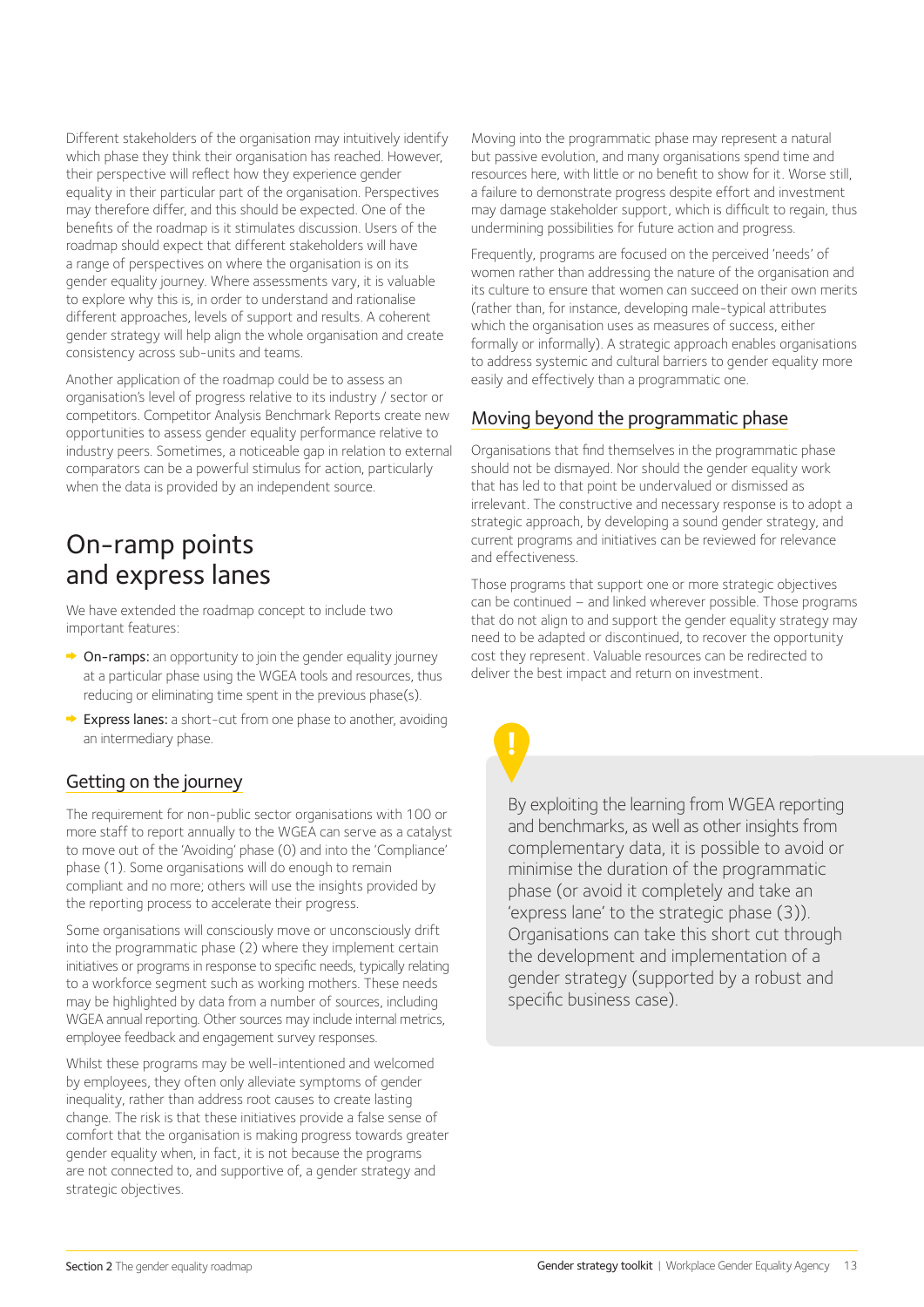Once a gender strategy has been established, an organisation will be well-placed to consider applying for the EOCGE citation, provided this is executed effectively through an action plan. The structure and content of the strategy can be built around the outcomes of the gender equality diagnostic process which is detailed in Section 4.

Progression beyond the strategic phase (3) requires organisations to leverage the impact of their efforts by moving from initiatives into integration – whereby gender equality best practice is increasingly incorporated into all relevant business and people processes, until it becomes completely intrinsic. Taken to its logical conclusion, there should be no need for a separate gender equality strategy. Best practice should simply be part of business and organisational strategies.

#### Taking gender equality to the next level

Reaching phases 4 (integrated) and 5 (sustainable) requires culture change as well as policy and process improvement. Organisational workplace culture is a cumulative reflection of the prevailing attitudes and values prevalent in the workforce. This will be shaped by leaders and managers more than any other single factor. Their attitudes and values, demonstrated by their behaviours (including decision-making), send a clear signal of what is important and expected of others. Ultimately, leaders and managers need to be role-models and coaches to others in gender equitable and inclusive behaviours.

It follows that progress through phases 3, 4 and 5 ought to be driven by actions and interventions that are increasingly 'top-down', not just 'bottom up' (which may be more typical of the earlier phases). Phases 0 – 2 are more likely to be driven by human resources and/ or diversity leaders. The transition from programmatic to strategic should therefore involve a shift in ownership and leadership from support functions to the mainstream business. This may be subtle at first, but should become increasingly visible. Again, it is the introduction of a strategy that provides the vehicle for this shift.

Another indicator of reaching phases 4 and 5 is the increased level of connectivity between equality, diversity and inclusion activities relating not just to gender, but to other workforce segments. A good example of this would be actions to address unconscious bias within people processes. This focus need not just be limited to unconscious gender bias. An approach which develops awareness of unconscious bias and provides tools to minimise it will help create an equitable work environment for all employees, irrespective of their individual background or differences.

The differentiator between phase 4 (integrated) and phase 5 (sustainable) is largely cultural. Phase 4 includes ensuring the essential 'hard-wiring' (systems, frameworks, policies and processes) which support the gender equality strategy is in place across the organisation. The emphasis in phase 5 is on the 'soft insulation' (the workplace cultural norms) that surround the hard-wiring and optimise its performance.

Sustainability is achieved because everyone in the organisation understands and believes in the value of gender equality. It is a natural and implicit part of how work is delivered, all the time. Employees (including managers and leaders) become unconsciously competent in gender equality.

## Example of a programmatic approach

An example of an approach which is representative of the programmatic phase might be found in an organisation's approach to parental leave and the return to work of a primary carer of a new-born child. In Australia, the vast majority of primary carers are women, a position which is only changing very slowly. An employer's policies and practices in this area will therefore usually impact women disproportionately, compared to men. An increasing number of employers now offer a bonus to employees who return to work from maternity or primary carer parental leave, and stay for a qualifying period.

At face value, this appears to be a positive action, and most qualifying employees will be happy to accept the bonus. However, a question remains as to whether such a bonus influences the decision of employees' (mainly women) to remain with the organisation in the longer term. Often, return to work rates are high, but the retention of women returners one or two years later is noticeably lower – women return, but they don't necessarily stay. Employee feedback suggests retention is heavily influenced by factors such as the ease and constructiveness of the re-entry process, the role provided, manager attitudes and, above all, access to flexibility.

Organisations that address all of the above factors, as well as offering a return to work bonus – as part of a strategic response to the issue of retaining female talent – are more likely to achieve positive and sustainable outcomes – i.e. a higher rate of retention of women with primary carer responsibilities. In many cases, organisations do not appear to measure long-term retention of employees returning from parental leave – even when they have chosen to invest in offering a return to work bonus – so they will not know (or be able to demonstrate) the impact of, or return on, their investment.

Some organisations cite industry or market practice as the reason for introducing a return to work bonus. This may be a valid start point, but there is little benefit (and, in fact, potential for damage) if the use of a bonus to attract female talent is not part of a broader strategy for retaining that talent. A programmatic approach has the potential to erode future stakeholder support, even for well-conceived initiatives, if current investments and activity are seen to be failing to deliver the expected outcomes.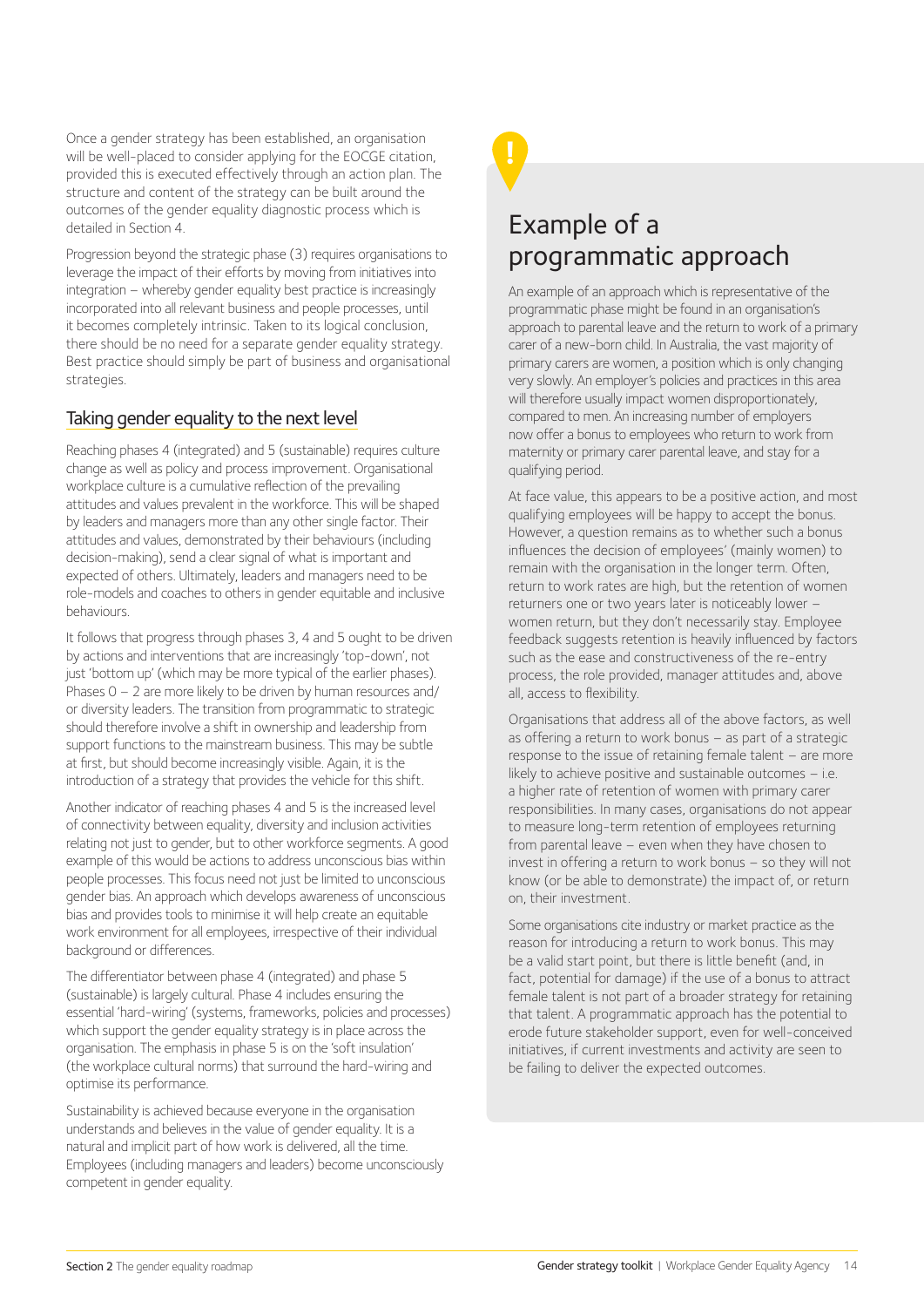#### Figure 4: On-ramps and express lanes



 $Key: **X** = On-ramp point$ 

#### To use on-ramp A:

- submit a robust annual WGEA compliance report using appropriate due diligence
- use the resulting data together with your Competitor Analysis Benchmark Report to identify and prioritise gender equality challenges and opportunities in your organisation
- start taking action to address these challenges and opportunities.

#### To use on-ramp B:

- $\rightarrow$  use the gender equality diagnostic (in Section 3) to inform the development and implementation of a robust gender equality strategy and business case
- if relevant employers apply for the EOCGE citation and (whether initially successful or not) use the outputs of the process to strengthen and refine the strategy; repeat the process annually until citation is achieved and maintained.

#### To use the express lane (from phase 1 to 3):

- complete the annual WGEA compliance report and in parallel use the WGEA Gender strategy toolkit to design, implement and communicate a robust gender equality strategy (including a specific and credible business case)
- $\rightarrow$  define and prioritise the programs and initiatives that will enable the organisation to achieve its strategic gender objective(s)
- $\rightarrow$  link the gender equality strategy to business strategy.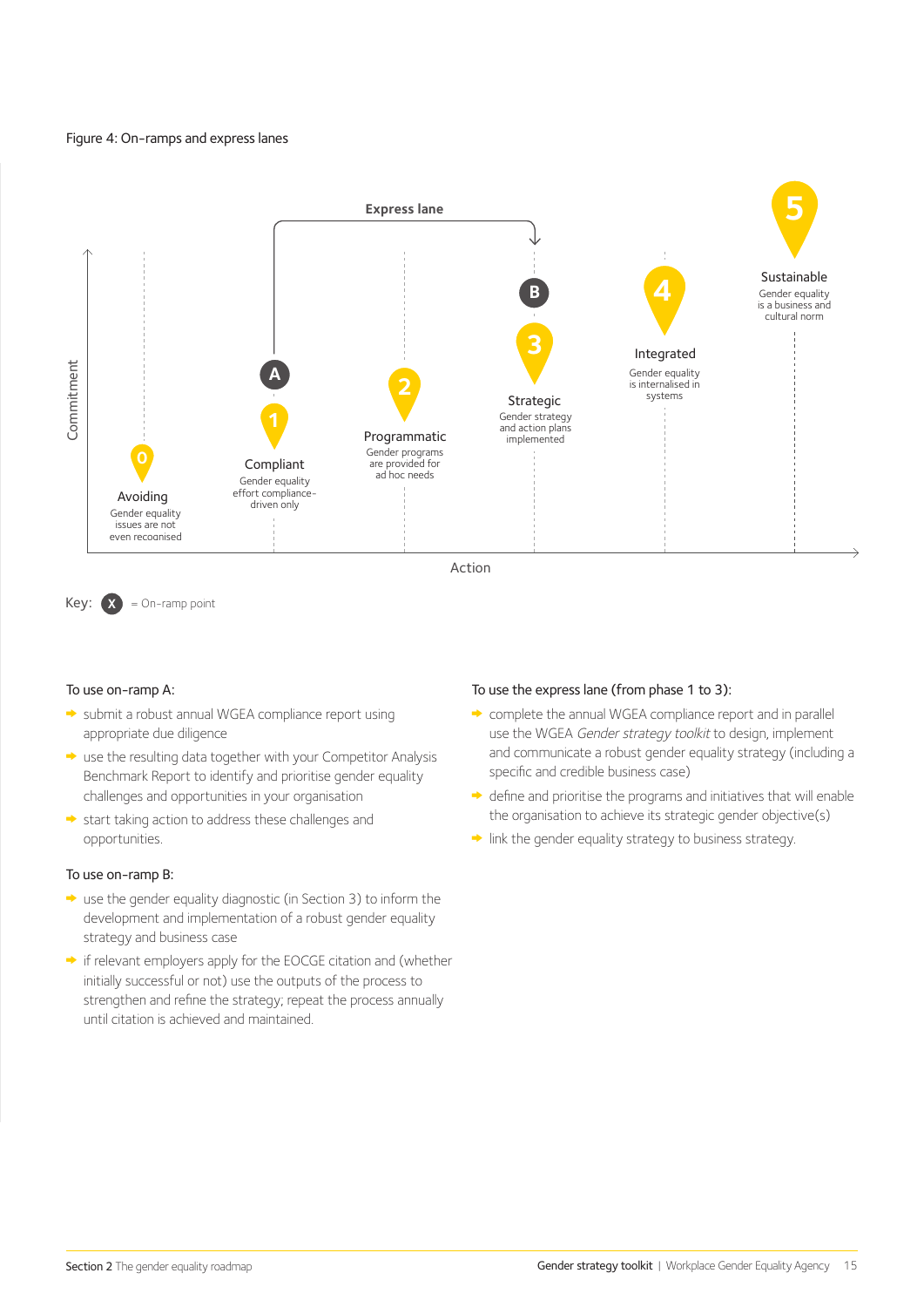

The gender equality diagnostic tool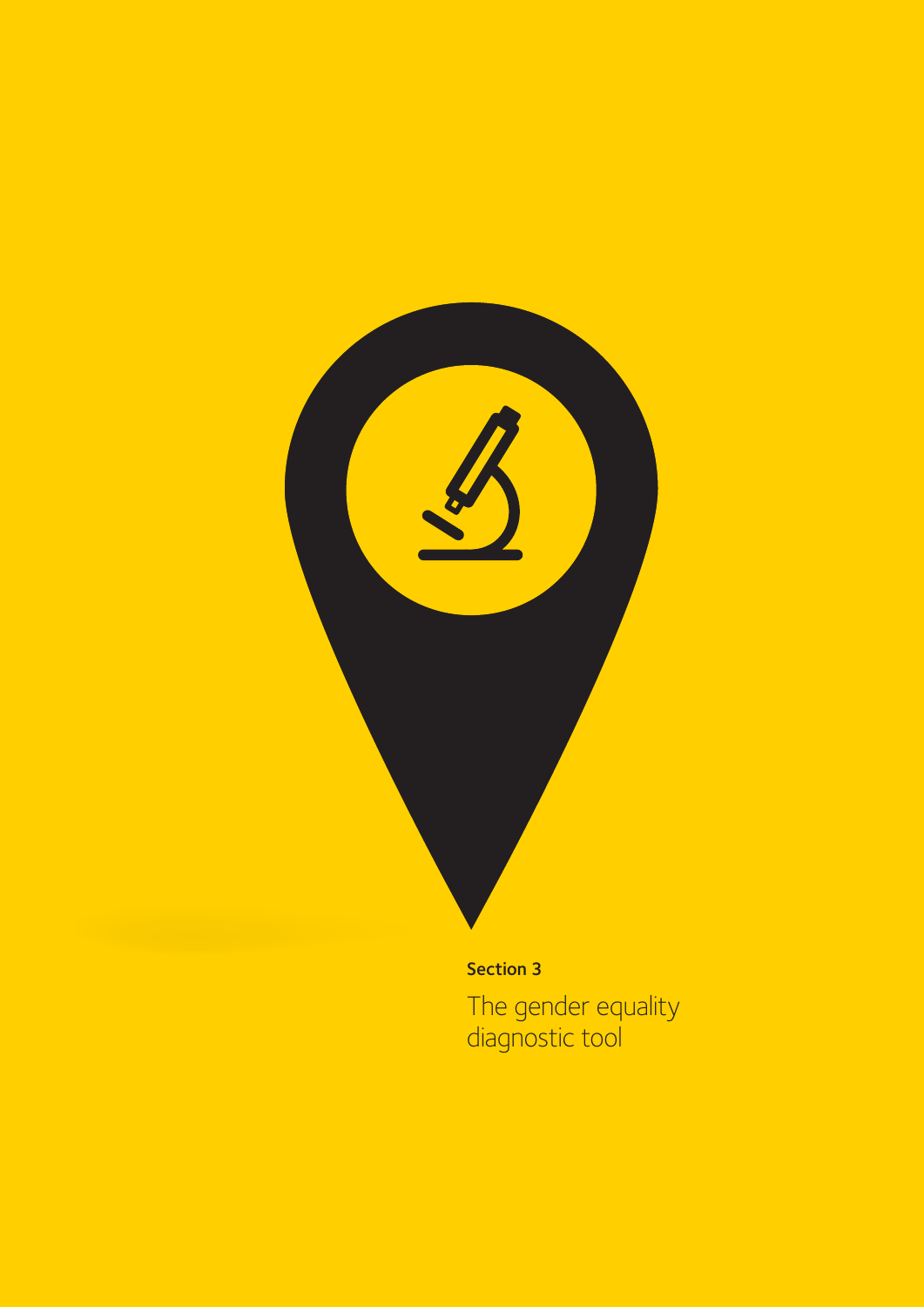#### Section 3

## The gender equality diagnostic tool

## Key focus areas

The gender equality diagnostic tool enables organisations to assess their current gender equality performance against a range of specific measures; we have called these "key focus areas". Key focus areas are elements that make up an effective gender strategy from which measurable outcomes can, and should, be achieved.

The key focus areas reflect extensive research of organisational experience and international best practice in achieving gender equality progress. This research includes insights from analysis of Australian data by the WGEA from reporting over time by Australian employers.

The diagnostic tool outlines 12 "key focus areas", all are important and none are irrelevant. They comprise a comprehensive framework for thinking about gender equality. However, this does not necessarily mean that all the focus areas need to be addressed at the same time.

It may be helpful to think of a gender equality strategy as a complex machine or engine that propels an organisation along the gender equality journey. It contains many moving parts (i.e. the key focus areas) all of which are essential to its ongoing effectiveness and longevity. If some parts are not maintained or are missing, the engine will fail, sooner or later. Some parts being absent or failing may have immediate impact; for others the effect may be more gradual.

Each organisation will need to identify the greatest gender equality challenges and opportunities, and plan and prioritise accordingly – i.e. which key focus areas to address first. It is better to be realistic about what can be achieved in a given timeframe.

Gender equality is a complex area that presents a challenging agenda. Being overly ambitious creates a risk of underachievement that may damage future progress. If an action plan is realised more quickly and easily than expected, additional objectives can be considered. 'Stretching but achievable' is a sound approach.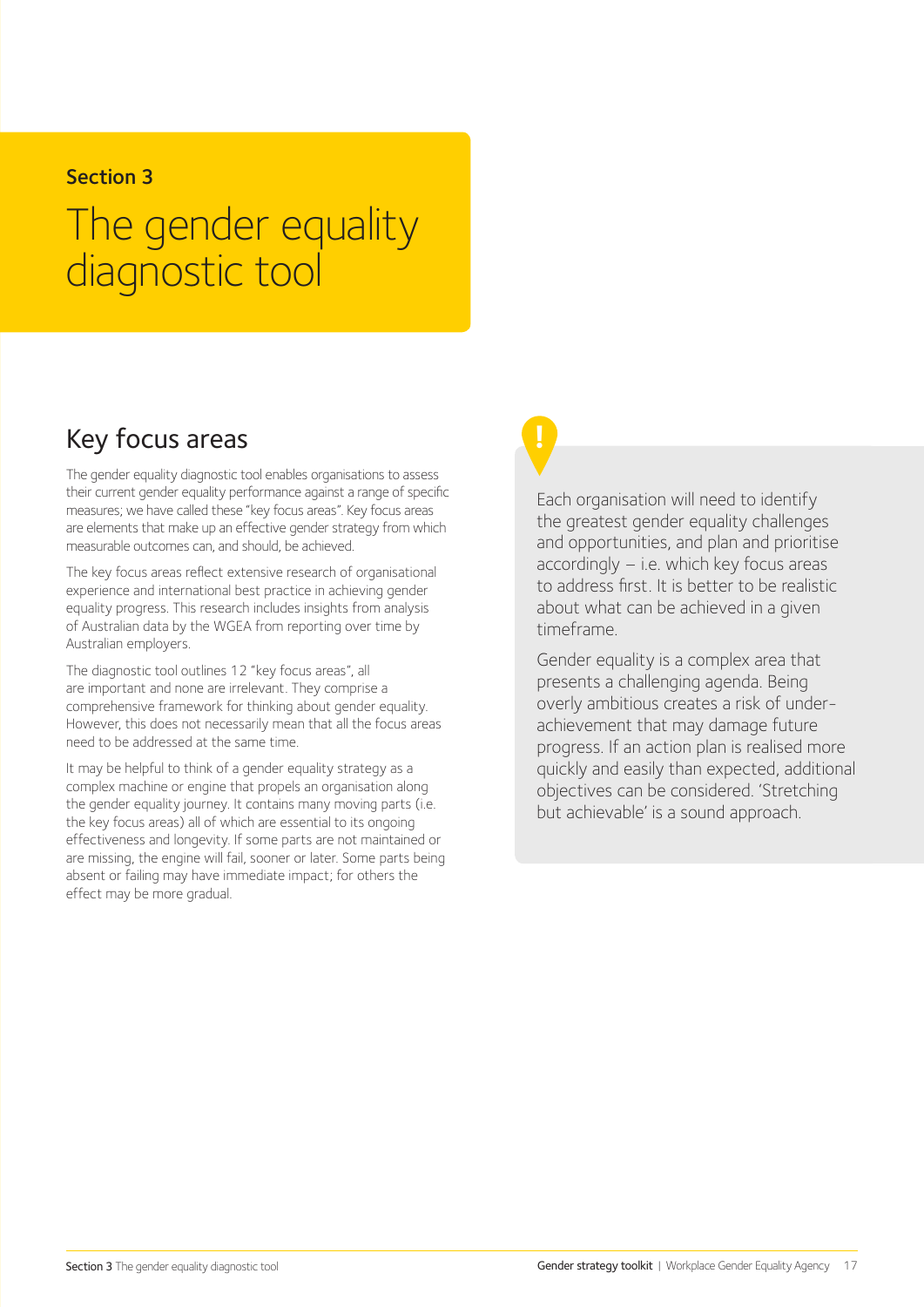The key focus areas are interlinked and are complementary to other WGEA requirements and standards, specifically:

- $\rightarrow$  annual compliance reporting including gender equality indicators (GEIs) and minimum standards
- ◆ FOCGE criteria
- Competitor Analysis Benchmark Reports against industry data and other comparators.

However, some key focus areas go further than these existing requirements, partly in anticipation of the progressive raising of future WGEA requirements and expectations, and partly to challenge organisations to exceed these wherever possible in pursuit of current international best practice.

The following sections take users through a process of organisation self-assessment and recommend potential actions and responses to facilitate progress.

#### Key focus areas

There are 12 key focus areas that make up essential components of a comprehensive gender equality strategy:

- stakeholder engagement
- $\rightarrow$  leadership accountability
- $\rightarrow$  strategy and business case
- $\rightarrow$  measurement and reporting
- policies and processes
- $\rightarrow$  supply chain
- gender composition
- $\rightarrow$  gender pay equity
- $\rightarrow$  flexibility
- $\rightarrow$  talent pipeline
- **In the leader and manager capability**
- $\rightarrow$  gender inclusive culture.

These key focus areas (and their interconnectivity) are represented in a diagram below. Aspects to note are:

- **•** leaders are ultimately accountable for every aspect of a gender equality strategy and its outcomes – notwithstanding that they will be supported by others (e.g. HR / diversity practitioners) in its execution
- **•** stakeholder engagement is required at every stage of the gender strategy execution, and for every component
- **•** a culture which is gender equitable and inclusive is at the core of every aspect of gender equality strategy – without this, gender equality will not be a sustainable proposition.

#### Figure 3: Key focus areas

### Stakeholder management

## Leadership accountability



### Gender inclusive culture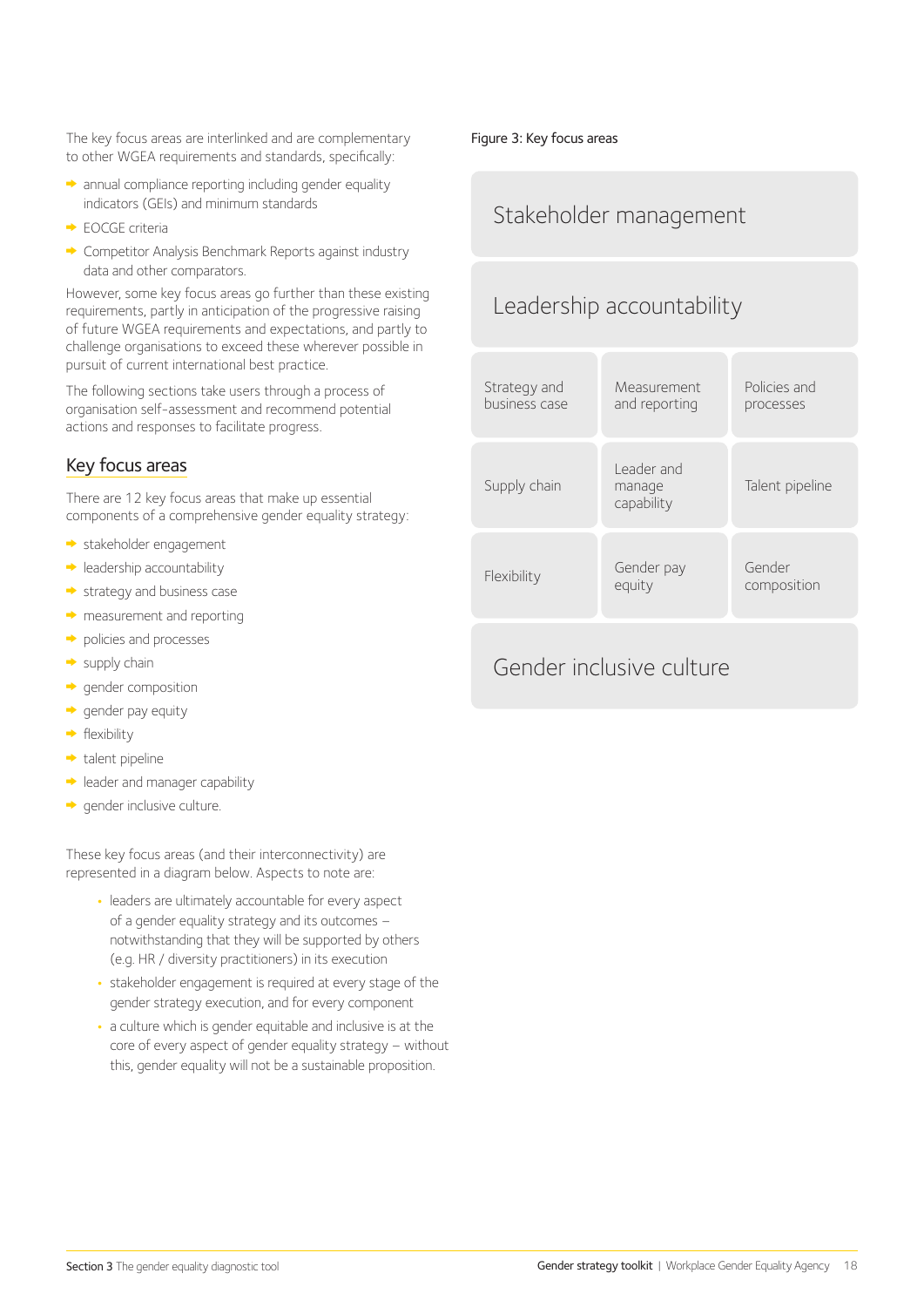#### How the diagnostic tool links to other WGEA tools and measures

Both compliance reporting requirements (i.e.GEIs) and EOCGE criteria are reflected in the key focus areas; they are the building blocks of an effective gender strategy.

One exception to this relates to supply chain and procurement management to achieve gender equality outcomes. This key focus area is aimed at driving gender equality progress outside the organisation more than inside. Nonetheless, it represents best practice and is therefore included in order to stretch organisational thinking and action when ready. Research also suggests that equitable supply chain practices (gender-related and others) are noticed by employees and influence their perception of their employer.

The synergy between the Diagnostic, GEIs and EOCGE criteria offers several benefits. The data gathered through annual compliance reporting and EOCGE applications will support:

- $\rightarrow$  reliable and informed roadmap and diagnostic assessments
- gap analysis and identification of priorities for action against the key focus areas.

Even when organisations choose not to apply for EOCGE citation, they will still be able to construct a gender strategy which is 'fit-for-purpose' using the diagnostic methodology and informed by the outcomes of annual WGEA reporting and the associated benchmark comparisons.

#### Mapping to WGEA tools and resources

The table below shows how the focus areas map against existing WGEA tools and resources.

|                                  | <b>WGEA measures</b>           |                                                           |                                                       |
|----------------------------------|--------------------------------|-----------------------------------------------------------|-------------------------------------------------------|
| <b>Key focus area</b>            | <b>Annual reporting (GEIs)</b> | <b>Employer of Choice</b><br>for Gender Equality criteria | <b>Competitor Analysis</b><br><b>Benchmark Report</b> |
| Stakeholder engagement           | GEI 5                          | Criterion 5                                               | $5.1 - 5.3$                                           |
| Strategy and business case       | GFI1                           | Criteria 1 and 7                                          | 1.7; 3.1; 4.1; 4.2; 6.1                               |
| Leadership accountability        |                                | Criteria 1 and 7                                          |                                                       |
| Measurement and reporting        | Workforce Profile              | Criterion 1                                               |                                                       |
| Policies and processes           | GEIs $1-6$                     | Criterion 1                                               | 1.7; 4.1; 4.2; 4.6, 3.10, 6.1                         |
| Supply chain                     |                                | Criterion 1                                               |                                                       |
| Gender composition               | GEIs 1 and 2                   | Criterion 7                                               | $1.1 - 1.6$ ; $2.1 - 2.2$ , $1.8 - 1.10$ , $4.6$      |
| Gender pay equity                | GEI 3                          | Criterion 3                                               | $3.1 - 3.12$                                          |
| Flexibility                      | GEI 4                          | Criterion 4                                               | $4.1 - 4.5$                                           |
| Talent pipeline                  | GEI 1                          | Criterion 2                                               | $1.1 - 1.6, 1.8, 1.9$                                 |
| Manager and leader<br>capability |                                | Criterion 2                                               | $6.3 - 6.4$                                           |
| Gender inclusive culture         | GFI6                           | Criterion 6                                               | $6.1 - 6.4$                                           |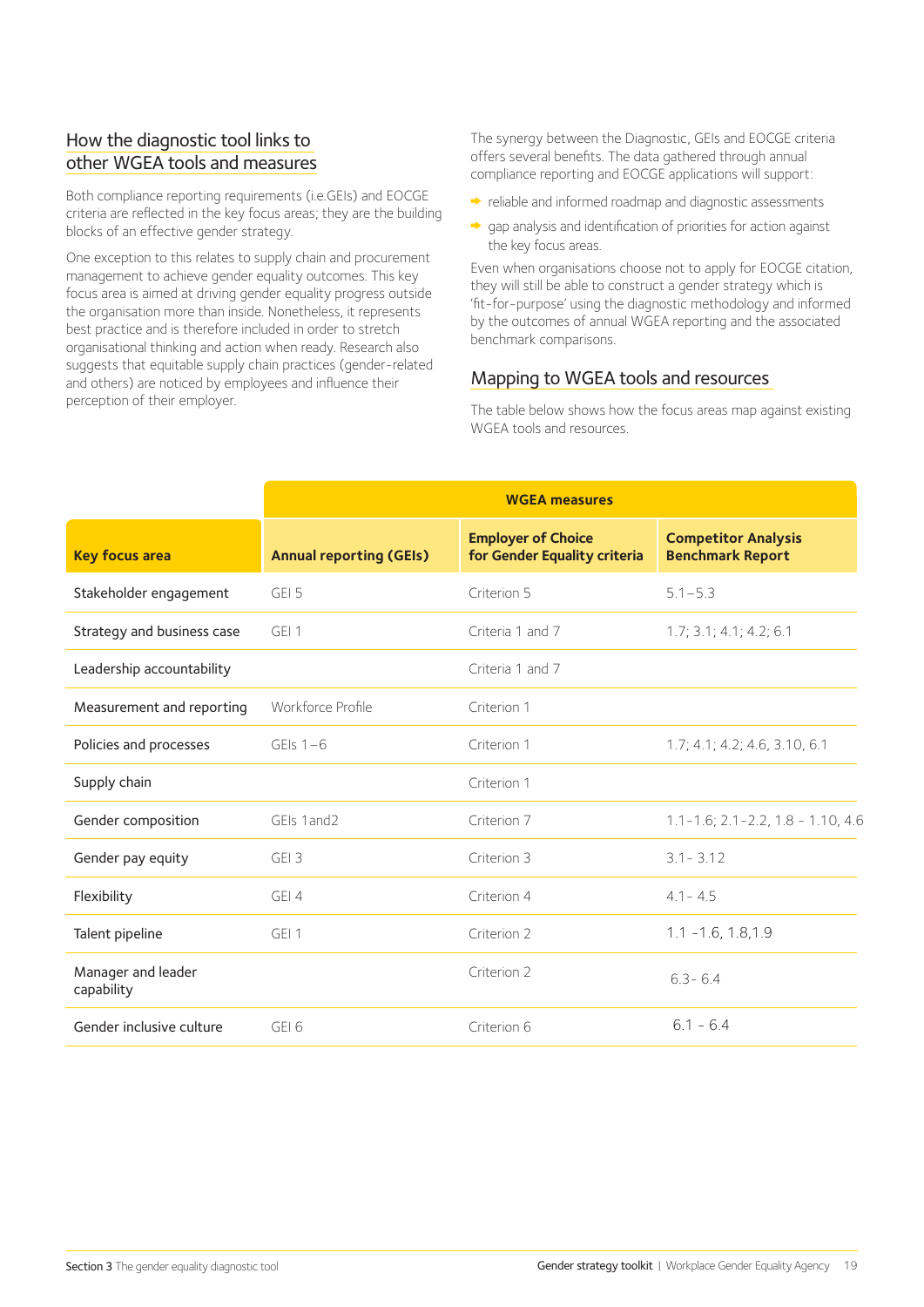

Mapping your current position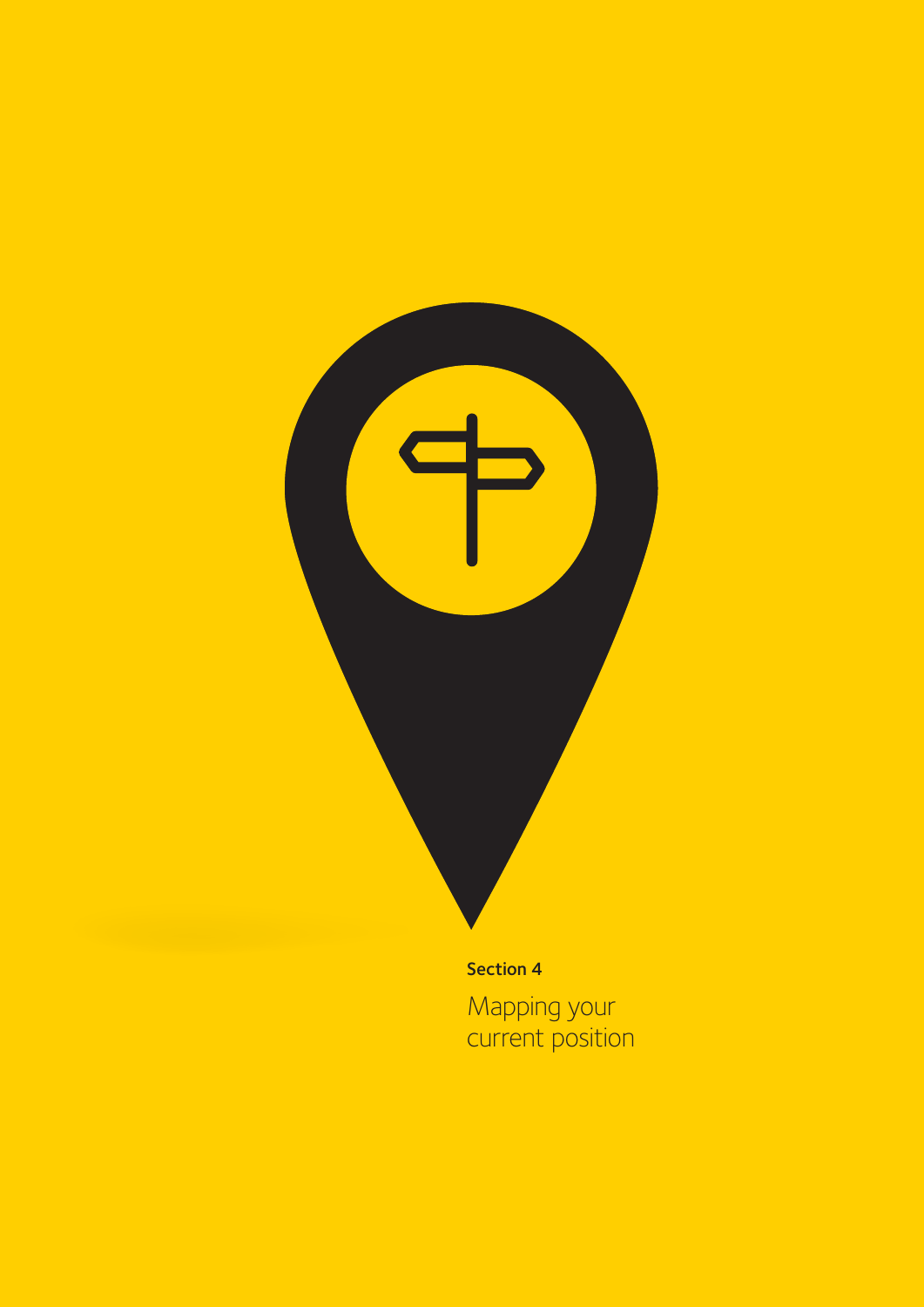#### Section 4

## Mapping your current position

### **We are now at step 1 of the change process ('Analysis').**

Question to ask: "Where are we now?"

## Using the gender equality diagnostic tool

The gender equality diagnostic tool provides a basis for consistent and robust assessment of an organisation's current gender equality progress and performance against best practice indicators (which we have called 'signposts'). It does this by setting the core gender strategy key focus areas against each phase of the gender equality roadmap.

This is not intended to be a formulaic or algorithmic methodology. Assessment requires application of judgement, informed by direct observation or experience, and supported by relevant data sources (both qualitative and quantitative).

In this way, stakeholders in organisations can assess their current status against best practice indicators (the 'signposts). Different stakeholders may have varying perspectives and score the organisation differently, according to the nature of their role and connection to the gender equality agenda (e.g. business leader, gender champion, team leader, team member, human resource manager, diversity practitioner etc.).

This is not only to be expected, but also represents a valuable insight. Exploring the reasons behind different stakeholder perspectives may uncover issues which are specific to particular parts of the workforce. The more diverse the stakeholders that are consulted, the more robust the assessment process will be. Understanding the issues better can inform development of solutions which are more effectively targeted.

The more inputs that are gathered, the more robust and useful the aggregated picture will be. Consulting with stakeholders in this way, and seeking their inputs, is also an engagement and support-building process in itself. One of the most useful features of the diagnostic is in identifying priorities for action; inevitably, organisations will perform more strongly against some focus and result areas than others; weaker scores suggest an area for prioritisation.

The overall diagnostic assumes equal weighting for each key focus area. Some organisations may validly choose to place more emphasis on certain elements than others, according to their own particular context – e.g. the nature of the business and the level of maturity achieved to date.

However, no key focus area should be seen as irrelevant, because they are all components of an effective, comprehensive gender strategy, which reflects best practice. It is for each organisation to determine whether they wish to place more emphasis on one component than another.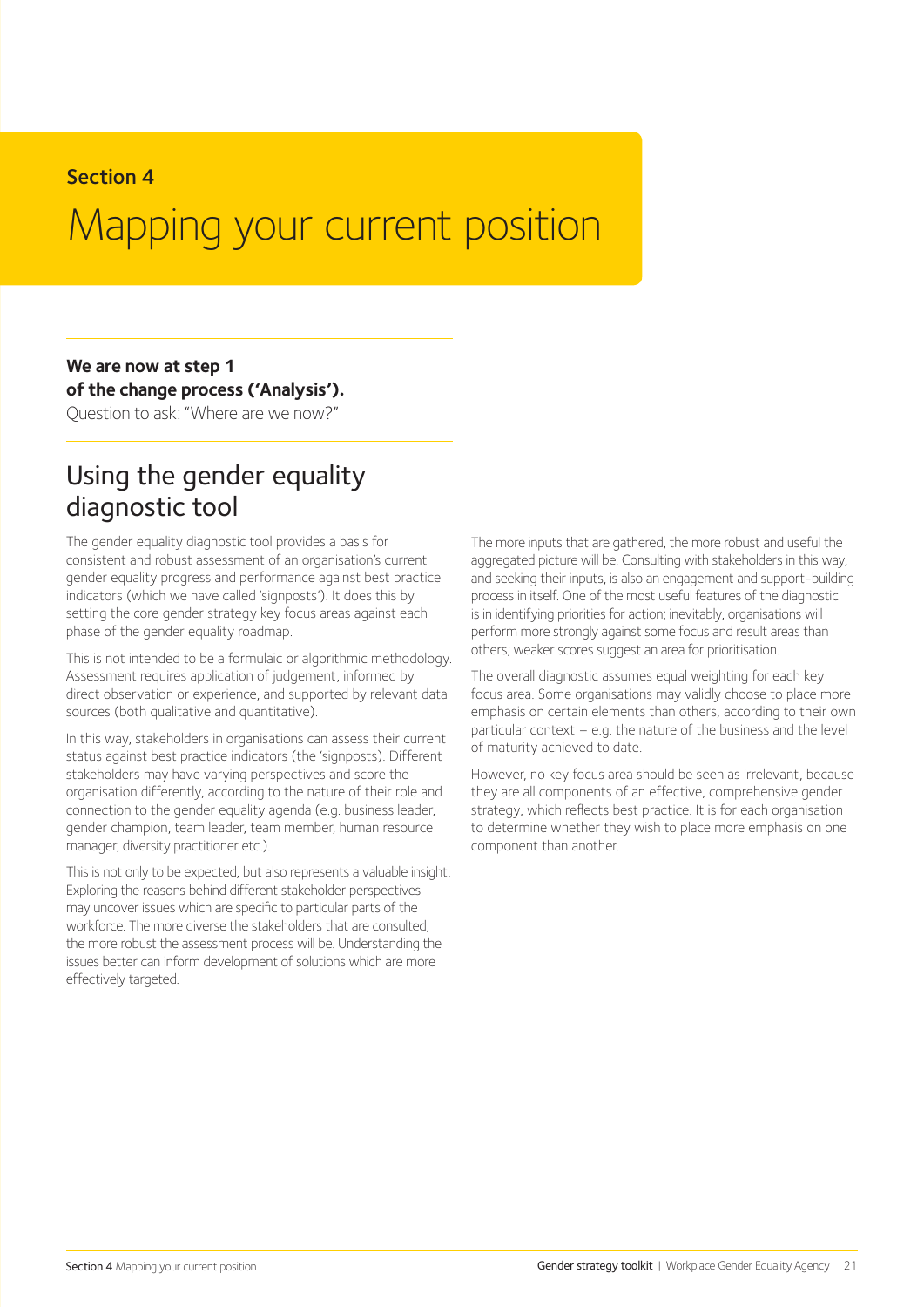Organisations may be more advanced in some areas than others; individual scores against focus areas can be aggregated and averaged to indicate an overall position on the roadmap.

WGEA data sources will include:

- annual WGEA compliance reports (including workforce profiles)
- **► Competitor Analysis Benchmark Reports**
- **► EOCGE submissions and outcomes**
- other relevant internal data sources are likely to include:
- policies, procedures and people management frameworks (e.g. capability models)
- results from employee engagement or diversity surveys
- quantitative metrics (e.g. talent pool composition, development program participation, flexibility utilisation, performance distributions, gender pay equity etc.)
- performance against relevant KPIs and business scorecard measures, if applicable
- relevant business practices (e.g. project and client account allocation, procurement etc.)
- $\rightarrow$  leadership communication relating to gender equality, including the business case.

When organisations have evaluated themselves, the "Where to Next?" section suggests potential actions to improve gender equality performance and accelerate progress along the roadmap. The diagnostic results and suggested responses can then be used to inform the development of specific gender equality action plans.

## **Scoring**

Scoring is a two-step process:

- $\Rightarrow$  Step 1: detailed assessment score your organisation against each of the key focus areas. Do this by reviewing the 'signposts' provided. The signposts describe a level of organisational practice for a given key focus area which is aligned to each of the roadmap phase. Place a tick against the signpost that best describes your organisation's practices
- Step 2: overall assessment aggregate your detailed scores to provide an overview of your organisation's current gender equality position and performance. Do this by copying each of your ticks for each key focus area onto the master table. Then allocate a numerical score for each tick, aggregate the scores and divide the total by 12 (the number of key focus areas) to produce an overall average. Round the average up or down to identify your organisation's overall indicative roadmap phase.

The pages which follow provide the templates to be completed for steps 1 and 2.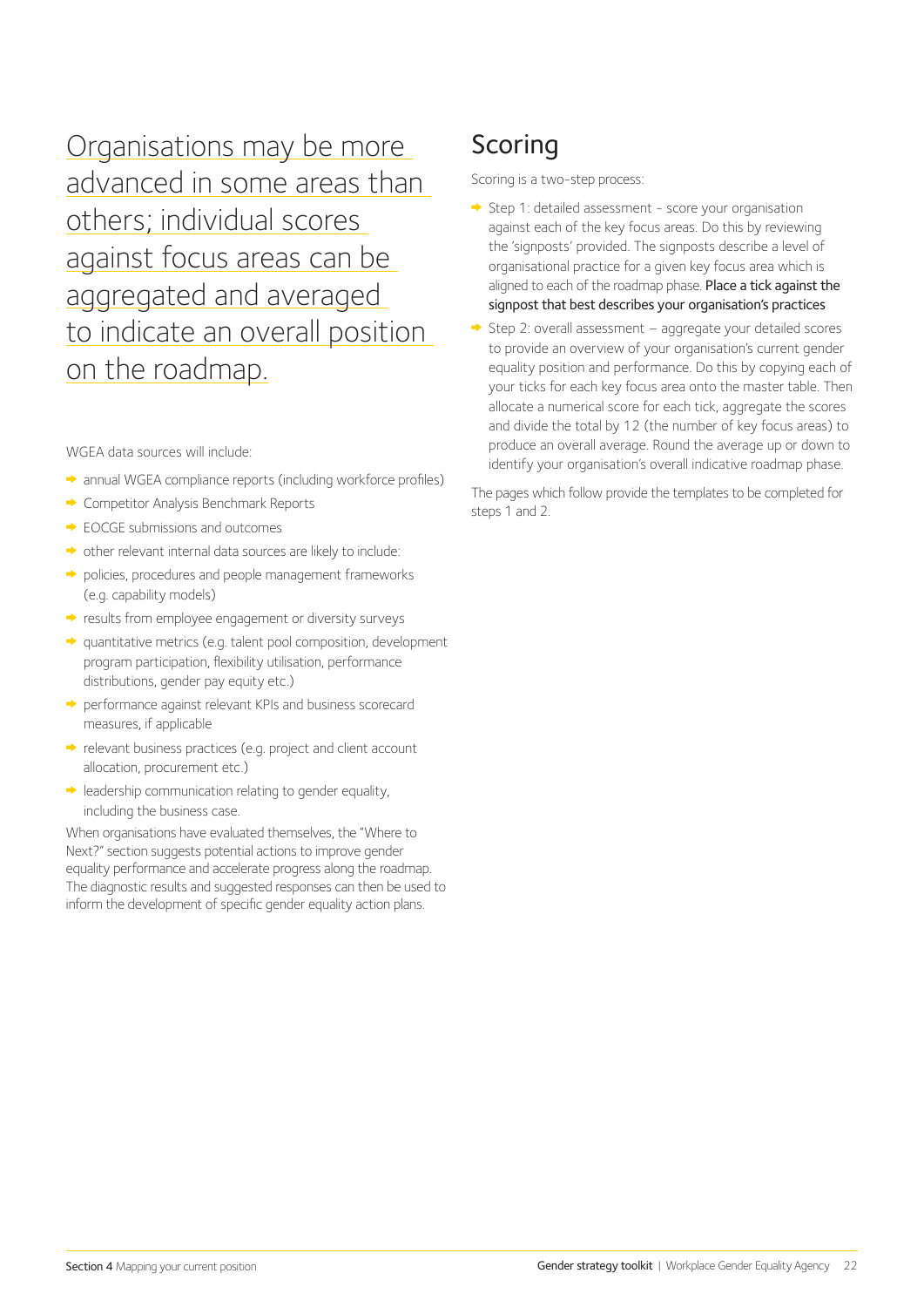#### A stakeholder is an individual or group who or which has an interest in, or an ability to influence, a given gender equality outcome.

Internally, all employees (and at different levels) have a role in gender equality; externally, stakeholders could include (but are not limited to) customers or clients, communities, shareholders, trade unions, professional or industry bodies, regulators and government.

Different stakeholders have varying needs and expectations regarding gender equality; engaging and building support with each (individual or group, male and female) requires regular, two-way interaction to identify and respond to these.

#### Self assessment

| Roadmap phase |              | <b>Signposts</b>                                                                                                                                  | Your org |
|---------------|--------------|---------------------------------------------------------------------------------------------------------------------------------------------------|----------|
|               | Avoiding     | No appreciation of the many<br>stakeholders in gender equality:<br>it is seen mainly as a working<br>mothers' issue and women's<br>responsibility |          |
|               | compliant    | Government and/or regulators<br>are now seen as additional<br>stakeholders because of<br>their role in gender equality<br>outcomes                |          |
|               | Programmatic | Individual stakeholders beyond<br>working mothers are engaged<br>but only to develop and<br>execute specific initiatives or<br>programs           |          |
|               | Strategic    | A full range of gender equality<br>stakeholders (male and<br>female, internal and external)<br>is identified during strategy<br>development.      |          |
|               | Integrated   | Key stakeholders (individuals<br>and groups) are engaged in the<br>gender equality agenda using a<br>planned, proactive approach.                 |          |
|               | Sustainable  | Stakeholder engagement in<br>gender equality issues forms<br>part of normal day-to-day<br>workplace and business<br>interactions.                 |          |

- Begin to develop a 'map' of gender equality stakeholders (groups and individuals).
- $\rightarrow$  Begin engaging with individuals and groups of stakeholders on the topic of gender equality. Refer to positive external developments involving clients, competitors and industry group.
- $\rightarrow$  Begin awareness-raising through internal communications on gender equality such as internal story-telling and celebrating business successes with a gender-related dimension or link.
- Develop a strategic stakeholder communication and engagement plan that identifies the needs and expectations of individuals and groups and progressively implement the plan.
- Deploy a range of communications and engagement strategies (e.g. third party influencing) and ask supportive, credible leaders to influence their peers. Also involve customers and key stakeholders.
- Embed gender equality messaging into regular, routine business communications from leaders, highlight role-models and position the organisation as an industry leader and shaper.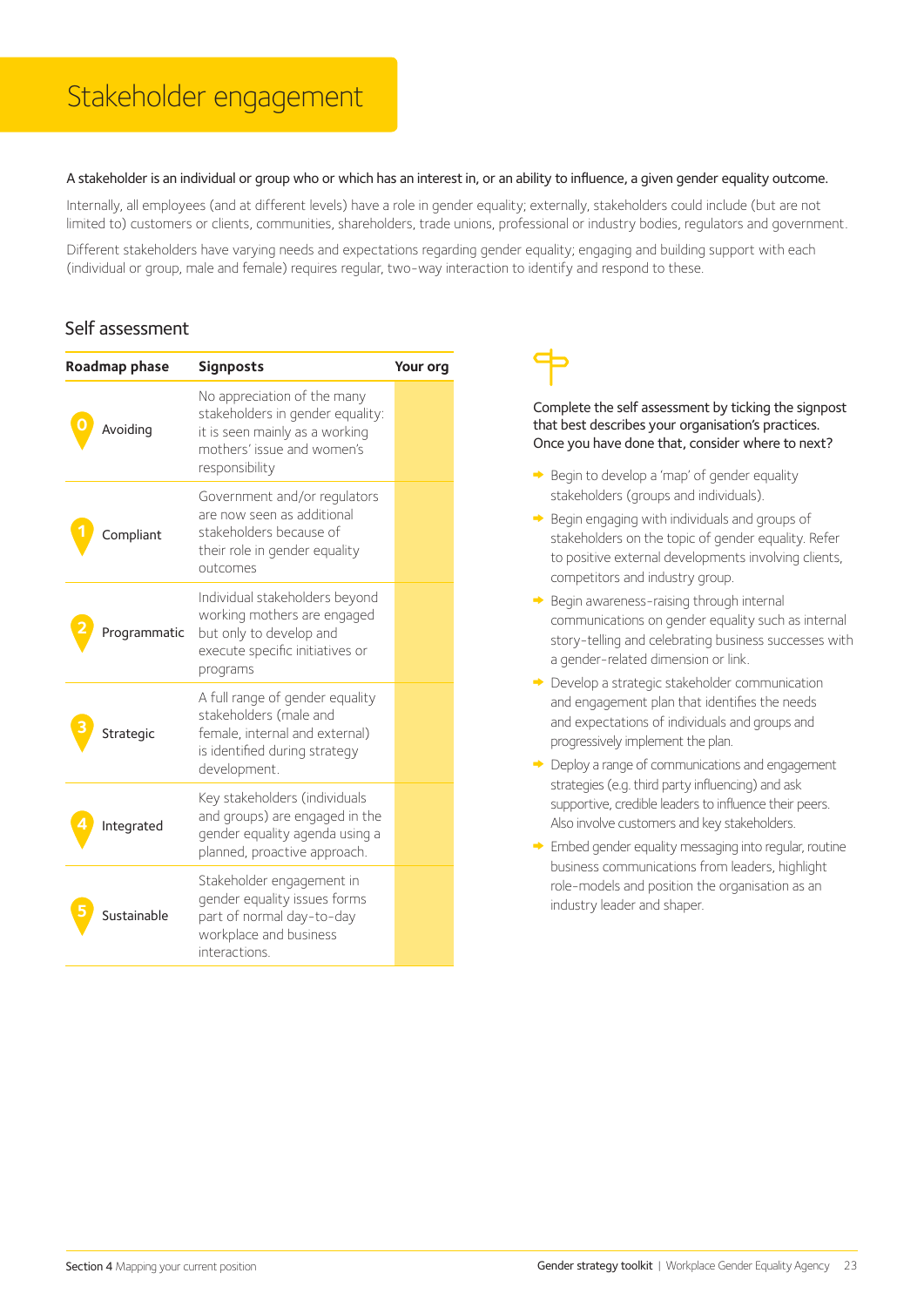#### A coherent gender equality and diversity strategy is the basis for:

- targeting effort and resources towards clear gender equality objectives (immediate and longer term)
- $\rightarrow$  linking gender equality objectives to business strategy, plans and goals
- communicating strategic intent regarding gender equality to stakeholders
- $\rightarrow$  mobilising and sustaining commitment to a common gender equality agenda
- ensuring synergies and economies of scale are exploited through consistent and concerted action.

A business case – specific to your organisation and supported by reliable data – is a key foundation for the strategy. An approach reliant on individual or organisational values is unlikely to be sufficient in a commercial context.

Clarity about how gender strategy supports business strategy is key to reaching the 'sustainable' phase; these two strategies are likely to be fully merged rather than separate agendas or documents.

#### Self assessment

| Roadmap phase | <b>Signposts</b>                                                                                                                              | Your org |
|---------------|-----------------------------------------------------------------------------------------------------------------------------------------------|----------|
| Avoiding      | No gender equality strategy<br>and no recognition of a need<br>for or benefit from one<br>(because no case has been<br>investigated or made). |          |
| compliant     | The value of a gender strategy<br>and supporting business case is<br>not recognised because they<br>are not required to be compliant.         |          |
| Programmatic  | A business rationale may be<br>prepared for discrete initiatives<br>or programs but no overall<br>gender strategy links them<br>together.     |          |
| Strategic     | The value of a gender strategy<br>based on a credible business<br>case has been recognised and<br>developed.                                  |          |
| Integrated    | A fully transparent gender<br>strategy is used to guide<br>all future gender equality<br>investment and activity, and<br>assess outcomes.     |          |
| Sustainable   | Gender equality strategic<br>objectives (if required) are<br>embedded into business<br>strategy, workplace culture<br>and behaviours.         |          |

- Gather data which helps start a conversation about gender equality (e.g. market, customer or competitor practices) and use or create opportunities to share this with key stakeholders.
- Collate, analyse and (where possible) distribute available internal data to highlight issues, costs and risks that may arise from gender inequality (e.g. female turnover rates).
- $\rightarrow$  Seek feedback and perspectives on gender equality, diversity and inclusion in your organisation from a range of credible female and male employees and address areas where you need more data / insight.
- Socialise and test a draft business case and gender equality strategy with a representative range of leaders and other stakeholders; identify resistance points and adapt the proposition.
- $\rightarrow$  Keep the gender business case and strategy alive and use them as key references to assess (and communicate) progress and successes, and reemphasise linkage to business strategy.
- Embed gender equality principles and values into your organisation's future vision, business strategies and culture statements so that a separate gender strategy is not needed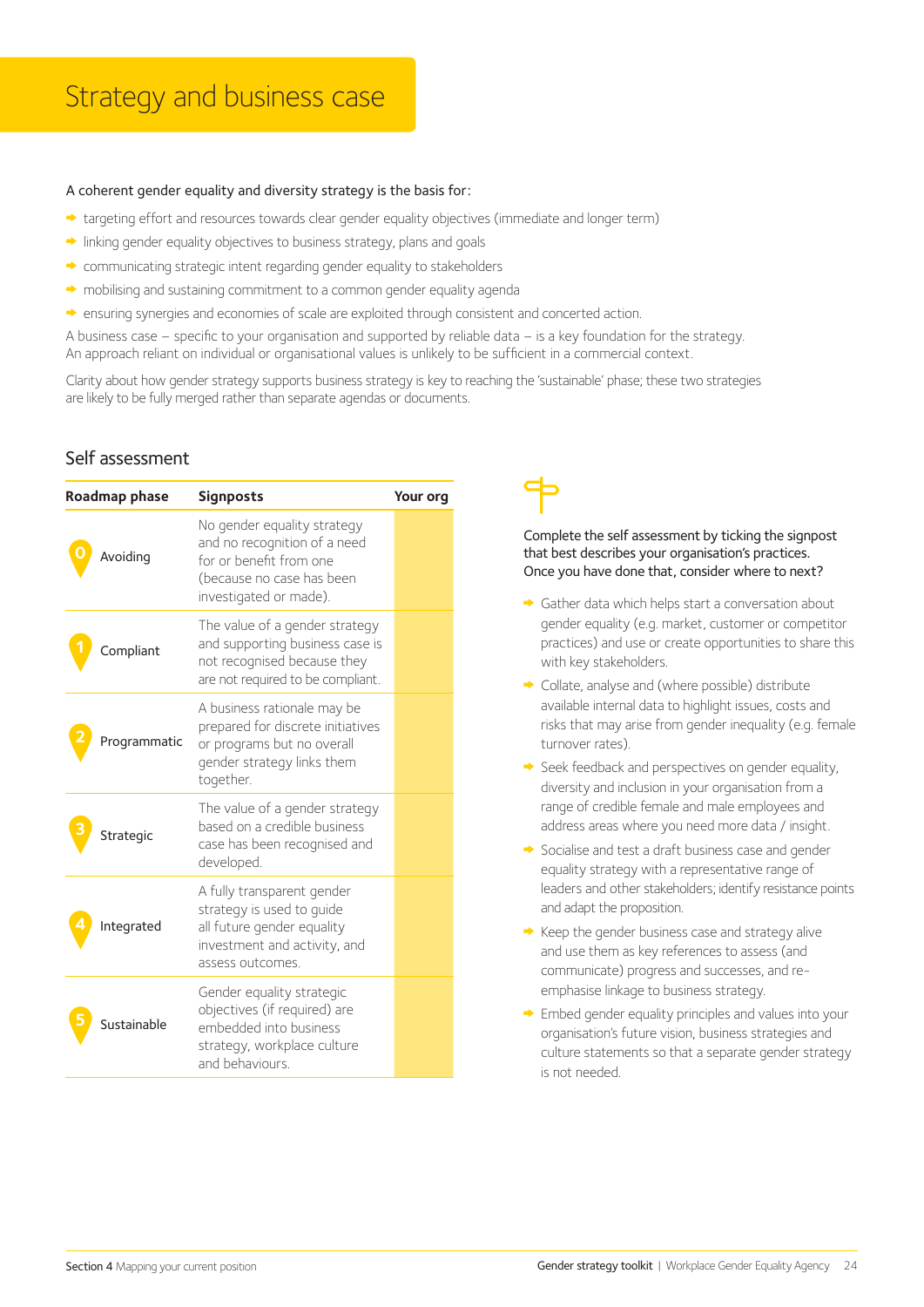## Leadership accountability

#### Visible leadership commitment to gender equality is a critical success factor. Unless gender equality is seen as an important business issue to leaders, it is unlikely to be seen as important to others in the organisation and leadership hierarchy, particularly middle managers.

This commitment needs to be communicated regularly to employees and other stakeholder groups as part of the broader business messaging. Communication includes what leaders say and do, as well as what they value and reward, and the expectations they set of others. To translate verbal commitment into meaningful action, leaders need to hold themselves and others accountable for measurable progress and tangible outcomes with respect to gender equality.

There are a number of formal mechanisms that can help demonstrate and operationalise leadership commitment; these include gender targets, business scorecards, individual key performance indicators (KPIs) or objectives. The more meaningful consequences these mechanisms have (such as reward outcomes for leaders and their teams), the more impact they are likely to have (e.g. driving action and appropriate behaviours).

Establishing an effective governance structure at the executive level to oversee diversity progress is also a prerequisite for success. The executive team, a sub-group of it, or a specific council or forum can provide the necessary oversight. Whatever model is used, visible business ownership, leadership and oversight of the gender equality strategy is critical.

#### Self assessment

| Roadmap phase |              | <b>Signposts</b>                                                                                                                                                | Your org |
|---------------|--------------|-----------------------------------------------------------------------------------------------------------------------------------------------------------------|----------|
|               | Avoiding     | No-one is accountable for<br>gender equality and no-one sees<br>a need for such accountability.                                                                 |          |
|               | ompliant     | Support functions such as<br>human resources are seen<br>as accountable for ensuring<br>compliance with relevant<br>legislation.                                |          |
|               | Programmatic | Individual managers or leaders<br>take, or are given, accountability<br>for discrete gender equality<br>projects or initiatives.                                |          |
|               | Strategic    | Senior leadership team<br>recognises the need for gender<br>equality action and actively<br>communicates its role in driving<br>progress against clear metrics. |          |
|               | Integrated   | Formal accountability for gender<br>equality progress and outcomes<br>has been defined and cascaded<br>through all management levels.                           |          |
|               | Sustainable  | Maintaining gender equality is<br>seen as everyone's responsibility<br>but leaders and managers are<br>routinely accountable, evaluated<br>and rewarded.        |          |

- Gather articles / examples of visible leadership on gender equality issues, plus best practice research / guidance from advocacy bodies; share these with leaders.
- Gather and share internal data that demonstrates gender inequality and its impact. This will enable gender equality to be positioned as a business issue requiring leadership focus.
- **►** Challenge, advise, coach and support individual leaders to sponsor, champion or lead a gender equality initiative. Recognise their contribution and communicate their successes.
- $\rightarrow$  Establish a formal body (led by credible, influential leaders of both genders) to take accountability for the execution of gender equality strategy and communicate its role and membership.
- $\rightarrow$  Develop, pilot and implement a gender equality diagnostic for the organisation and sub-units. Followup with KPIs for leaders and managers, i.e. link remuneration to gender equality outcomes.
- Position maintenance of gender equality, diversity and inclusion as a business objective that is measured, managed and rewarded as is any other business imperative.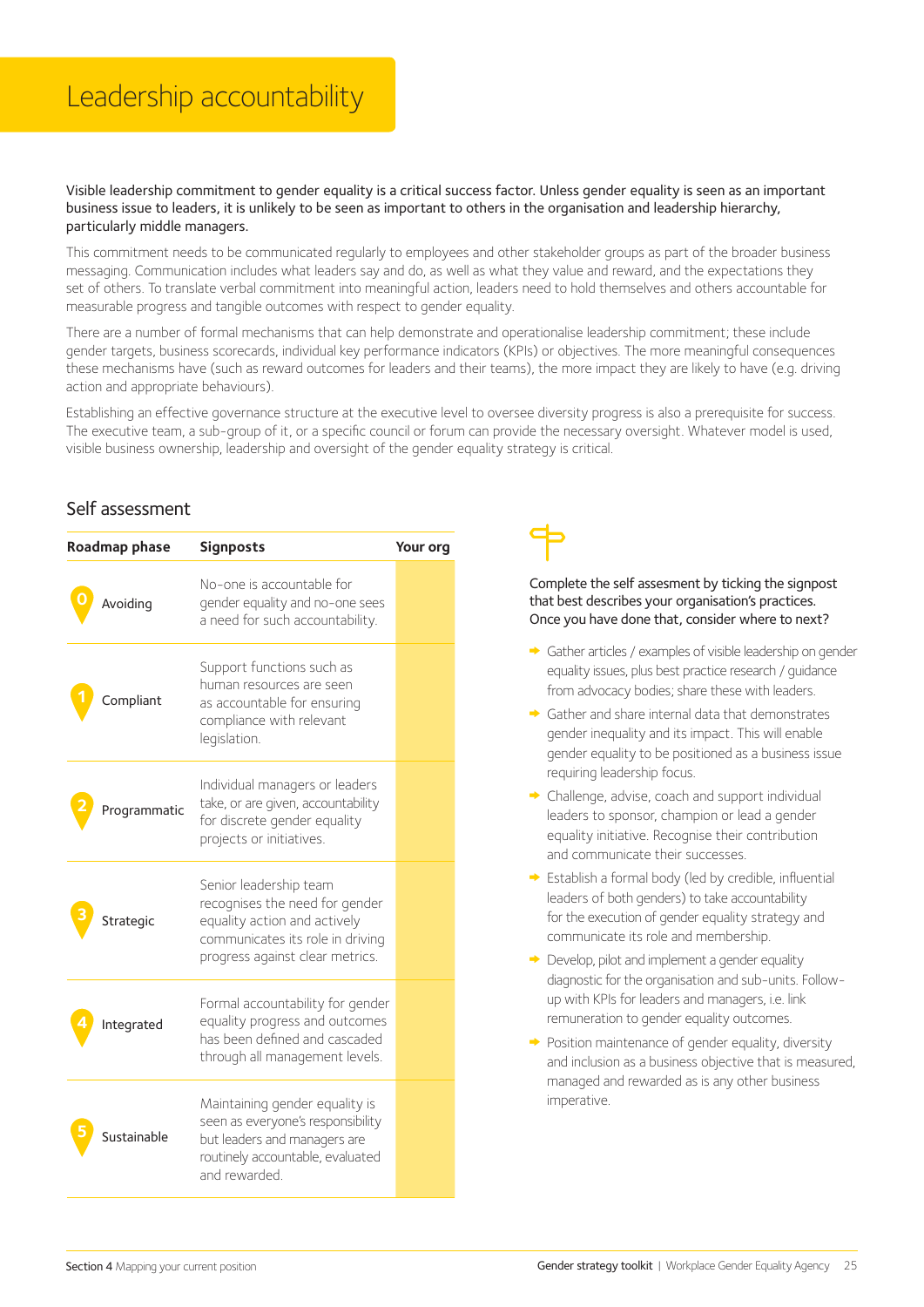## Measurement and reporting

#### Robust reporting of key metrics is a core business discipline for understanding performance, reporting of gender equality and diversity data should be no different.

Data can take many forms, and it will usually be a HR / diversity practitioner's responsibility to identify which data will be most relevant and useful. Importantly, data can help drive the gender equality agenda by credibly demonstrating to stakeholders that there is an issue to be addressed or a risk to be managed, which will create a business benefit.

Business stakeholders are likely to have work styles and preferences which are logic-driven, analytical and data-rational and are likely to respond positively to quantitative data (metrics). However, qualitative data (e.g. individual employee feedback or engagement survey responses) will provide valuable reinforcement, context and insight into human impact.

Reporting will highlight whether or not interventions are delivering the expected results and return on investment (and, if not, which areas require corrective action or improvement). Regular progress reporting is therefore an important means of building and maintaining stakeholder support.

All of the data collated and analysed for the WGEA annual reporting and EOCGE submissions is likely to be relevant. However, as these are annual snapshots, organisations should consider quarterly reporting to executive stakeholders for relevant metrics, plus supplementary data and trend analysis.

#### Self assessment

| Roadmap phase |              | <b>Signposts</b>                                                                                                                                      | Your org |
|---------------|--------------|-------------------------------------------------------------------------------------------------------------------------------------------------------|----------|
|               | Avoiding     | No data-gathering or reporting<br>related to gender equality or<br>diversity occurs because no<br>value is attached to these.                         |          |
|               | ompliant.    | Gender data-gathering<br>and reporting only to meet<br>compliance obligations;<br>ownership rests with one or<br>more support functions.              |          |
|               | Programmatic | Gender data-gathering and<br>reporting is limited to specific<br>issues and needs when they<br>arise; no defined leadership<br>oversight.             |          |
|               | Strategic    | Proactive data-gathering<br>and reporting informs<br>gender strategy design and<br>implementation, of which there<br>is oversight.                    |          |
|               | Integrated   | Gender equality / diversity<br>metrics form part of routine<br>management information<br>which informs leadership action<br>planning.                 |          |
|               | Sustainable  | Key business and people<br>performance metrics are<br>analysed and reported by<br>gender as standard practice and<br>implications routinely assessed. |          |



- $\rightarrow$  Proactively begin the collation of gender data where it is already available, or initiate analysis of existing business and/or people reporting from a gender perspective.
- $\rightarrow$  Identify and/or create opportunities to share compliance-related data (e.g. WGEA workforce profile) with a broader stakeholder audience and add impact by analysing the data and its implications.
- Create the mechanisms and databases to capture and store fragmented gender data, so it can be opportunistically exploited in future and begin identifying and addressing 'hot spots'.
- → Develop a gender diversity 'dashboard' which succinctly captures key metrics for stakeholders; seek or create regular opportunities to report / present the dashboard to leaders.
- Research and understand existing business reporting mechanisms and explore how gender data could be integrated into these with report owners to add value for report users.
- Continue to identify or create opportunities to enhance gender reporting and strengthen its linkage between business decisions and outcomes; analyse and provide insights to business leaders.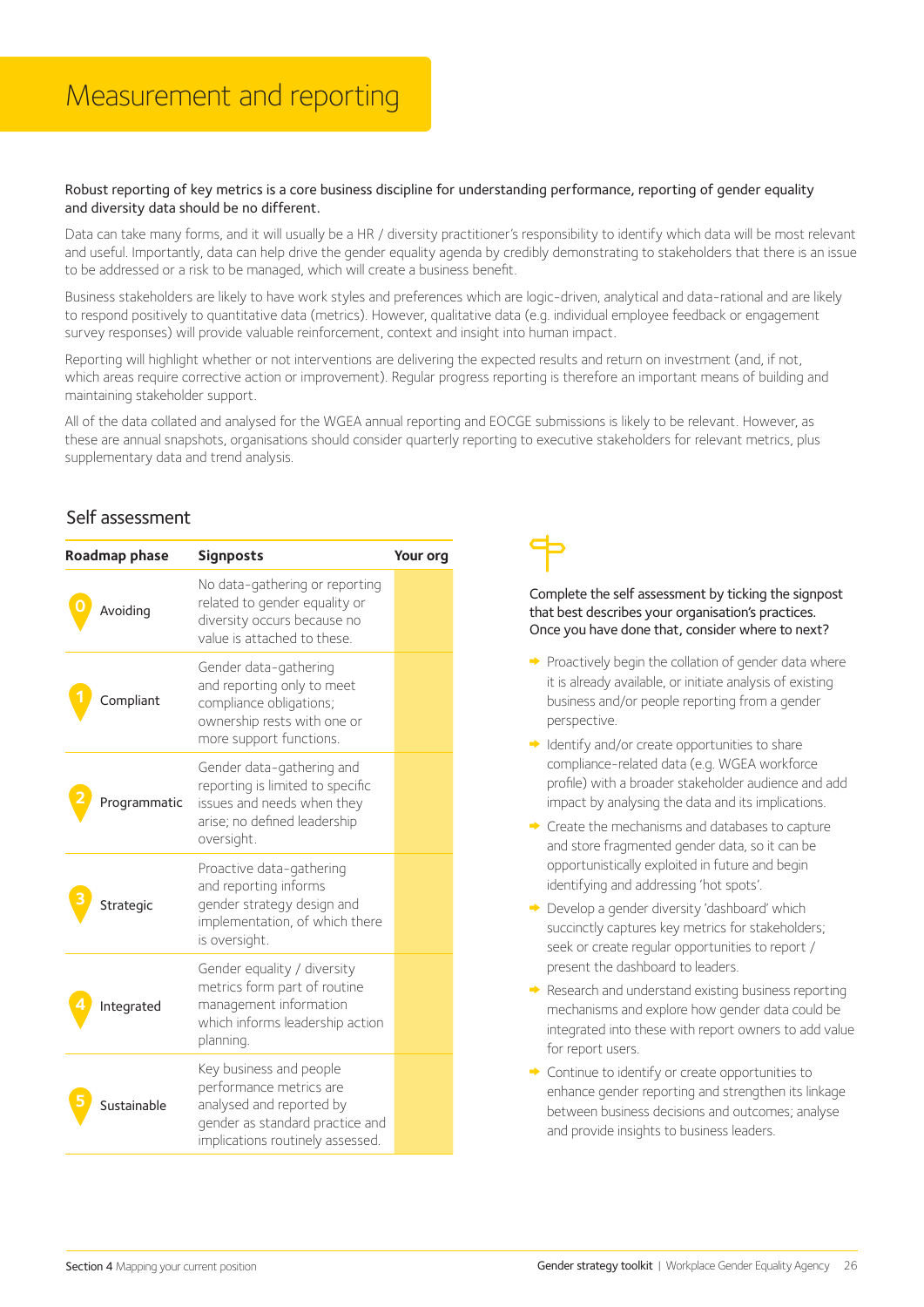Progress towards sustainable gender equality, diversity and inclusion requires best practice to be integrated into the design and operation of key policies and processes.

If policies and processes are not audited and optimised, their outcomes are unlikely to be gender-equitable and barriers which impact women disproportionately relative to men will continue to create gender inequality.

Business processes include allocation of work, projects and customers /clients, procurement, marketing, problem-solving and decisionmaking. People processes encompass the organisation's approach to the management of employees throughout their tenure.

Policy and process design can help address potential inequities in decision-making – such as by reducing the risk of conscious or unconscious gender bias – while process or procedural safeguards such as diverse decision-making, review groups and robust decision-making criteria will also help address these potential inequities.

Polices and processes should be reviewed regularly to ensure they reflect changes in the external environment, such as legislative changes.

#### Self assessment

| Roadmap phase |              | <b>Signposts</b>                                                                                                                          | Your org |
|---------------|--------------|-------------------------------------------------------------------------------------------------------------------------------------------|----------|
|               | Avoiding     | Gender inequalities arising from<br>lack of policies / processes or<br>the design and operation of<br>existing ones are unrecognised.     |          |
|               | Compliant    | Policies and processes (or<br>elements) relating to gender<br>equality only exist where they<br>are required by law or regulation.        |          |
|               | Programmatic | Some policies and processes<br>relating to gender equality may<br>have been developed but only<br>on an 'as needed' basis.                |          |
|               | Strategic    | Specific gender equality policies<br>and processes are introduced<br>proactively to support gender<br>strategy and objectives.            |          |
|               | Integrated   | Policies and processes impacting<br>gender equality are reviewed<br>and refined holistically to ensure<br>coherence and synerqy.          |          |
|               | Sustainable  | Gender equality objectives<br>are fully embedded within<br>business and people policies<br>and processes rather than<br>'standing alone'. |          |

- Research industry and/or national best practice policy provisions and conduct gap analysis with own organisation, to highlight any inconsistencies with good practice; share findings and assessment of risks and costs created with key leaders.
- **►** Consult advocacy or industry bodies on appropriate gender policies or processes and/or adapt examples from comparable peer organisations which demonstrate leading gender practice.
- Gather employee feedback from a range of sources (e.g. in person, focus groups, exit interviews, surveys) to identify gaps in policies and processes or opportunities to improve them.
- Align ongoing policy and process development with strategic gender objectives; invite employee resource groups / networks to advise on policy needs and test / validate new processes.
- $\rightarrow$  Develop mechanisms to monitor the ongoing effectiveness of polices and processes from a gender perspective, through quantitative and qualitative data.
- $\rightarrow$  Continue monitoring the impact and effectiveness of policies and processes from a gender perspective so they reflect changes in the organisation and its operating environment.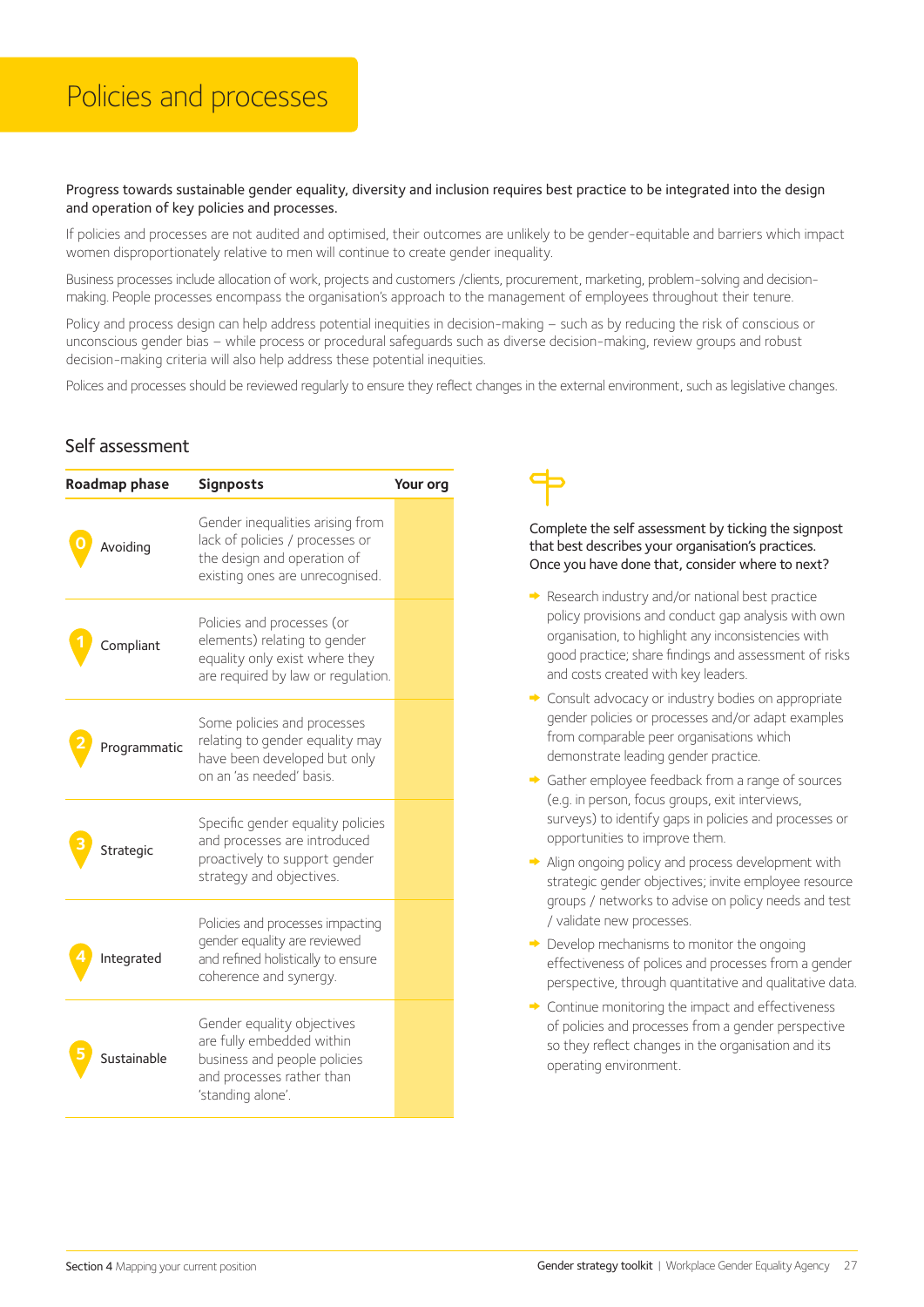

Leading organisations in gender equality recognise the need to ensure their procurement principles, practices, and overall supply chain management are consistent with, and actively support, its gender equality objectives. This includes ensuring that potential or existing suppliers or partners demonstrate commitment to, and action on, gender equality.

Leveraging commercial influence within a supply chain (both up and downstream – i.e. as a provider and a buyer of goods and services) can help drive industry and national progress towards gender equality more quickly as it requires organisations to play a leadership role within their sphere of influence. Increasingly, international benchmarks for equitable supply chain practices are being established, such as within the United Nations Global Compact.

There are strong reputational and brand benefits from adopting supply chain practices which promote gender equality. Research suggests that supplier diversity action impacts employee satisfaction with overall organisation equality efforts.

Best practice includes consideration of gender equality within processes for initiating relationships with suppliers or customers and regularly reviewing these for 'fit' with the organisation's gender strategy.

#### Self assessment

| Roadmap phase |              | <b>Signposts</b>                                                                                                                                                                  | Your org |
|---------------|--------------|-----------------------------------------------------------------------------------------------------------------------------------------------------------------------------------|----------|
|               | Avoidina     | The relevance of procurement /<br>supply chain policies and practices<br>in relation to gender equality<br>outcomes is not recognised.                                            |          |
|               | compliant    | Australian laws and regulations do<br>not require procurement / supply<br>chain policies and practices to<br>promote gender equality, so no<br>compliance-driven activity occurs. |          |
|               | Programmatic | Promotion of gender equality<br>through procurement / supply<br>chain practices is limited to specific<br>vendor types (e.g. recruiters) and<br>ad hoc tender responses.          |          |
|               | Strategic    | Organisation-wide procurement /<br>supply chain policies and practices<br>in relation to gender equality are<br>mandated and communicated.                                        |          |
|               | Integrated   | Procurement / supply chain<br>systems and related business<br>processes are adapted to support<br>gender equitable policies and<br>outcomes are monitored.                        |          |
|               | Sustainable  | Using supply chain influence to<br>promote gender equality is an<br>expected and intrinsic part of all<br>business practices and aligns to<br>organisation culture / values.      |          |

- Develop a set of procurement principles and terminology which promotes gender equality and integrate these into policies and practices (e.g. tendering processes and documentation).
- ◆ Communicate (internally and externally e.g. through annual and/or sustainability reports) the organisation's commitment to promoting gender equality through its supply chain management and procurement practices.
- $\rightarrow$  Brief existing and potential suppliers on the changes to procurement policies and practices, and educate them about the value of gender equality and the business benefit this provides.
- Support existing and potential suppliers (as appropriate) to achieve the necessary gender equality standards within new procurement policies and practices.
- $\rightarrow$  Review and monitor the way in which the organisation and its suppliers' advertising and marketing practices portray women; challenge and change these where appropriate.
- Conduct supplier audits to check consistency with gender equality policies and strategy, brand values, and organisational culture; identify anomalies and develop actions to address each one.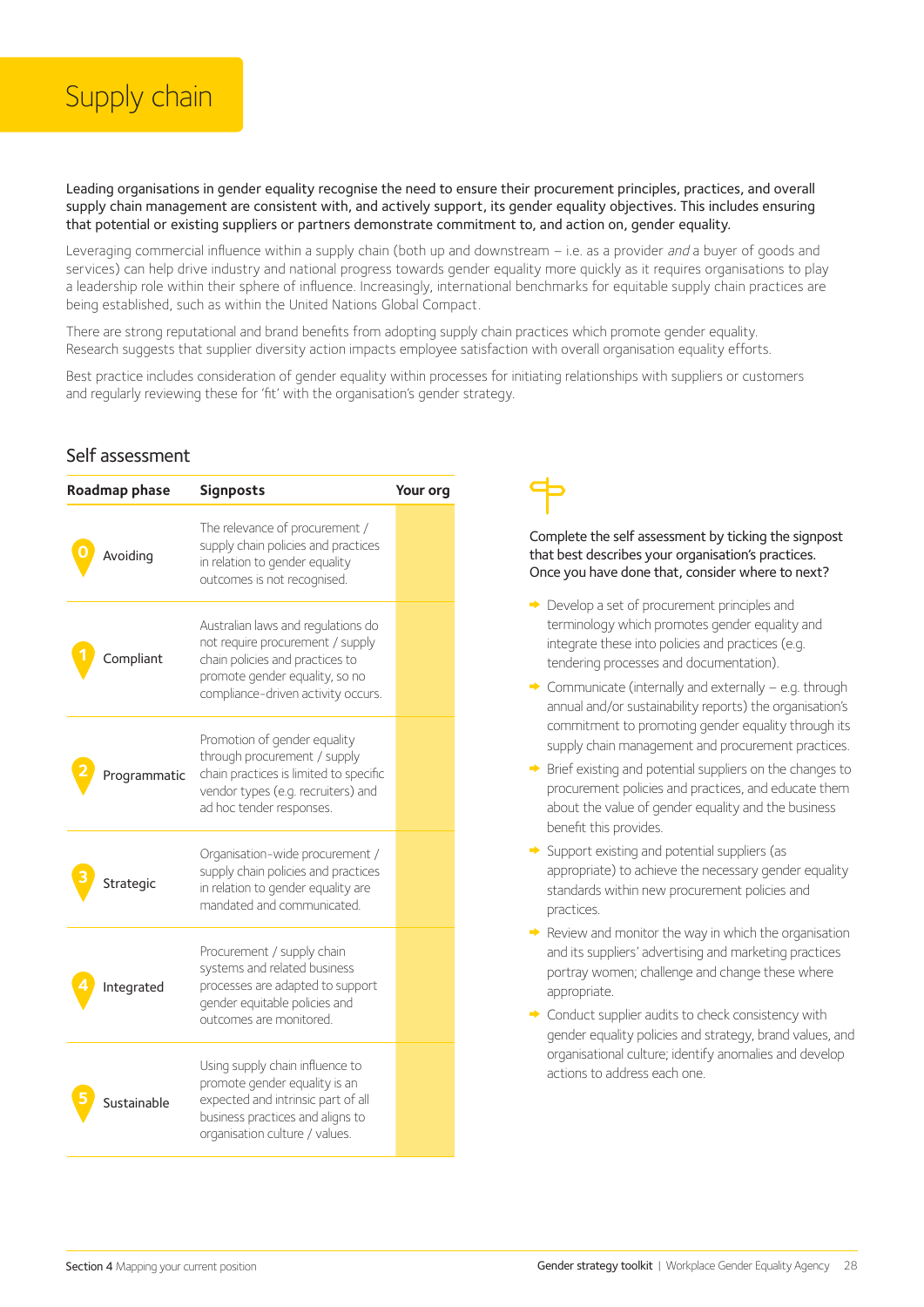## Gender composition

Building gender-balanced teams at every level of the organisation improves engagement, retention and performance. Gender balance at leadership, executive and board levels is particularly important, because it improves the quality of strategic decisionmaking and the development of solutions.

Gender diverse teams are more innovative, because they draw on greater diversity of thinking and a range of cognitive approaches.

Organisations need to track and influence the inflows and outflows of female talent at each organisational level to understand the dynamics of gender composition; it is not a static issue. Modelling of these dynamics provides the basis for the design and implementation of stretching but achievable gender targets. Targets help to drive and accelerate changes in gender composition and provide a basis for allocating and cascading leadership accountability.

Research suggests that a minority gender needs to represent at least one third of a team or group's overall composition before a 'tipping point' is reached and the minority can influence the group's decision-making on a sustainable basis.

Building a robust, gender-diverse talent pipeline, especially to leadership levels, is key to sustainable gender equality. Best practice includes the integration of gender equality principles into strategic workforce planning.

#### Self assessment

| Roadmap phase |              | <b>Signposts</b>                                                                                                                          | Your org |
|---------------|--------------|-------------------------------------------------------------------------------------------------------------------------------------------|----------|
|               | Avoidina     | The organisation and its leaders<br>/ managers are 'blind' to the<br>gender composition of teams,<br>levels and the overall workforce.    |          |
|               | compliant    | The gender composition of<br>the workforce and segments<br>within it are only monitored<br>and reported to the extent<br>required by law. |          |
|               | Programmatic | Selective monitoring of gender<br>for high-need or high-profile<br>groups / segments; data<br>utilisation is reactive and tactical        |          |
|               | Strategic    | Team and overall workforce<br>gender composition is monitored<br>as are business and people<br>process outcomes by gender.                |          |
|               | Integrated   | Organisation-wide gender<br>balance is a business objective<br>which is supported by proactive<br>monitoring and action-planning.         |          |
|               | Sustainable  | All business and people decisions<br>reflect the ongoing objective<br>of sustained workplace gender<br>balance and equality.              |          |

- $\rightarrow$  Raise consciousness of gender composition differences between teams through conversations. in meetings, and leadership forums etc. and generate debate on causes and effects.
- Utilise the compliance-driven gender composition data by proactively analysing their implications and reporting these to potential stakeholders, particularly leadership teams.
- Extend gender composition data-gathering for selected populations to all teams, units and levels and create frameworks for regular gender reporting to leaders.
- Establish action planning to address gender gaps and monitor impact and track inflows and outflows of talent by gender and plug leaks.
- ◆ Monitor work / project / customer allocation by gender and evaluate business outcomes from a gender perspective to link workforce gender representation to customer and other external metrics.
- Capture data to demonstrate the benefits arising from gender balance, equality and inclusion and share these with external stakeholders to promote similar commitment and action.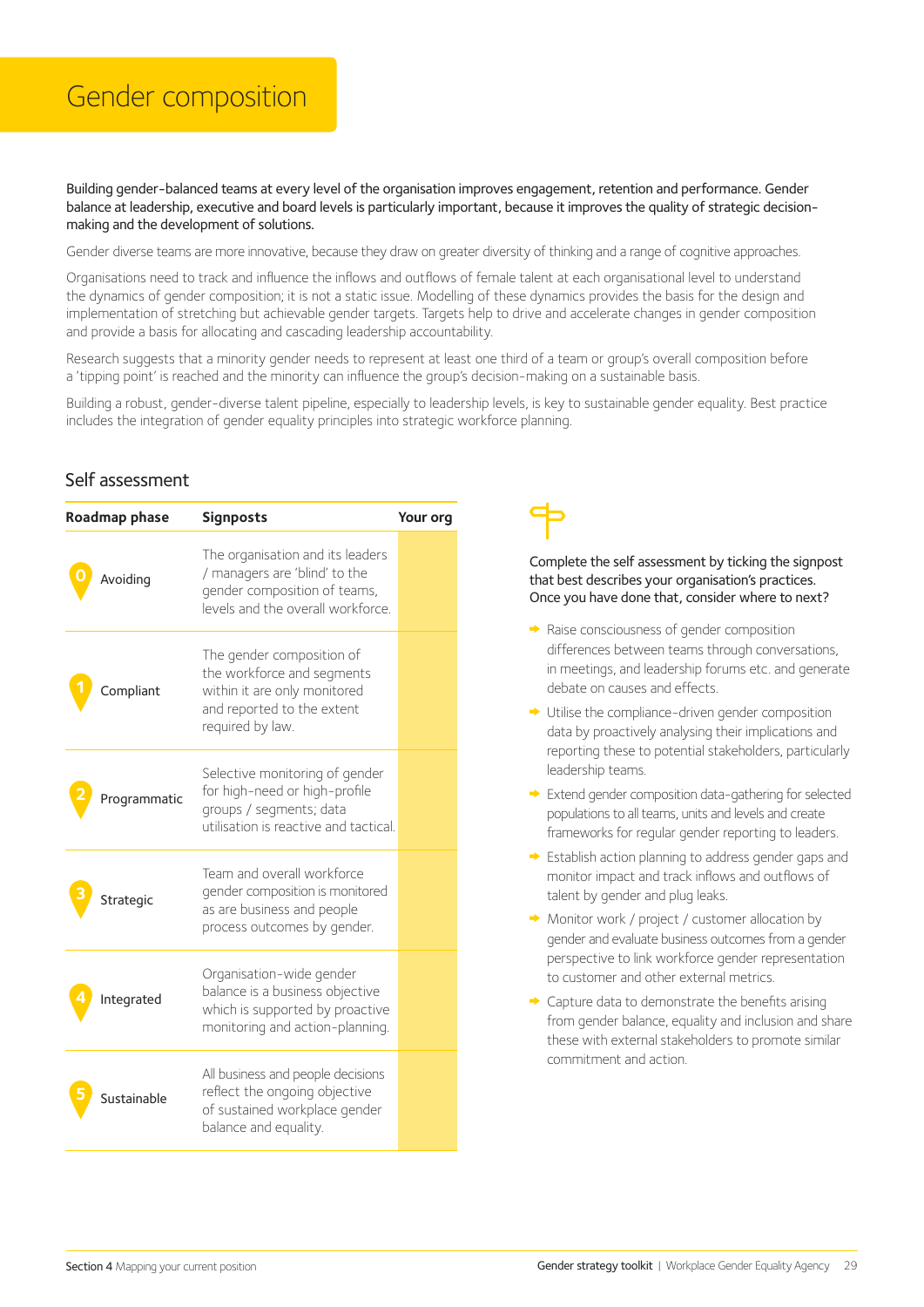## Gender pay equity

Gender pay equity is not only an issue of fairness, it is a key driver of gender equality and diversity overall because it impacts an organisation's ability to attract, engage and retain talented women. Pay equity operates at two levels: organisational and in relation to comparable roles and/or job families ('like-for-like' comparisons).

Overall, pay equity within an organisation requires gender-equitable opportunity for career progression (i.e. to the most senior, and usually higher paid, roles), which, in turn, requires the removal of barriers to progression.

Gender pay equity between comparable roles requires bias-free decision-making (starting with performance reviews and talent management decisions). Transparency in relation to pay equity decision-making is an important component of best practice.

#### Self assessment

| Roadmap phase | <b>Signposts</b>                                                                                                                               | Your org |
|---------------|------------------------------------------------------------------------------------------------------------------------------------------------|----------|
| Avoiding      | Gender pay equity is not<br>recognised as a relevant<br>business or people issue and<br>no data is available or sought.                        |          |
| ompliant.     | Gender pay equity data-<br>gathering, analysis and<br>reporting is conducted to the<br>extent required by law and<br>not acted upon.           |          |
| Programmatic  | Gender pay equity data-<br>gathering, analysis and action<br>takes place in response to<br>specific issues if, and when,<br>they emerge.       |          |
| Strategic     | Gender pay equity is<br>understood as a driver of<br>overall equality and approaches<br>are developed to regularly<br>capture and act on data. |          |
| Integrated    | A comprehensive, integrated<br>and proactive approach exists<br>to address gender inequities in<br>performance and pay practices.              |          |
| Sustainable   | Pay policy design and practice<br>is transparent and bias-free<br>and gender-equitable reward is<br>a business and cultural norm.              |          |

- Gather data, case studies and examples of good or best gender pay equity practice in your industry and/ or nationally and use this to generate and inform debate on the issues.
- $\rightarrow$  Identify or create opportunities to report gender pay equity data to leaders and other stakeholders and provide analysis and commentary on risk implications (e.g. female talent retention).
- **►** Develop a more holistic approach to gender pay equity analysis and reporting across all levels, job families and key roles and where possible, integrate pay equity data into broader people metrics.
- Gender pay equity is an explicit, transparent objective of remuneration and equality / diversity strategy; it is supported by a specific business rationale; reporting is conducted annually.
- ◆ Pay equity reporting includes year-on-year trend data for all key populations and is used as a basis for corrective action where macro and micro-inequities are identified.
- Gender pay equity data is regarded as routine management information and corrective action is a business process which continues until stable, consistent gender pay equity is sustained.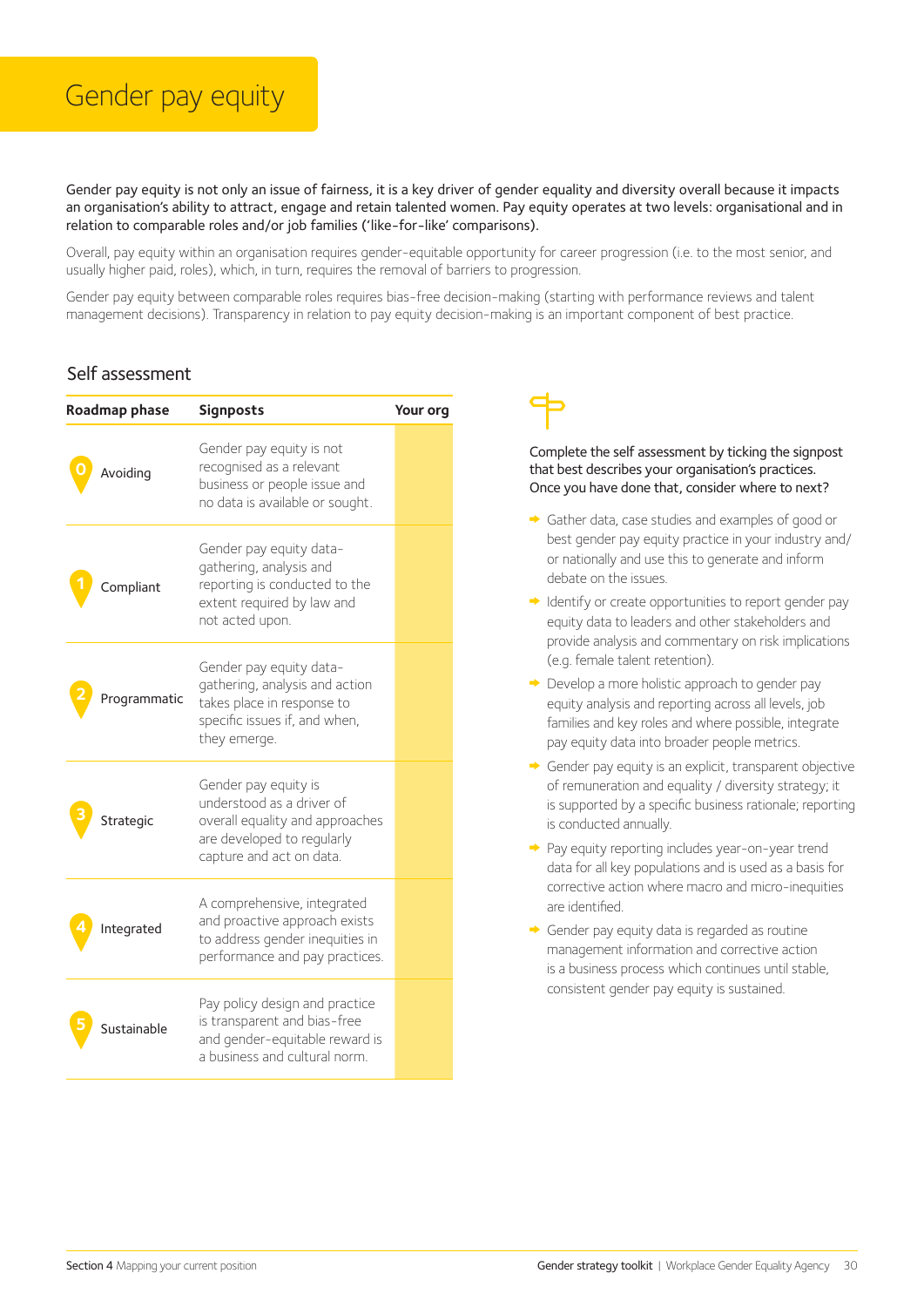#### Business benefits for organisations which embrace and provide equitable access to flexibility include talent attraction and retention, engagement, productivity and agility, which translate into stronger performance.

Research and experience also indicate that work and career flexibility are drivers and enablers of equality, diversity and inclusion. Women are disproportionately impacted by a lack of family-friendly policies and practices because they comprise the majority of primary carers in the Australian workforce and therefore bear the double burden of managing work and family demands concurrently.

Policies do not necessarily translate into practice. Often, barriers to increased flexibility reflect negative attitudes of employees (who fear stigma) and managers (who fear losing control). To make progress, organisations need to challenge assumptions, shift attitudes and build a flexible workplace culture.

Flexibility solutions need to be team-based, not just individualised. Progress also requires men (especially male leaders) to embrace, utilise and role-model flexibility in all its forms. Only then will flexibility be normalised for employees of either gender or any background.

The most flexible organisations do not make (or allow managers to make) value judgements about why flexibility is requested. This is irrelevant when performance is measured by outputs and results, not by the input of visible time spent at a particular time in a particular place.

#### Self assessment

| Roadmap phase | <b>Signposts</b>                                                                                                                                                               | Your org |
|---------------|--------------------------------------------------------------------------------------------------------------------------------------------------------------------------------|----------|
| Avoiding      | No recognition of how effective<br>flexible work and family-friendly<br>policies / practices can promote<br>gender equality and diversity.                                     |          |
| compliant     | Generic flexible work and family-<br>friendly policies / practices<br>only exist to the extent they<br>are required by legislation or<br>requlation.                           |          |
| Programmatic  | Flexible work and family-friendly<br>policies / practices are provided to<br>meet the needs of specific groups<br>or individuals                                               |          |
| Strategic     | Flexible work and family-friendly<br>policies / practices are designed<br>and accessible to benefit all<br>employees; the flexibility business<br>case is established.         |          |
| Integrated    | Flexible work and family-friendly<br>policies / practices are leveraged<br>as a business enabler; no value<br>judgements are made about<br>flexibility needs.                  |          |
| Sustainable   | Flexible, family-friendly working<br>is expected, normalised and<br>equitably accessible; it is integral<br>to all business and people practices<br>(e.g. workforce planning). |          |



- $\rightarrow$  Identify flexible and/or family-friendly work practices that have occurred naturally in the organisation; analyse and record success factors and share positive stories opportunistically.
- → Use compliance-driven flexible / family-friendly work practices as a foundation for more; encourage managers and employees to try more or different options, and actively promote successes.
- Ensure flexibility policies are inclusive and accessible to all employees – without bias or value judgements; ensure family-friendly policies do not disadvantage some staff.
- Build and promote 'whole team' approaches to flexibility and family-friendliness rather than ad hoc individual ones; train, coach and support team leaders to manage flexible teams.
- Develop mechanisms to track occurrence of flexible and family-friendly work practices and target areas of need; communicate successes that have been achieved by teams working flexibly.
- $\rightarrow$  Remain open to new ways of working as technology and other factors create change; strengthen your organisation's brand by helping stakeholders (e.g. customers) achieve progress.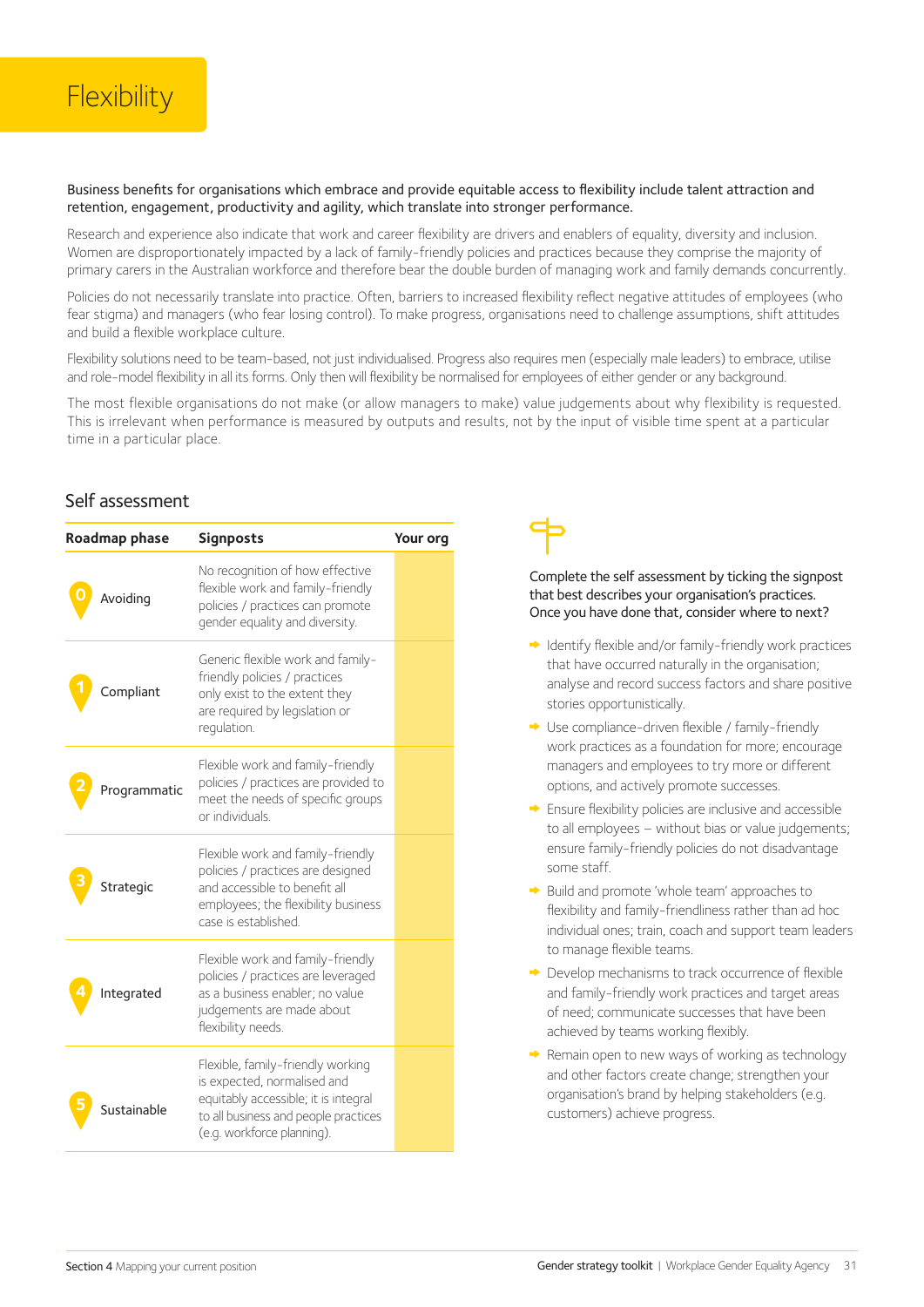## Talent pipeline

Building a robust pipeline to leadership that is sustainably gender diverse involves identifying, attracting, developing, mobilising, fully utilising and retaining female and male talent equally at all levels. The pipeline begins when talented people join an organisation (including graduate recruitment) to the point where high-potential employees become the organisation's leaders.

Capitalising on both female and male talent is critical, however, research and organisational learning indicates that, in many workplaces, there are structural and cultural barriers to equitable career progression for women and, as a result, female talent often 'leaks' from the pipeline at a higher rate than for men.

Capitalising on female talent is about:

- creating a 'level playing field' that enables women and men to equally realise their full potential and maximise their contribution to organisational success
- $\rightarrow$  eliminating barriers specific or disproportionate to women.

Unconscious gender bias is an intangible but critical barrier to address. For example, it is manifested in leaders and managers hiring, developing, sponsoring and promoting 'in their own image'. Sometimes, this bias is institutionalised in capability frameworks which place higher value on male-typical behaviours. Other barriers include exclusive cultures and male networks, and a lack of appropriate mentors, sponsors and role-models.

#### Self assessment

| Roadmap phase | <b>Signposts</b>                                                                                                                         | Your org |
|---------------|------------------------------------------------------------------------------------------------------------------------------------------|----------|
| Avoiding      | The organisation and its leaders<br>are unable and/or unwilling to<br>recognise the playing field is not<br>level for women              |          |
| compliant     | Recruitment / talent processes<br>are compliance-driven; the value<br>of enabling / empowering female<br>talent remains unrealised       |          |
| Programmatic  | Investment in female talent<br>focuses on developing capabilities<br>necessary to survive / succeed in a<br>male-centric workplace.      |          |
| Strategic     | Female talent investment is linked<br>to gender strategy, and leverages<br>the different capabilities of both<br>women and men.          |          |
| Integrated    | Talent definition / identification,<br>leadership capability models,<br>and access to development are<br>gender-equitable and bias-free. |          |
| Sustainable   | Access to development is gender-<br>equitable for employees at all<br>levels; talent is fully leveraged,<br>irrespective of gender.      |          |



- $\rightarrow$  Start collecting data qualitative and quantitative – on how female and male talent is leveraged: recruitment, development, promotion. Analyse and record differences for future use.
- $\rightarrow$  Use the data that indicates female and male talent has a different experience to highlight the potential costs and risks this creates for the organisation, as well as its inherent inequality.
- Use research indicating gender diverse teams outperform uniform teams to build the case for valuing and developing the complementary strengths of women and men equally.
- $\rightarrow$  Further analyse data to identify the underlying causes of gender-based inequality in career opportunities and review talent processes / frameworks (e.g. capability models) for gender bias.
- $\rightarrow$  Monitor and manage participation in development activity by gender to ensure equality and balance; capitalise on female and male examples of career success and leadership role-models.
- $\rightarrow$  Promote the benefits of fully utilising female and male talent externally; provide industry leadership and support to other organisations who aspire to achieve the same outcome.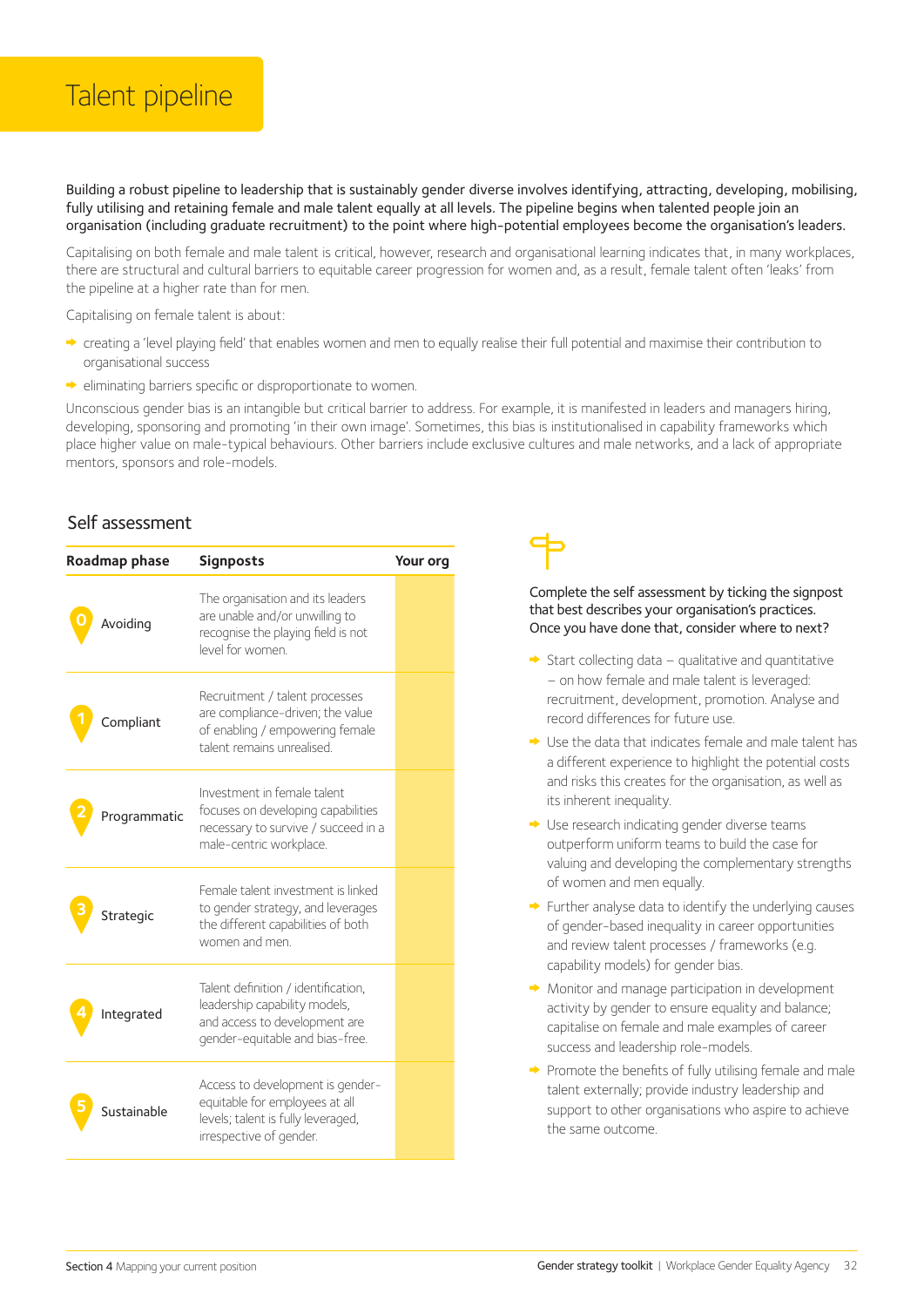Achieving gender equality through the development of gender-diverse, inclusive, flexible teams and organisations requires knowledge, skill and supportive attitudes amongst all employees, particularly managers and leaders.

Individuals will possess these capabilities to differing degrees and some will require support from the organisation to gain the requisite level of competence and confidence.

Equitable opportunity for development of other key capabilities for all employees, irrespective of individual difference (e.g. gender), is a key foundation of equitable career advancement and diverse leadership teams.

Gender-related development interventions and activities are often most effective when they are integrated into existing or future management and leadership development programs. In this way, gender equality, diversity and inclusion are positioned as part of broader leadership and management agendas, maximising participant buy-in and content synergies.

#### Self assessment

| Roadmap phase |              | <b>Signposts</b>                                                                                                                       | Your org |  |
|---------------|--------------|----------------------------------------------------------------------------------------------------------------------------------------|----------|--|
|               | Avoiding     | The capabilities required to build<br>and maintain gender equality in<br>teams and the organisation are<br>not recognised as relevant. |          |  |
|               | Compliant    | Capability-building is limited<br>to raising awareness of<br>equality legislation compliance<br>responsibilities for all employees.    |          |  |
|               | Programmatic | Individual development<br>addresses specific gender<br>equality needs as they arise and<br>focuses on knowledge rather<br>than skills  |          |  |
|               | Strategic    | Capabilities required to build and<br>maintain gender equitable teams<br>are recognised, and development<br>resources are available.   |          |  |
|               | Integrated   | Developing capability to build<br>gender equitable teams and<br>workplaces forms part of<br>broader leadership development.            |          |  |
|               | Sustainable  | Gender equality capability<br>(individual / organisational)<br>embeds through inclusive<br>role-modelling, coaching and<br>teamwork.   |          |  |



- Gender equality capability-building will start with awareness-raising: why it matters and how it contributes to organisational success; develop a communication plan to support this.
- $\rightarrow$  Developing capability (individual and organisational) requires motivation to learn and change; promote gender equality benefits beyond compliance and that everyone has a role in it.
- $\rightarrow$  Use gender equality initiatives and activity as a vehicle for increasing understanding of gender equality issues and support for addressing them; engage and educate participants.
- $\rightarrow$  As the business case for gender equality becomes better understood and supported, assess and address development needs of managers and leaders to take responsibility and act.
- Adopt a more structured approach to building gender equality capability by integrating development activity into existing and new learning programs and modules, particularly for leadership.
- $\rightarrow$  Maintain a suite of learning methodologies and content to meet ongoing gender equality development needs of different stakeholders, as they move or progress internally and externally.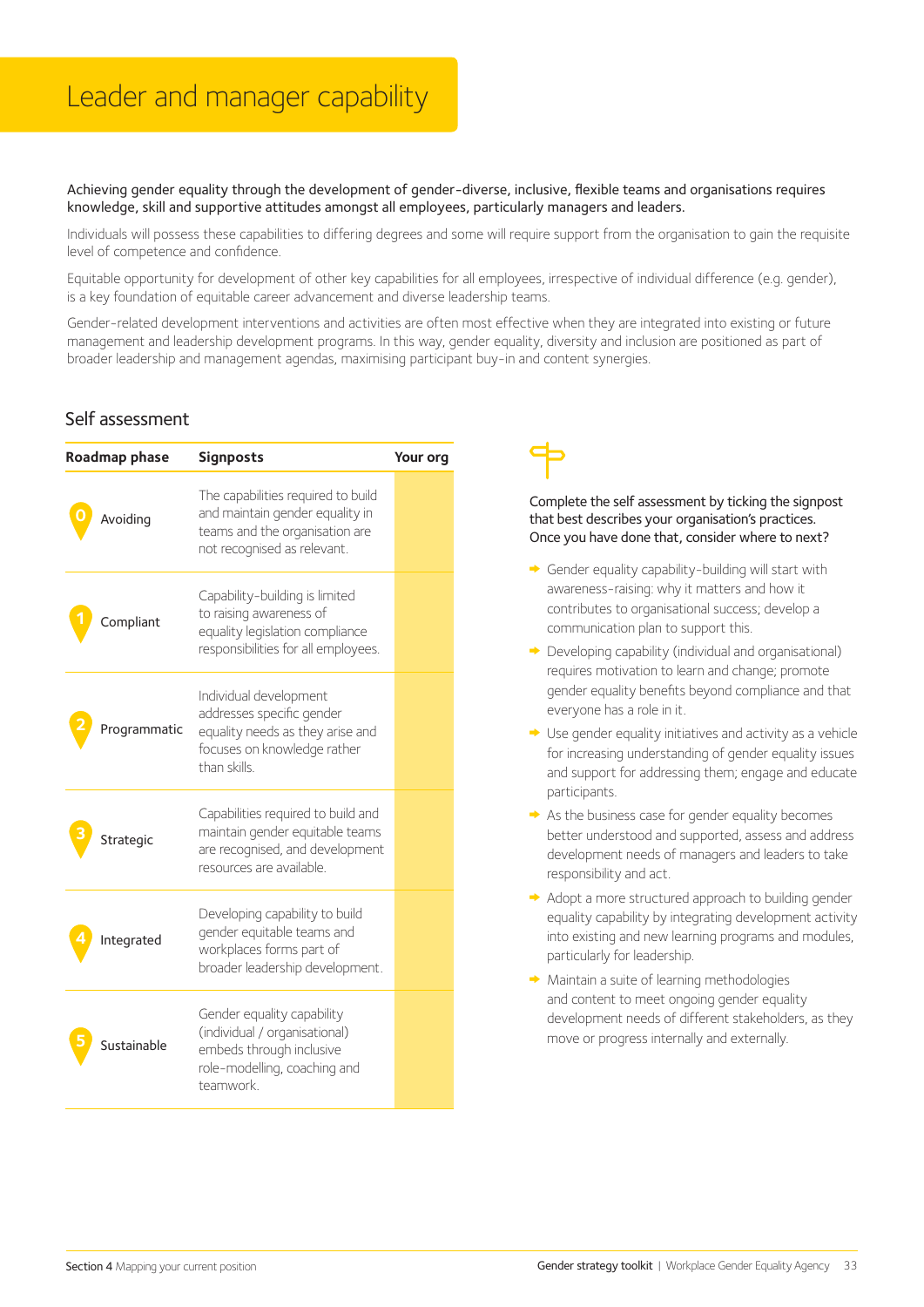## Gender inclusive culture

Organisation culture can be described as the set of prevailing attitudes and values which are recognised and shared by all members of an organisation. These attitudes and values determine the way business is conducted and the way work is delivered, including whether these are gender-equitable or not.

Some organisations explicitly define and communicate values, principles, codes and behaviours that are valued and expected in their particular workplace.

To achieve sustainable gender equality, an organisation's culture will need to foster appropriate attitudes, values and behaviours which support and are congruent with gender strategy objectives; sometimes, this will require cultural change.

Leaders, through their behaviours and actions (including the decisions they make), shape culture more than any other single factor. To foster a culture of gender equality, leaders' behaviours need to be inclusive, and their decisions equitable.

Cultural change can be measured and reported, such as through the use of benchmark questions around gender equality, diversity, inclusion and flexibility in employee engagement or 'pulse' surveys.

#### Self assessment

| Roadmap phase | <b>Signposts</b>                                                                                                                                                      | Your org |
|---------------|-----------------------------------------------------------------------------------------------------------------------------------------------------------------------|----------|
| Avoiding      | Gender-specific barriers are<br>unrecognised and unaddressed;<br>there is no awareness of a need<br>to shift culture.                                                 |          |
| compliant     | Cultural norms, attitudes and<br>behaviours regarding gender<br>equality are defined only by<br>anti-discrimination / equal<br>employment opportunity<br>legislation. |          |
| Programmatic  | Disconnected initiatives attempt<br>to influence gender-related<br>aspects of culture and behaviour<br>but they lack impact.                                          |          |
| Strategic     | Gender equality and the<br>supporting values and<br>behaviours form part of a<br>defined and communicated<br>aspirational culture                                     |          |
| Integrated    | Desired cultural norms, values<br>and behaviours are actively<br>influenced by integration into<br>leadership and capability models.                                  |          |
| Sustainable   | A gender equitable and<br>inclusive culture is intuitive to all<br>employees and defines how all<br>business and work is conducted.                                   |          |

- $\rightarrow$  Position gender equality progress as a function of culture change, not just policies, processes and programs; it requires appropriate attitudes and values, driven by visible leadership.
- Communicate with stakeholders to increase understanding that legislative compliance is the lowset standard and gender equality best practice is the highest; identify and start addressing the gaps.
- $\rightarrow$  Identify opportunities to integrate gender equality, diversity and inclusion action into broader organisation culture change and leadership development activity when this occurs.
- $\rightarrow$  Ensure that gender equality / inclusion and culture change messaging is consistent, synchronised and mutually supportive; assist leaders to communicate and promote these effectively.
- $\rightarrow$  Build the capability to measure and monitor gender equality / inclusion progress and culture change through qualitative data-gathering mechanisms e.g. employee feedback and surveys.
- **►** Leverage the organisation's cultural strength by influencing external stakeholders to follow its example; support customers, partners, community groups. to make similar progress.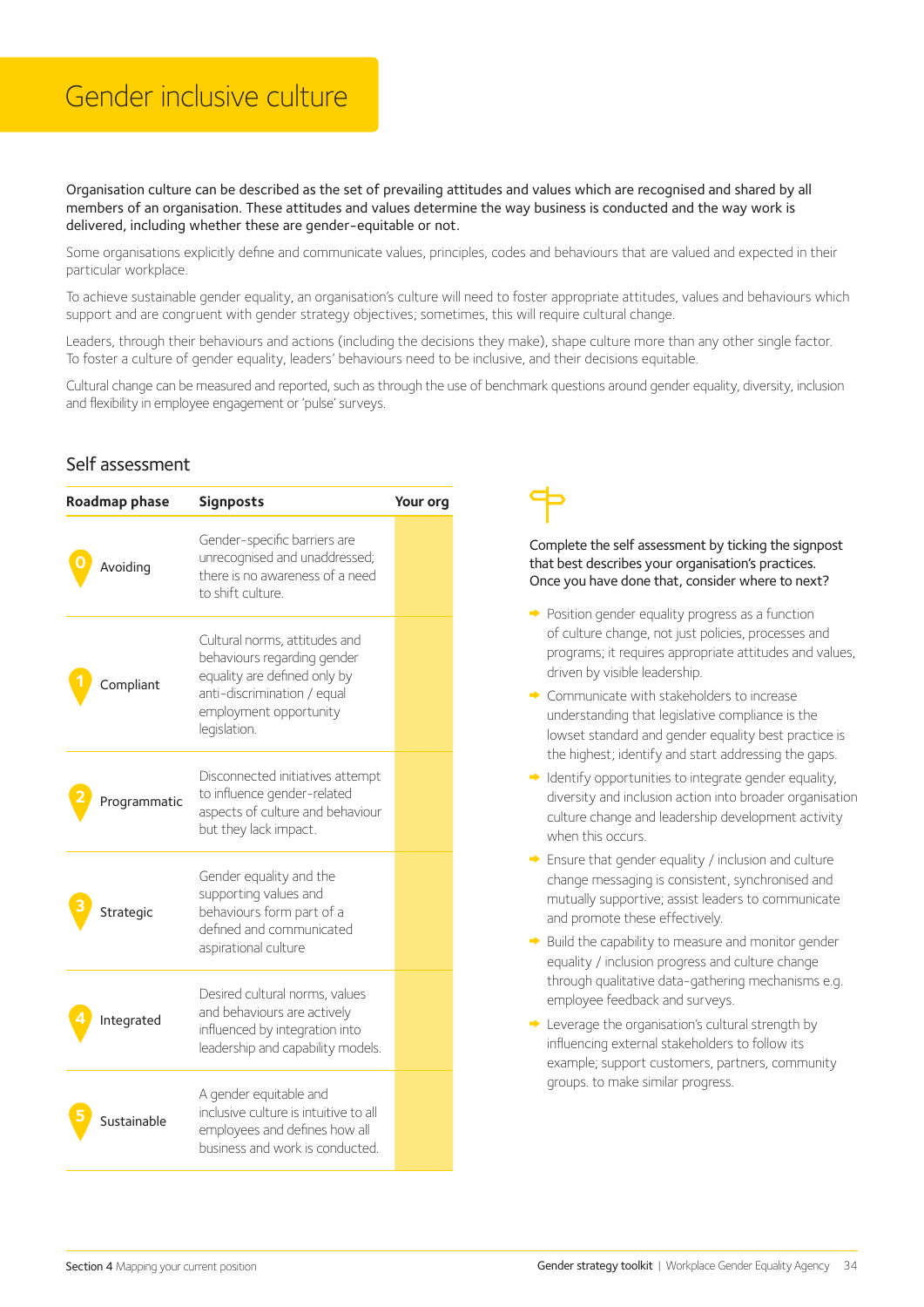## Overall assessment

Below is a template and an example of the second and final step in the assessment process, where the individual scores against each key focus areas is consolidated in one place.

This presents a comprehensive overview of how your organisation is performing in the areas critical to success for gender equality progress and outcomes, as judged by key stakeholders. It also enables organisations to determine an aggregated view of where they are currently positioned on the gender equality roadmap.

Review the hypothetical example first and then complete the blank template underneath for your own organisation. This toolkit can be forwarded to other individual stakeholders or groups, in order to obtain a broader (and more inclusive) picture of how your organisation's gender equality performance is assessed.

If this scoring methodology is considered helpful and effective by user organisations, the WGEA will consider developing a web-based diagnostic, which will make the process easy to communicate, use and distribute within your organisation.

Once you have reviewed the scoring methodology in Step 2, apply it to your own organisation, using the template below:

- Transfer your individual scores for each focus area on the template by placing a tick in the relevant box.
- $\rightarrow$  Calculate the sub-totals (i.e. according to how many ticks there are for each column/roadmap phase).
- $\rightarrow$  Add the subtotals together then divide this figure by 12(the number of focus and result areas).
- Round this figure up (.5 or more) or down (less than .5) to produce a whole number.
- $\rightarrow$  This number represents the overall indicative roadmap phase for the organisation.

|                                  | <b>Gender equality roadmap phase</b> |                                          |                                              |                                     |                                            |                                |
|----------------------------------|--------------------------------------|------------------------------------------|----------------------------------------------|-------------------------------------|--------------------------------------------|--------------------------------|
| <b>Key focus area</b>            | $\Omega$<br>Avoiding<br>(0 points)   | $\overline{1}$<br>Compliant<br>(1 point) | $\overline{2}$<br>Programmatic<br>(2 points) | 3<br><b>Strategic</b><br>(3 points) | $\overline{4}$<br>Integrated<br>(4 points) | 5<br>Sustainable<br>(5 points) |
| Stakeholder engagement           |                                      | ✓                                        |                                              |                                     |                                            |                                |
| Strategy and business case       |                                      | $\checkmark$                             |                                              |                                     |                                            |                                |
| Leadership accountability        |                                      |                                          |                                              | $\checkmark$                        |                                            |                                |
| Measurement and reporting        |                                      |                                          | $\checkmark$                                 |                                     |                                            |                                |
| Policies and processes           |                                      | $\checkmark$                             |                                              |                                     |                                            |                                |
| Supply chain                     | $\checkmark$                         |                                          |                                              |                                     |                                            |                                |
| Gender composition               |                                      |                                          | ✓                                            |                                     |                                            |                                |
| Gender pay equity                |                                      | ✓                                        |                                              |                                     |                                            |                                |
| Flexibility                      | ✓                                    |                                          |                                              |                                     |                                            |                                |
| Talent pipeline                  |                                      | $\checkmark$                             |                                              |                                     |                                            |                                |
| Manager and leader capability    |                                      |                                          | ✓                                            |                                     |                                            |                                |
| Gender inclusive culture         |                                      | ✓                                        |                                              |                                     |                                            |                                |
| Points sub-totals                | O(2x0)                               | 6(6x1)                                   | 6(3x2)                                       | 3(1x3)                              |                                            |                                |
| Total score                      | 15 (Sum of sub-totals)               |                                          |                                              |                                     |                                            |                                |
| Overall indicative roadmap phase |                                      | 1 $(15/12 = 1.25$ then rounded [down])   |                                              |                                     |                                            |                                |

#### Table 5: Diagnostic output – example

#### Table 6: Diagnostic output - template

|                                  | <b>Gender equality roadmap phase</b> |                             |                                              |                                     |                                            |                                |
|----------------------------------|--------------------------------------|-----------------------------|----------------------------------------------|-------------------------------------|--------------------------------------------|--------------------------------|
| <b>Key focus area</b>            | $\Omega$<br>Avoiding<br>(0 points)   | 1<br>Compliant<br>(1 point) | $\overline{2}$<br>Programmatic<br>(2 points) | 3<br><b>Strategic</b><br>(3 points) | $\overline{4}$<br>Integrated<br>(4 points) | 5<br>Sustainable<br>(5 points) |
| Stakeholder engagement           |                                      |                             |                                              |                                     |                                            |                                |
| Strategy and business case       |                                      |                             |                                              |                                     |                                            |                                |
| Leadership accountability        |                                      |                             |                                              |                                     |                                            |                                |
| Measurement and reporting        |                                      |                             |                                              |                                     |                                            |                                |
| Policies and processes           |                                      |                             |                                              |                                     |                                            |                                |
| Supply chain                     |                                      |                             |                                              |                                     |                                            |                                |
| Gender composition               |                                      |                             |                                              |                                     |                                            |                                |
| Gender pay equity                |                                      |                             |                                              |                                     |                                            |                                |
| Flexibility                      |                                      |                             |                                              |                                     |                                            |                                |
| Talent pipeline                  |                                      |                             |                                              |                                     |                                            |                                |
| Manager and leader capability    |                                      |                             |                                              |                                     |                                            |                                |
| Gender inclusive culture         |                                      |                             |                                              |                                     |                                            |                                |
| Points sub-totals                |                                      |                             |                                              |                                     |                                            |                                |
| Total score                      |                                      |                             |                                              |                                     |                                            |                                |
| Overall indicative roadmap phase |                                      |                             |                                              |                                     |                                            |                                |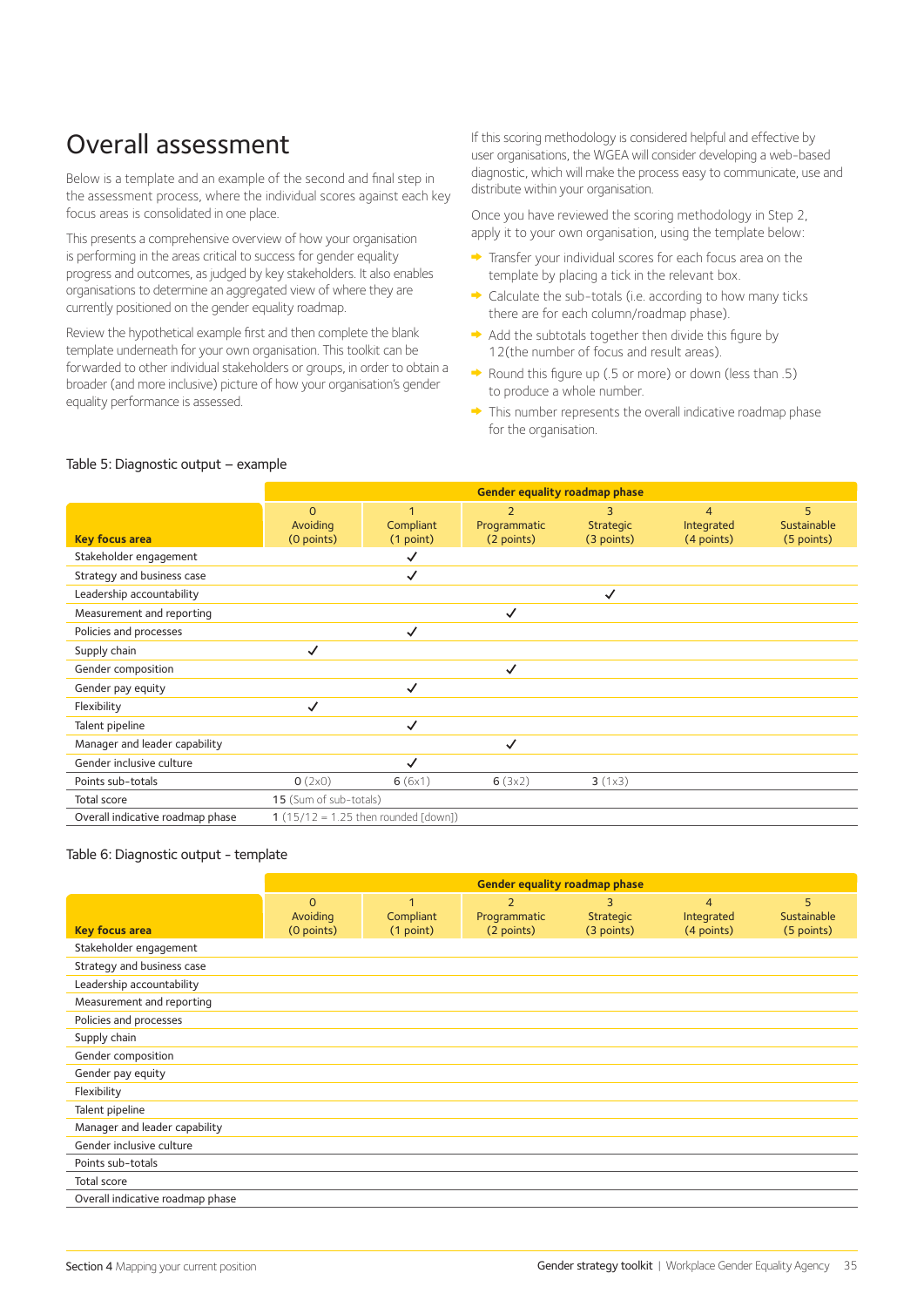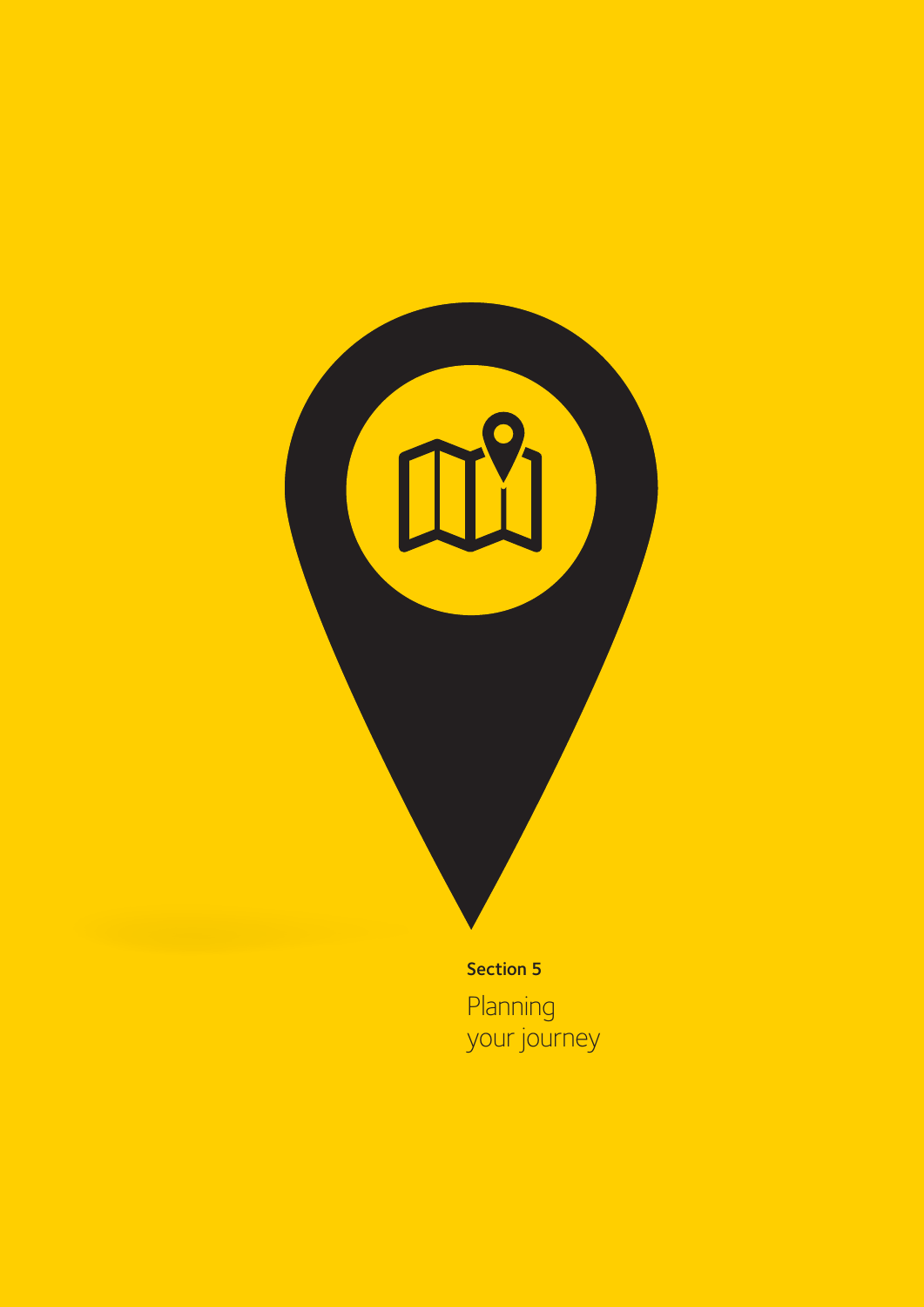## Section 5 Planning your journey

#### **We are now at step 2 of the change process ('design').**

Questions to ask:

"Where do we want to be (and why)?"

"What is the best route to get there?"

## Creating or refining your strategy

The process for developing a strategy, whether you are doing this for the first time or improving what is already in place, need not be complex. The key is to ensure that all the relevant data has been gathered and considered, in order to define your gender equality objectives.

#### The gender equality roadmap and diagnostic tool are intended as the essential framework that will enable organisations to develop and maintain a gender strategy which is relevant, coherent, succinct and adds value (i.e. it will increase impact and the rate of change). Of course, as we have indicated earlier in the toolkit, there are also a number of additional, complementary data sources (internal and external – e.g. WGEA Competitor Analysis Benchmark Reports) to help inform decision-making.

The diagnostic process should have identified areas where the organisation is performing more and less effectively. Use this information to prioritise where you wish to concentrate effort and investment.

#### Building a vision

In developing your workplace gender equality strategy, it is important from the outset to consider your organisation's overall vision and strategy to ensure alignment. When setting broader gender equality goals, it is recommended you revisit the gender equality roadmap and consider how your organisation wishes to move along the roadmap and the appropriate time fame.



\* Adapted from a model developed and shared by Diversity Partners Pty Ltd © 2013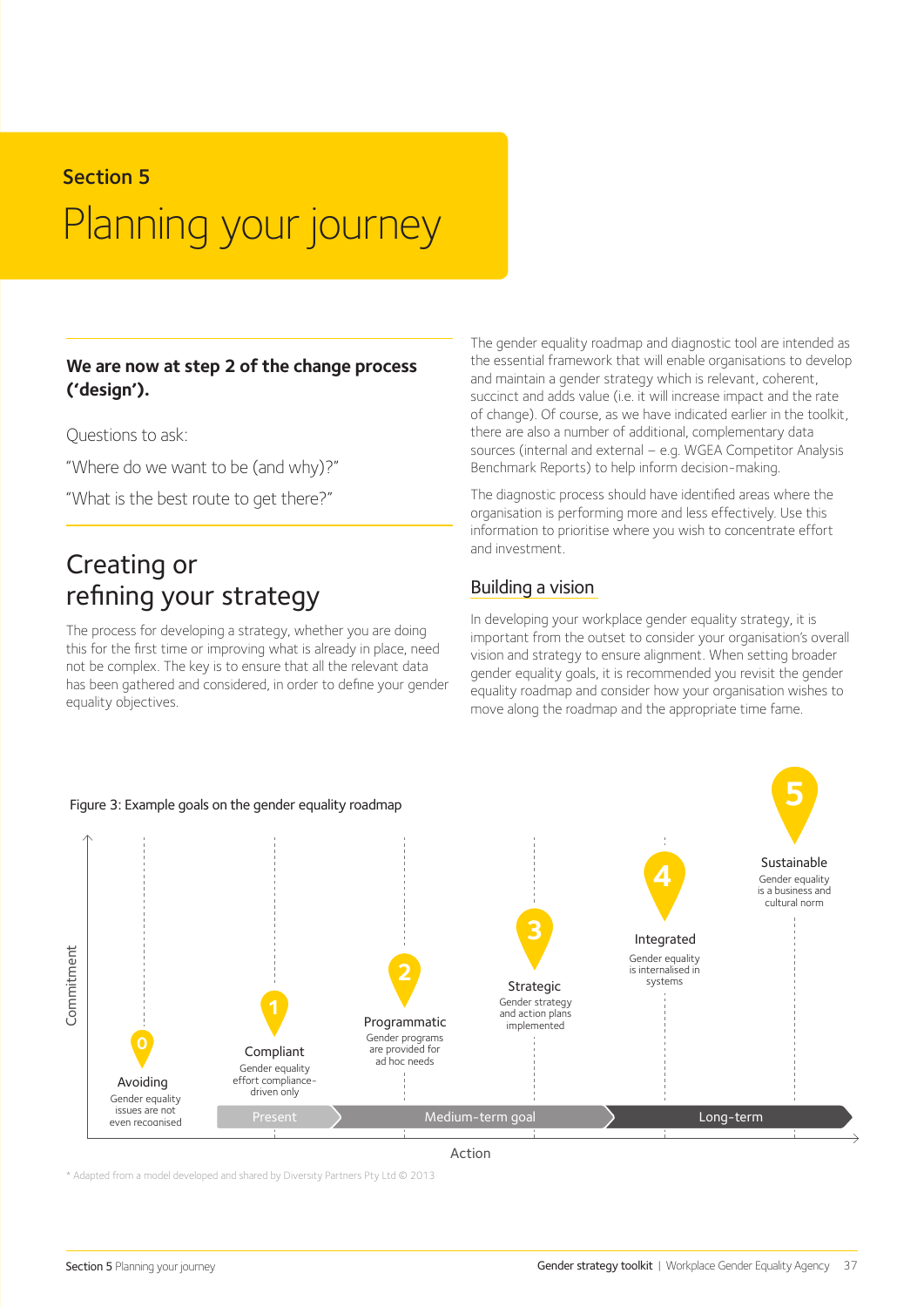For example, in Figure 3 (previous page), an organisation may set the goal of moving from a compliance phase to strategic in the medium term. This may also include goals of improving performance against gender equality indicators or becoming an EOCGE citation holder. Over the long term the organisation may set the goal of reaching the sustainable phase.

Other goals an organisation may seek to achieve include:

- $\rightarrow$  becoming an EOCGE citation holder
- $\rightarrow$  standing out and leading the industry in gender equality
- $\rightarrow$  further developing a unique and gender-equitable employee value proposition
- specific cost reductions as a result of improvements to gender equality (e.g. reduced cost of turnover).

The vision and goals that are set will influence the strategies and actions that are developed.

#### Setting specific goals and priorities

One of the most useful features of the diagnostic framework set out in section 4 is identifying priorities for action. Inevitably, organisations will demonstrate strength against some key focus areas more than others and weaker scores suggest areas for prioritisation.

It may be useful to develop a 'heat map' which indicates how your organisation is performing (at a high level) against the key focus areas. This provides an instant 'snapshot' of performance and a guide to prioritisation through the use of colour, as shown in Figure 4. In this case, as the organisation has gained leadership commitment and understands the business case, it is likely they are in the programmatic phase.

#### Figure 4: Example heat map



#### Key:

shows where your organisation is performing well against the relevant lever – action: monitor, continue and exploit this strength

shows where your organisation is performing adequately against the relevant lever but additional focus and effort is required – action: review, plan and implement improvements

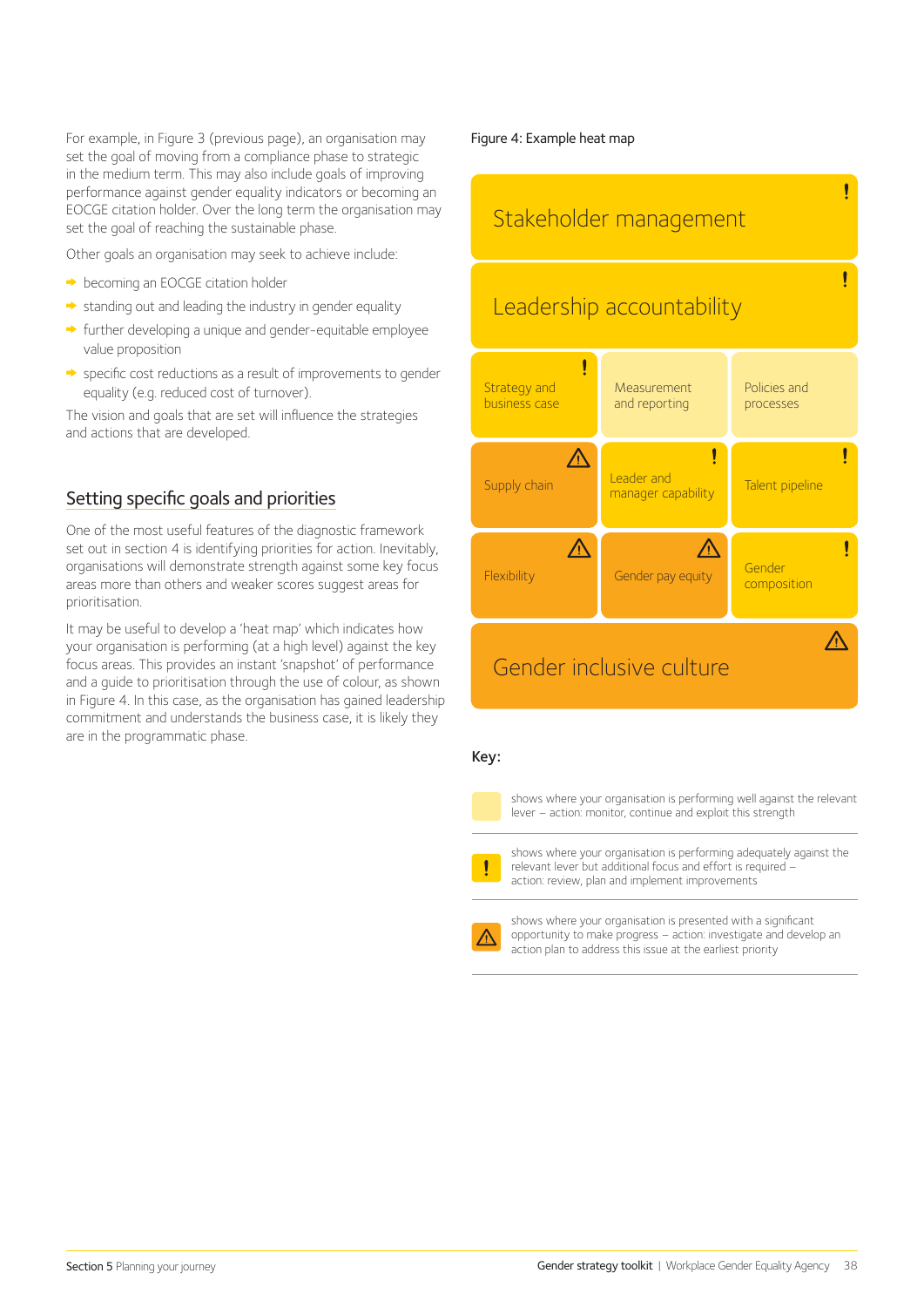Using a heat map helps to identify, socialise and then communicate the areas of greatest priority and assists in developing a strategy that is tailored and specific to your organisation. For each of the key focus areas, it is recommended that you set specific goals. Various tools are available to assist you in doing this. For example, the WGEA targetsetting toolkit can assist in setting gender composition targets, and the guide to pay equity toolkit can assist in setting pay equity goals.

To develop a heatmap for your organisation, you should first assess your organisation against each of the 12 key focus areas using the diagnostic tool and process. Develop a way of indicating priority (see Figure 4) with a colour or symbol.

When you have designated a colour to each focus area box, take a moment to look at the overall picture and understand the big picture. What is the predominant colour and how is this distributed across the focus areas? Are the gaps aspects of the infrastructure for gender equality (e.g. strategy and business case, measurement and reporting or policies and processes) or are they around aspects of how the infrastructure is leveraged (such as gender composition or the talent pipeline).

Key focus areas marked orange are the obvious areas for immediate focus. Where a number of key focus areas have been designated yellow, your organisation (through its leaders) may need to determine which of these to prioritise first. Key focus areas assessed as light yellow should not be ignored; rather, they should be monitored on an ongoing basis so that opportunities to leverage or strengthen these practices can be taken when they arise.

From the process of building a heatmap and prioritising key focus areas, you should have gained a clear sense of your organisation's strengths and development areas across all the focus areas of gender equality strategy. These can now form the basis of your strategy and timeframes – short, medium and longer term objectives. Each of these will need to be supported by an action plan which provides the essential detail of how the objective will be achieved – roles and responsibilities, resources, risks, measures etc. Further guidance is provided below.

We also recommend reviewing your Competitor Analysis Benchmark Report to understand your relative performance for each key focus area and set goals that reflect the status of gender equality in your industry.

Human resource and/or diversity practitioners may need to proactively facilitate these kinds of decision-making discussions, and articulate the business benefits on offer. When considering potential gender objectives and where the most important priorities lie, it will be useful to consider where the organisation is currently positioned against your competitors and overall industry or sector, as well as comparisons against gender equality best practice using the diagnostic tool and heatmap process.

It is important to recognise that gender equality best practice is not a policy or process in its own right; it has to be an integral part of every core people process.

For example, gender pay equity is a key component of broader remuneration strategy and policy. It therefore follows that where a major people process is relatively immature, it will be difficult to achieve gender equality best practice until the process is strengthened. For instance, it will be more difficult to build a robust gender diverse talent pipeline if your organisation does not have a strategic approach to talent management as a whole.

This challenge is also an opportunity: if the organisation recognises the need and takes action to improve a core people process (e.g. talent), this can include integration of gender equality best practice at the same time (e.g. agreeing and communicating an organisation-wide definition of talent and high potential, which helps reduce the risk of unconscious gender bias).

#### Strategy development process

A practical process for developing a strategy is:

- assemble a small strategy development working group (which includes several diverse stakeholders)
- collate and analyse all necessary data
- $\rightarrow$  review and agree on the implications of the data
- $\rightarrow$  identify which of the key focus areas are priorities
- $\rightarrow$  develop draft objective(s) for each of these areas.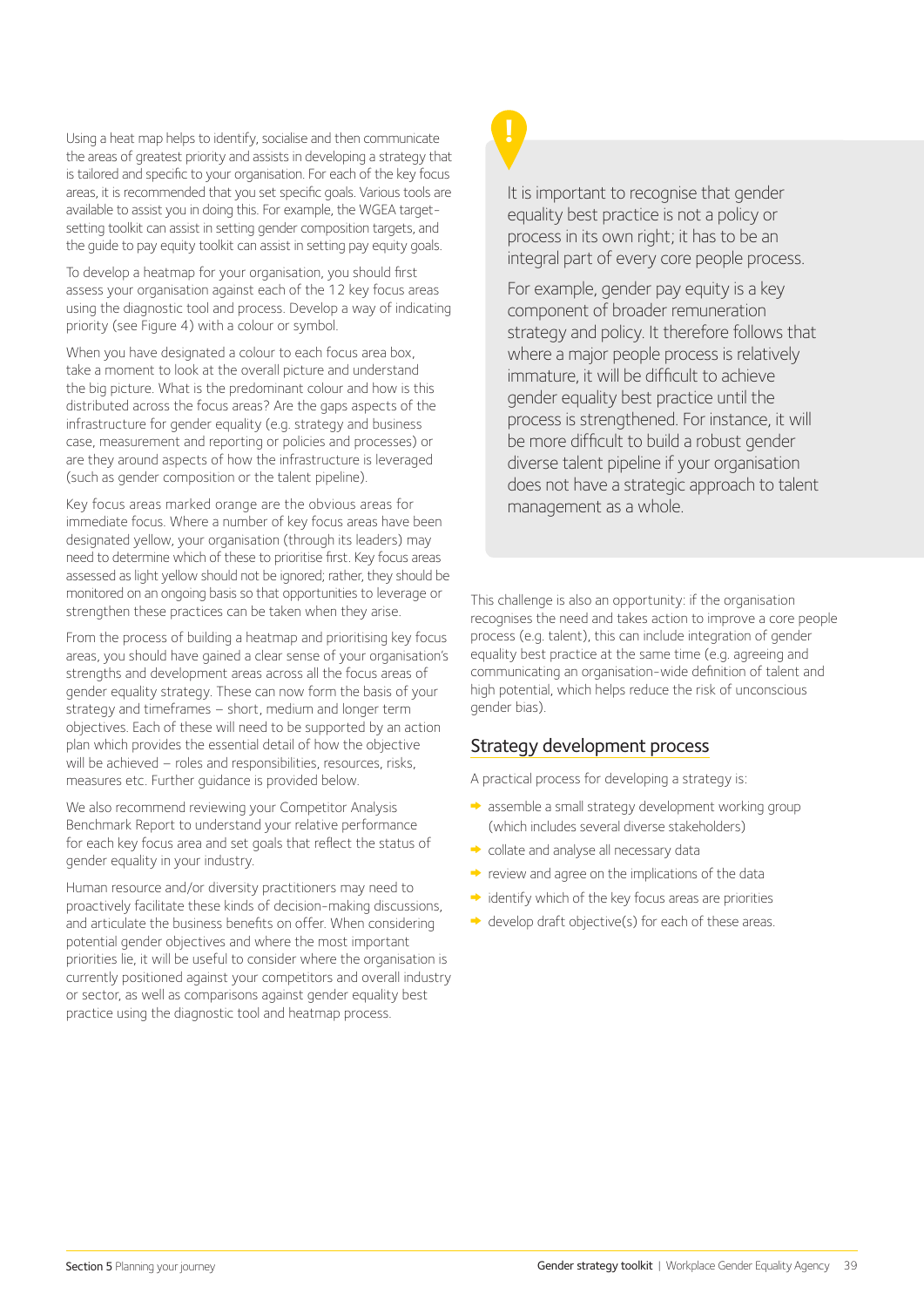#### Strategy framework

A strategy does not necessarily need to be a complex document. A simple, succinct and focused articulation of strategic direction is easier for leaders to communicate, for employees to understand, and for everyone to mobilise around.

When the objectives have been endorsed, the remainder of the strategy detail can be completed. Below is a simple structure for headings within a gender strategy, followed by examples of the essential information anticipated under each heading.

#### **→** context

- **•** organisation specific gender equality business case
- **•** linkage to business strategy
- **•** supporting data (quantitative and qualitative)
- **•** assessment of current state refer to roadmap / diagnostic outcomes and Competitor Analysis Benchmark Report
- **•** statement of vision / values (if applicable)
- $\rightarrow$  key focus areas as identified as priorities by the diagnostic process
	- **•** objective(s)
	- **•** action / response
	- **•** success factors / enablers
	- **•** risks / barriers
	- **•** outcomes / benefits
	- **•** measurement of impact / progress / return on investment (ROI)

[Repeat the above for each focus area that has been prioritised for inclusion]

- $\rightarrow$  timeframe sequencing of actions for each objective (over next 2-3 years)
- one-page strategy summary: for easy, effective communication

There are a number of ways in which a gender strategy can be presented. Structuring it around some or all of the key focus areas is a methodical and natural progression from the diagnosis process as shown below. Inclusion of the business case is highly desirable, because the strategy document, if appropriately communicated, is a means of building stakeholder engagement and support.

#### Figure 5: Strategy structure overview



At appendix B, we have set out an example of a strategic objective for each of the focus areas, together with important supporting information which provides an overview of how the objective will be achieved. This additional detail provides the basis for an action plan to be developed for each objective once the strategy has been socialised, validated, finalised and approved by the executive or senior leadership team .

The socialisation and consultation process should also involve representatives of other key stakeholder groups, such as a diversity council if one exists or a women's / gender network or resource group, to maximise the benefit of diverse thinking and to build support and engagement around the strategy. The review process will also ensure that time and effort is not wasted developing the detail of the gender strategy and its objectives, only to adjust or redefine these later.

We do not recommend that you attempt to tackle all key focus areas concurrently, as this could create execution risk and a possible loss of focus. One option is to sequence the strategy implementation over several years. In this case, a strategy framework might look like this: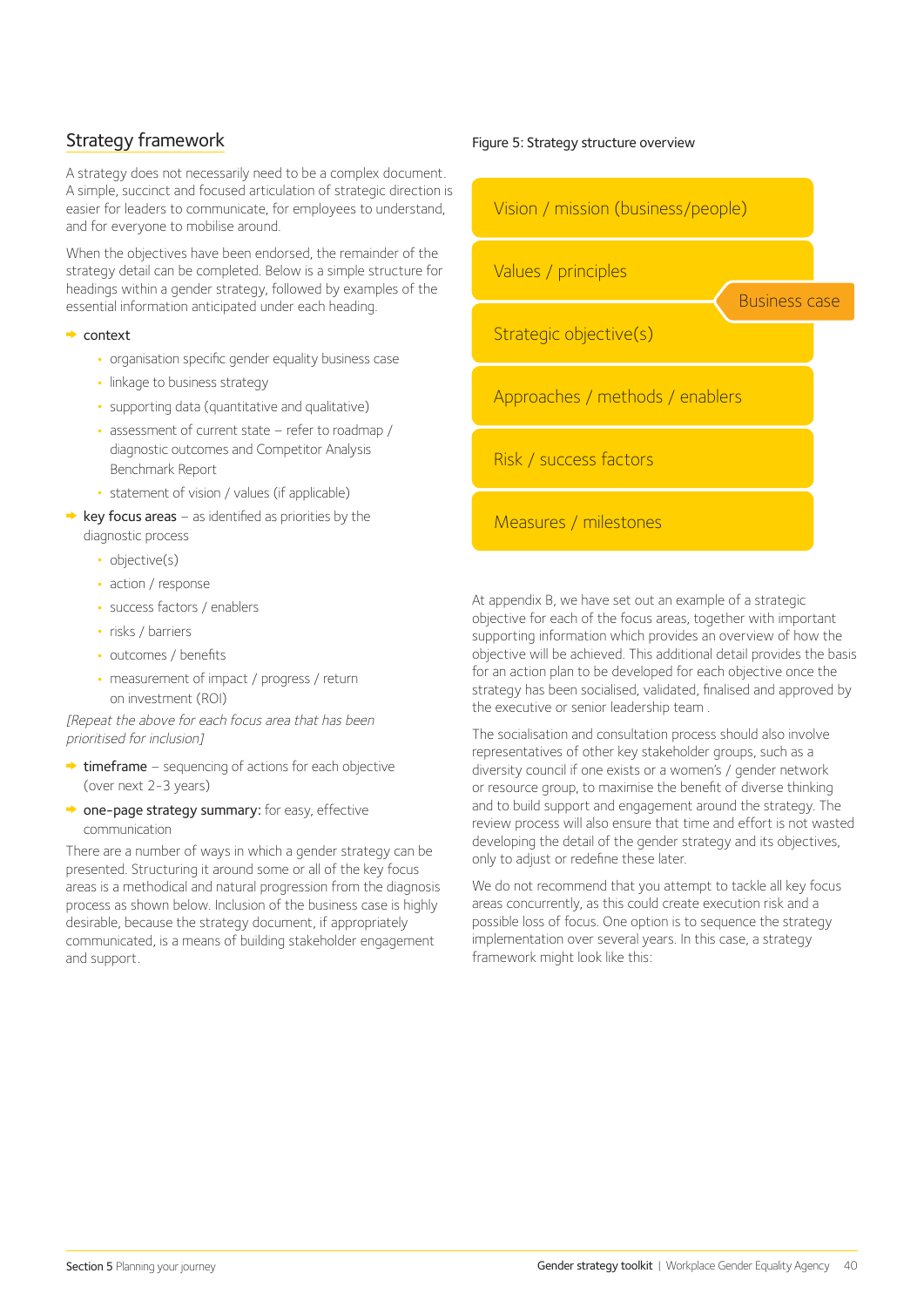#### $\rightarrow$  Year 1:

- **•** Key focus area 1 objective:
- **•** Key focus area 2 objective:
- **•** Key focus area 3 objective:

#### $\rightarrow$  Year 2:

- **•** Key focus area 4 objective:
- **•** Etc.

An alternative approach could be to structure the strategy around stakeholder groups. Examples to choose from could include:

#### $\rightarrow$  employees

- **•** gender pay equity objective
- **•** flexibility objective
- **•** gender inclusive culture objective.

#### $\rightarrow$  customers

- **•** gender composition objective
- **•** measurement and reporting objective
- **•** policies and processes objective.

#### $\rightarrow$  community

- **•** supply chain objective
- **•** stakeholder engagement objective.
- $\rightarrow$  all
	- **•** leadership accountability.

A slightly different alternative might be to structure your strategy and objectives around broader headline themes such as:

- **•** workforce
- **•** workplace
- **•** marketplace

#### Figure 6: Strategy linkage and alignment



The suitability of these themes will depend on the nature of your organisation's business or purpose. At appendix C, we have illustrated a number of ways of capturing and presenting a strategy on a page. Many organisations find it very helpful to condense their strategy, once finalised, into a summary version that can be easily understood at a high level, and supports a range of strategy communications to different stakeholders.

It is also valuable to be able to describe and explain how a gender equality strategy aligns to, and supports, people and business strategies for the organisation.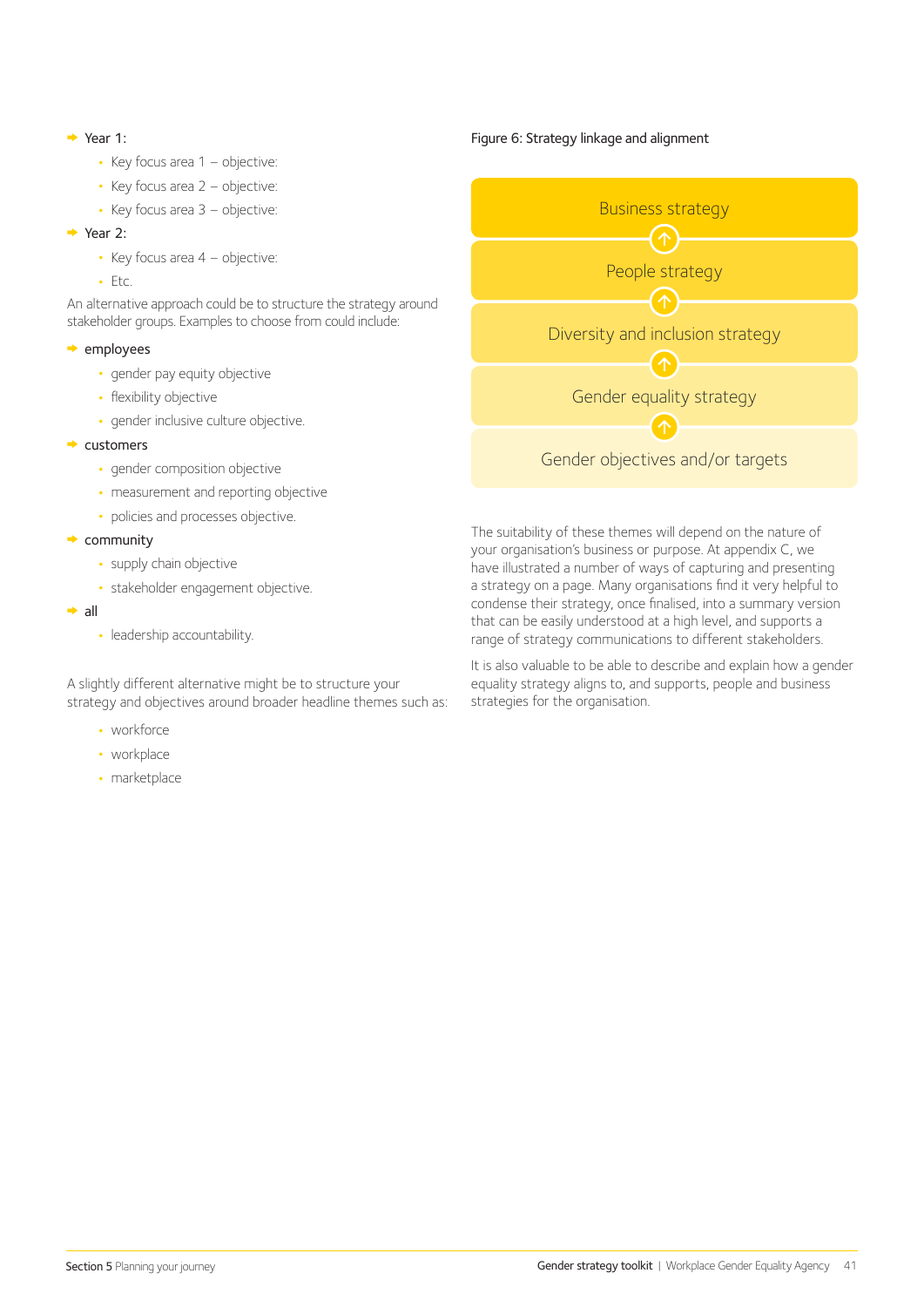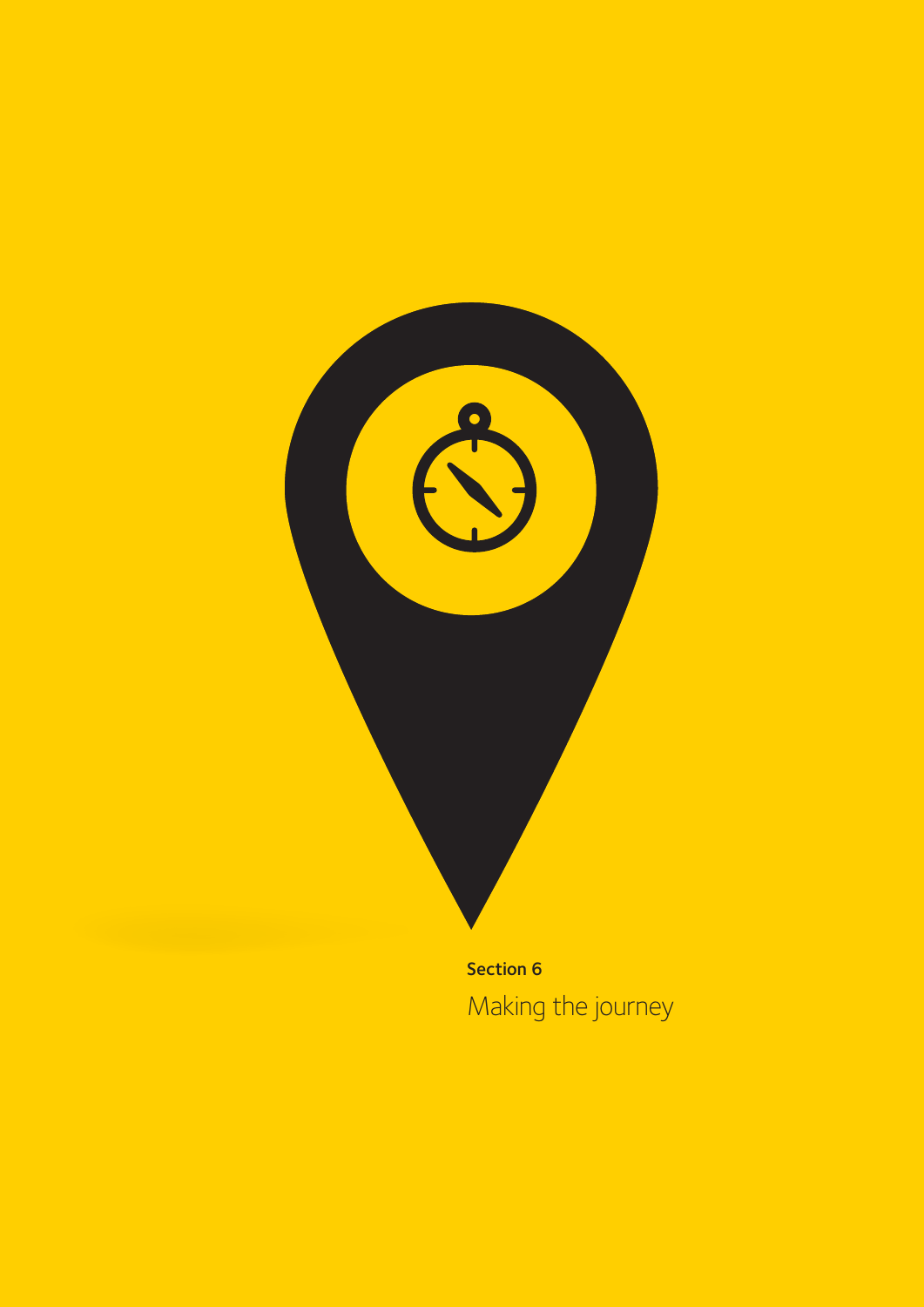## Section 6 Making the journey

#### **We are now at step 3 of the change process ('implementation').**

Question to ask: "How can we start (or keep) moving?"

A coherent strategy facilitates stronger, faster gender equality progress and outcomes because it helps to ensure effort and investment are directed towards the right areas in the right order. The execution of the strategy requires a separate project or implementation plan for each objective.

However, not every objective will (or should) be tackled concurrently. A typical strategic timeframe will be three to five years; actions and initiatives will need to be carefully distributed over the relevant timeframe, to ensure cost-effective delivery of optimal outcomes.

#### Prioritisation and scheduling

The priority, sequencing and timing of initiatives should take account of:

- potential impact and likely return on investment
- level of stakeholder support
- $\rightarrow$  timing of, and synergies with, other HR or change initiatives
- $\rightarrow$  business loading and priorities
- complexity of work and implementation challenges / barriers
- availability of resources
- regulatory and other external drivers.

#### Implementation planning

Develop an implementation / project / action plan for each focus and result area, which details:

- $\rightarrow$  work streams
- approaches and methodologies
- outcomes and deliverables
- $\rightarrow$  roles and responsibilities
- **The resources required**
- $\rightarrow$  timeframes and milestones.

#### Communication planning

A communications plan should include:

- $\rightarrow$  responsibility for communications
- target audiences
- audience needs / expectations
- $\rightarrow$  key messages
- $\rightarrow$  timeframes / scheduling / frequency
- $\rightarrow$  media options.

#### Communication objectives

Communications to support the release or refinement of gender strategy should:

- $\rightarrow$  explain articulate the 'what', 'why' and 'how' of the gender strategy
- $\rightarrow$  educate equip stakeholders with the knowledge and confidence they need to articulate and promote the gender strategy
- $\rightarrow$  engage motivate and inspire stakeholders to actively contribute to the gender equality journey and convey a sense of ownership for successful outcomes at all levels

Communication messages need to be tailored to the specific needs and expectations of each stakeholder (individuals and groups).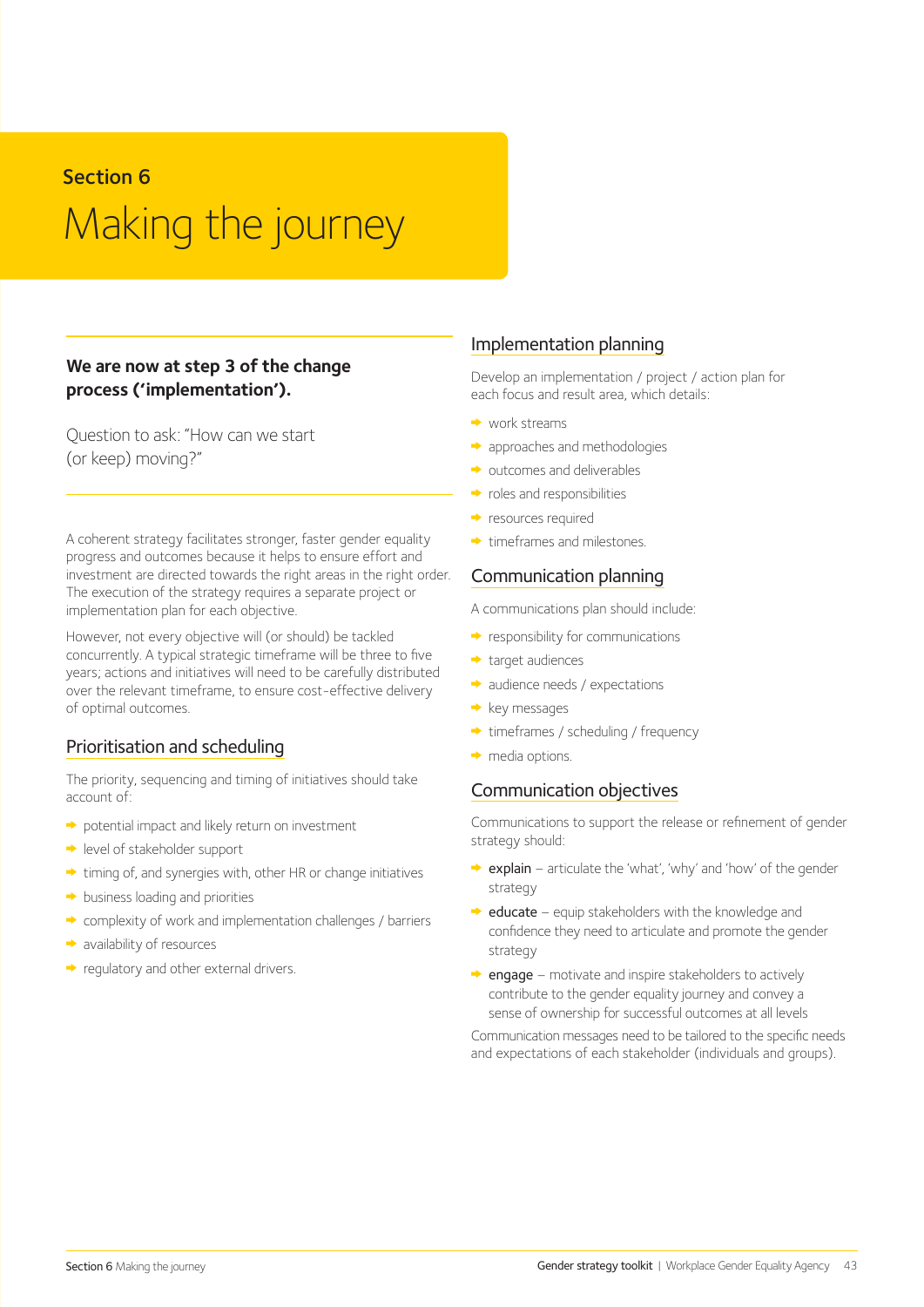| Stakeholder/Audience                             | Key messages/benefits                                                                                                                                                |
|--------------------------------------------------|----------------------------------------------------------------------------------------------------------------------------------------------------------------------|
| Board                                            | • role of directors in promoting gender equality at the board level                                                                                                  |
|                                                  | A ambassadorial role of board members in relation to gender equality                                                                                                 |
|                                                  | need board to set expectations of executives to drive gender equality                                                                                                |
|                                                  | → role-modelling gender-diverse recruitment / composition at board level                                                                                             |
|                                                  | reinforcement of business benefits from gender equality (particularly better decision-making<br>and risk management)                                                 |
|                                                  | not just about meeting compliance (e.g. ASX) requirements                                                                                                            |
|                                                  | many external stakeholders (including shareholders) in gender equality.                                                                                              |
| CEO/Executive                                    | • need to demonstrate accountability for gender equality to board                                                                                                    |
|                                                  | • need to advocate business case for gender equality continuously                                                                                                    |
|                                                  | • need to drive gender strategy and own progress and outcomes                                                                                                        |
|                                                  | • need to cascade accountability for gender equality through direct reports                                                                                          |
|                                                  | → gender equality aligns with stakeholder (e.g. customer) expectations                                                                                               |
|                                                  | • need for executives to role-model gender inclusive leadership                                                                                                      |
|                                                  | reinforcement of business benefits from gender equality (particularly improved engagement<br>and performance).                                                       |
| Human resource and/or<br>diversity practitioners | → role is to facilitate (not own) gender solutions (architecture, project management,<br>subject-matter expertise)                                                   |
|                                                  | also need to coach, influence and appropriately challenge leaders and managers                                                                                       |
|                                                  | • need to act as change agents in the organisation / business                                                                                                        |
|                                                  | • need to be able to articulate and promote the business case for gender equality                                                                                    |
|                                                  | need to be absolute role-models of gender equality best practice and gender inclusive behaviour                                                                      |
|                                                  | → responsible for ensuring gender equality compliance obligations are met (as a 'hygiene factor).                                                                    |
| Employees                                        | → gender equality is a 'win-win' for employees and employers (the business)                                                                                          |
|                                                  | → everyone has a role in creating and maintaining a gender-inclusive culture – through inclusive and<br>collaborative behaviours                                     |
|                                                  | constructive ideas and feedback on how the organisation can become more gender equitable and<br>inclusive will be welcomed and taken seriously                       |
|                                                  | → everyone should have the same opportunity to contribute, succeed, realise their potential, and be<br>fairly rewarded, irrespective of gender or other differences. |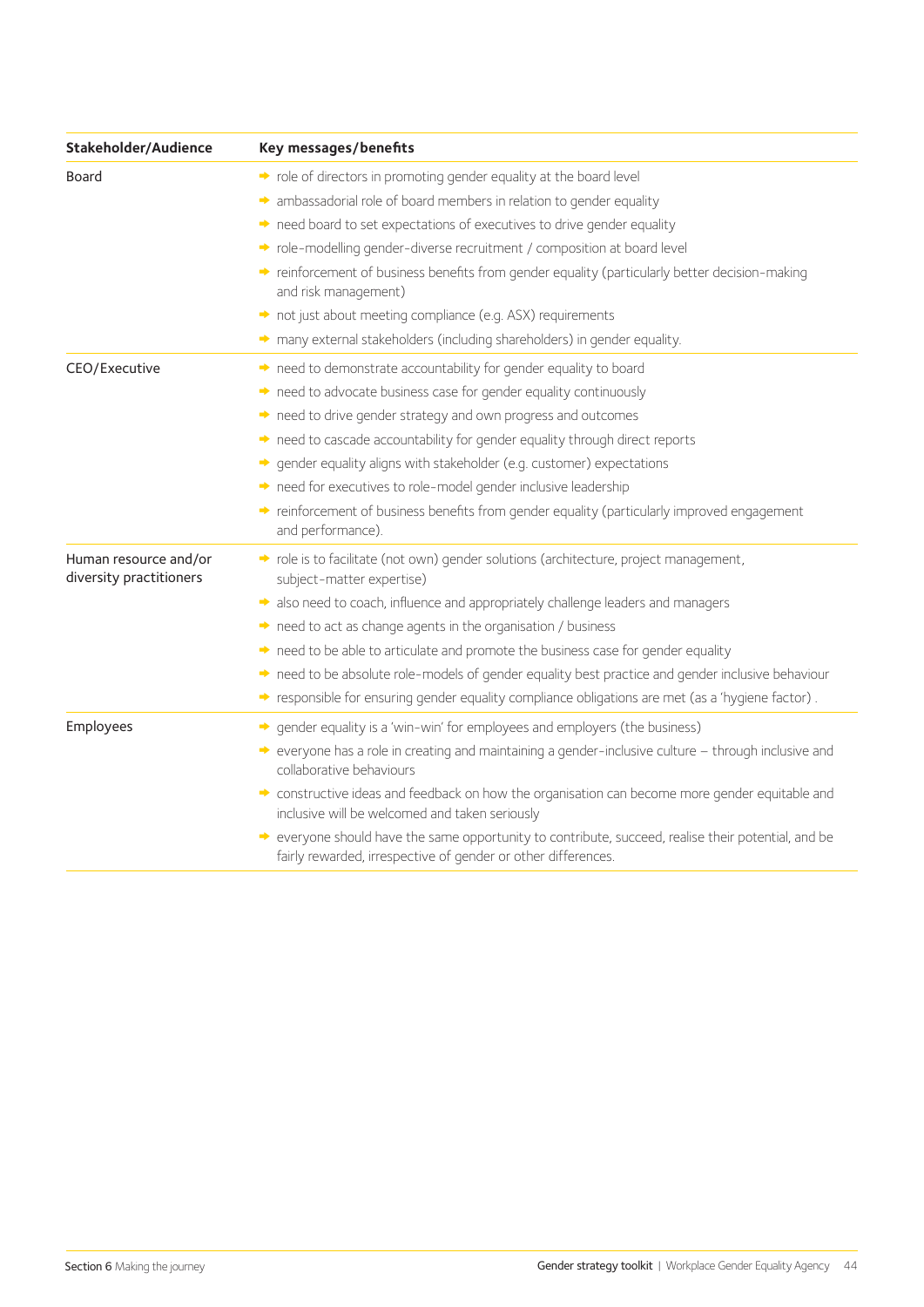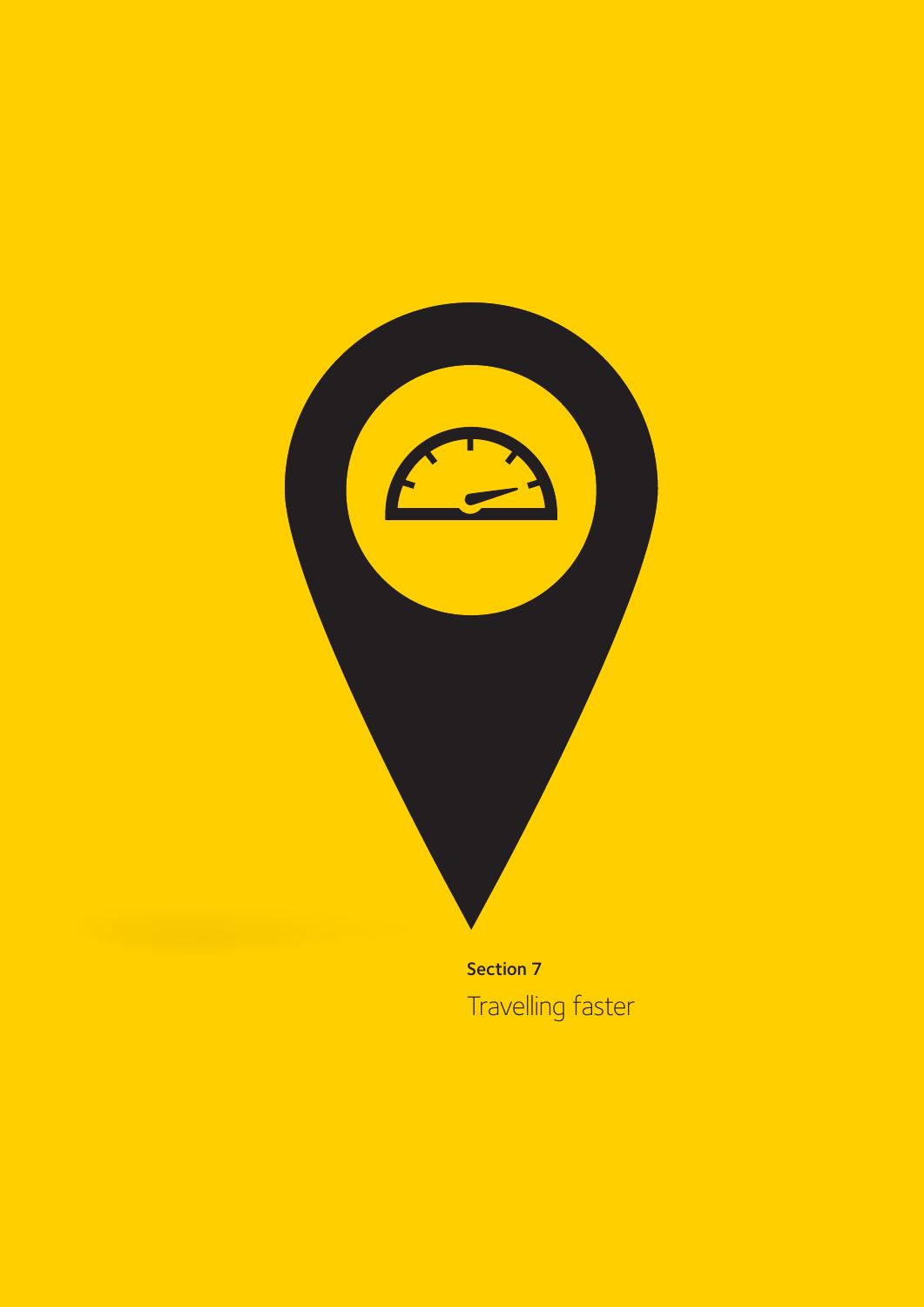#### Section 7

## Travelling faster

#### **We are now at step 4 of the change process ('review').**

Question to ask: "How can we make better and faster progress?"

## Reviewing your strategy and action plans

In effect, this stage flows back to the start of the change process ('analysis'), creating a cycle of continuous improvement.

#### Evaluation

A strategy should describe how and when evaluation will occur. Ongoing evaluation involves showing what has been achieved to date. This kind of evaluation can be undertaken at regular intervals as a form of progress audit.

The final evaluation involves assessing whether or not strategic objectives have been achieved, using whatever measures of organisational performance were set out in the strategy, and additional ones if appropriate (e.g. if technology has enabled better or more extensive data-gathering and reporting).

#### Ongoing evaluation

The strategy document should set out the process and frequency for monitoring organisational progress or performance in relation to each objective. Questions to ask at regular intervals include:

- $\rightarrow$  How is the organisation progressing in relation to each of the objectives within the gender strategy?
- Is there sufficient data to reliably assess progress / measure outcomes?
- Where lack of progress or issues are identified, how can this information be used to address these issues?
- What activities or actions should be stopped / started / changed?
- $\rightarrow$  Does the strategy or individual objectives need to be adjusted in light of experience to date, and what are the implications of this?

A primary method of assessing whether the execution of a gender strategy is producing the intended impact will be to monitor, measure and regularly report the outcomes of core people processes over time. Ideally, the mechanisms to track and report should be in place before the strategy implementation begins, to enable measurement of results before, during and after specific initiatives and interventions.

A range of relevant metrics, aligned to key focus areas, is set out at appendix A to support the measurement of strategy effectiveness.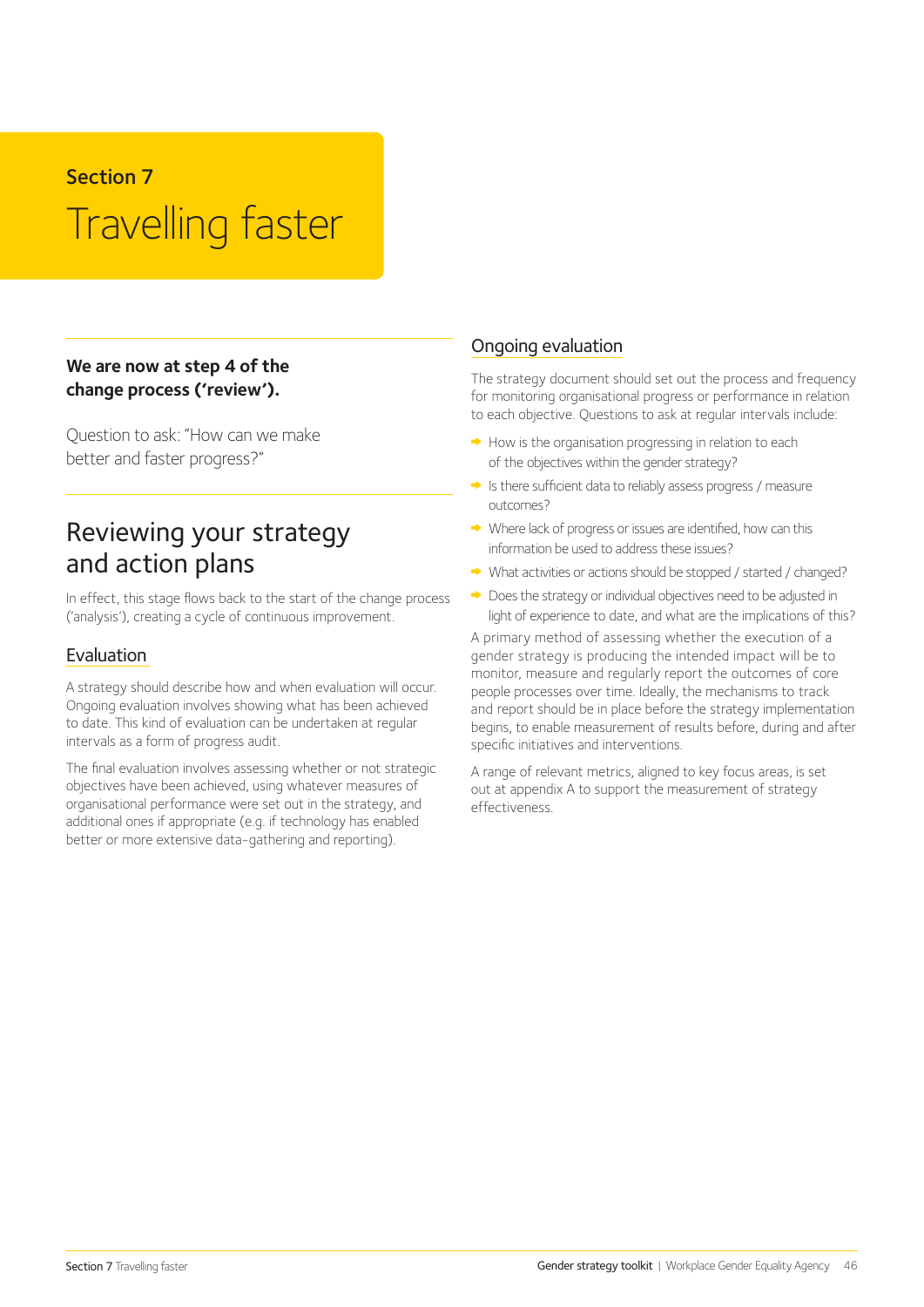A primary method of assessing whether the execution of a gender strategy is producing the intended impact will be to monitor, measure and regularly report the outcomes of core people processes over time.

#### Final evaluation

This occurs after the deadline for achievement for each objective within the strategy. Questions to ask include:

- $\rightarrow$  Has the organisation achieved the respective objective(s) within the gender strategy?
- $\rightarrow$  If not, why not and what is the learning from each success, partial success or failure?
- $\rightarrow$  How should the next gender strategy be adapted to exploit the previous learning, and to maximise the chances of success?

It may also be helpful to cross-reference gender strategy outcomes with performance in:

- compliance reporting (GEIs and minimum standards)
- $\rightarrow$  EOCGE submission
- **← Competitor Analysis Benchmark Report(s)**

Another useful set of data may come from specific comparisons with other organisations or inputs from gender advocacy bodies.

#### Copyright and Disclaimer

This toolkit is shared openly with the intent of promoting progress towards workplace gender equality. Ownership of the intellectual property within this toolkit rests with the Workplace Gender Equality Agency.

The ideas and recommendations contained within this toolkit are used or adopted entirely at the discretion and own risk of employers. The Workplace Gender Equality Agency cannot accept any responsibility or liability for outcomes resulting from the use of this toolkit, either directly or indirectly.

#### Acknowledgements

The Agency would like to acknowledge and thank Neil Cockroft for his involvement in the development of the gender equality strategy toolkit. The Agency would also like to acknowledge and thank Diversity Partners for the use of the gender equality roadmap which has been adapted as a core component in this toolkit.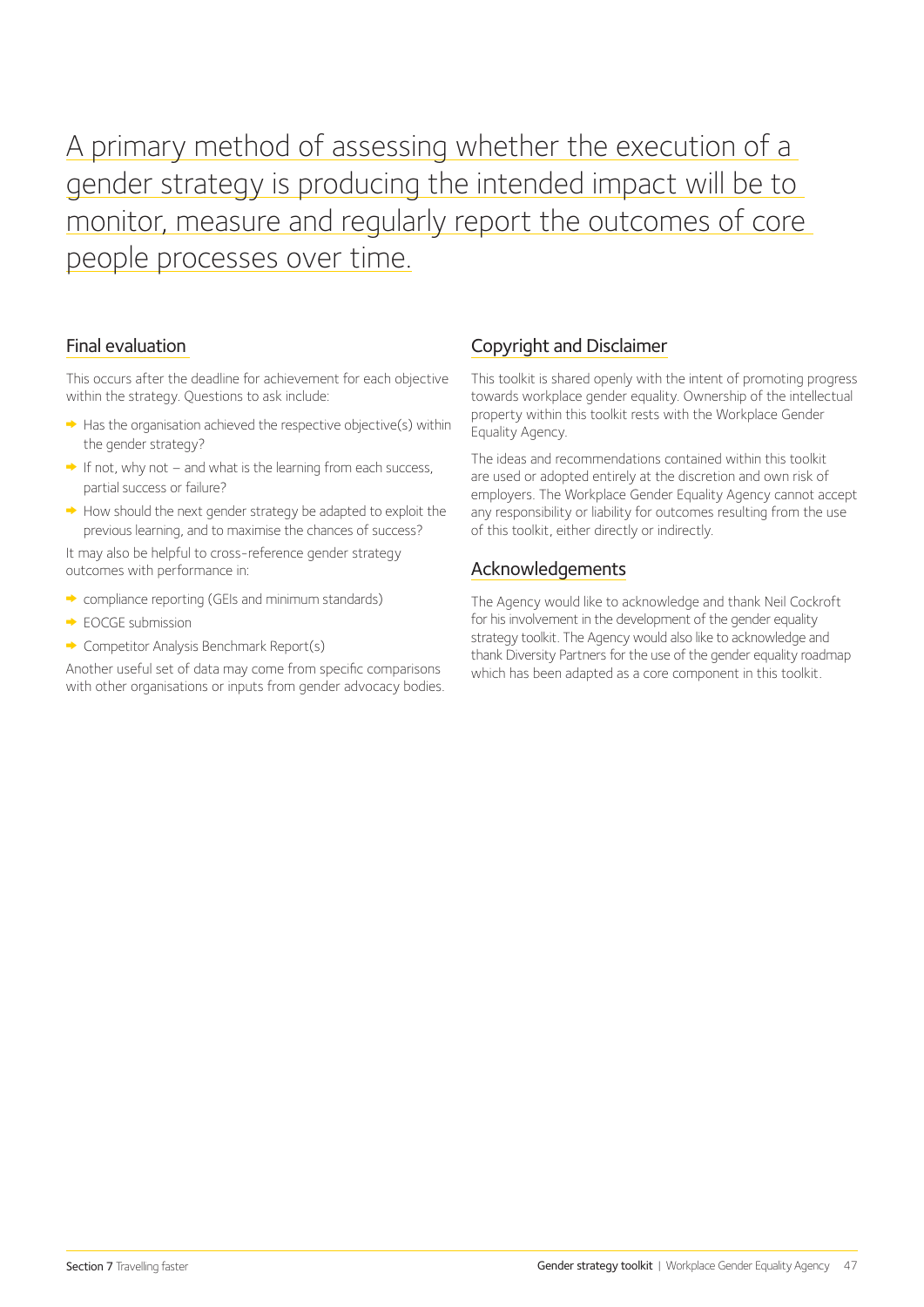### Appendix A

## Suggested metrics

#### Stakeholder engagement

- **•** employee engagement by gender (from engagement / culture / pulse surveys)
- **•** customer gender composition and engagement (from customer / market surveys).

#### **►** Leadership accountability

**•** achievement against gender targets, business scorecards and individual KPIs.

#### $\rightarrow$  Strategy and business case

**•** employee / manager awareness of gender strategy and business case.

#### $\rightarrow$  Measurement and reporting

**•** achievement rates of post-reporting action items / plans.

#### $\rightarrow$  Policies and processes

- **•** improvements in process outcomes from a gender equality / diversity / inclusion perspective (e.g. allocation of key project work / assignments or customer/client accounts by gender)
- **•** redundancy / involuntary exits by gender
- **•** frequency of policy / process audits.

#### $\rightarrow$  Supply chain

**•** gender of ownership / leadership of external suppliers / providers (by small / medium / large enterprises).

#### Gender composition

- **•** gender composition of board, executive, senior managers, managers, total workforce (by business units / support function / team / location)
- **•** workforce composition by job level and job family.

#### Gender pay equity

**•** gender pay gaps (like-for-like, by level and organisation wide) – for base salary and performance-related / discretionary reward.

#### $\rightarrow$  Flexibility

- **•** utilisation of flexibility policy options by gender
- **•** proportion of flexibility requests declined
- **•** parental leave return rate
- **•** parental leave retention rate (1 and 2 years post return to work).

#### $\rightarrow$  Talent pipeline

- **•** gender of external (experienced) job candidates (long-list, short-list, interviewee, new hires)
- **•** gender composition of graduate recruits
- **•** gender composition of talent and promotion pools or leadership development participant groups
- **•** outcomes from potential and succession readiness assessments by gender
- **•** rates of progression and promotion by gender
- **•** performance ratings by gender

#### **► Leader and manager capability**

**•** improvements in performance ratings against key capabilities (e.g. gender inclusive leadership behaviours) for managers and employees with gender-related responsibilities / accountabilities.

#### Gender inclusive culture

- **•** positive response rates and trends against benchmark inclusion question(s) in employee engagement survey
- **•** incidence and resolution rates of discrimination / harassment complaints by gender.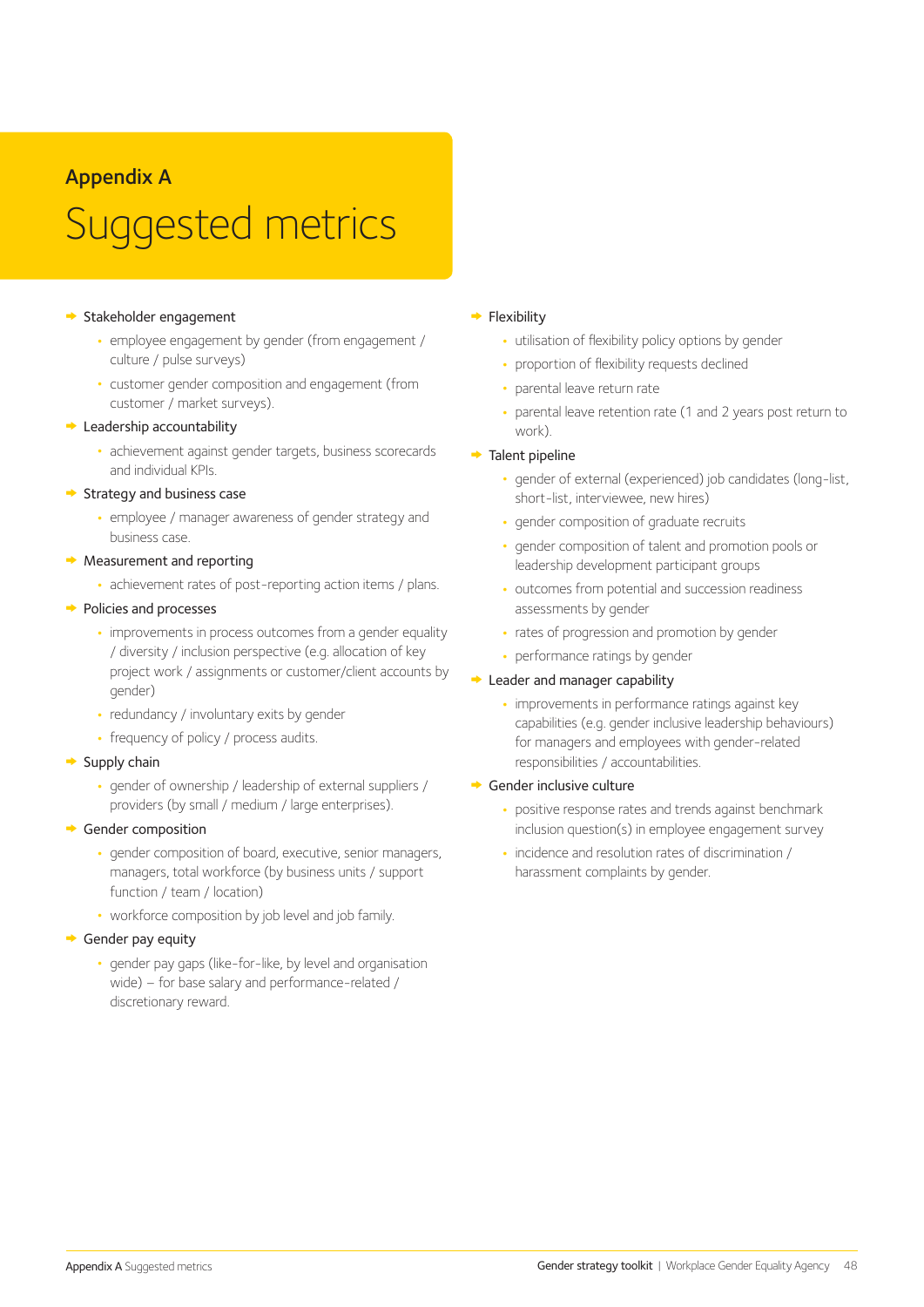## Appendix B Example objectives

Below are examples of possible gender equality strategic objectives for each key focus area, together with supporting information. The content of each example is intended to be indicative, not exhaustive.

| Objective                      | Build engagement around gender equality amongst middle managers                                                                                                                                                                                                                                                                                   |
|--------------------------------|---------------------------------------------------------------------------------------------------------------------------------------------------------------------------------------------------------------------------------------------------------------------------------------------------------------------------------------------------|
| Action / response              | → develop a 'roadshow' targeted at middle managers (for use in team meetings or stand-alone) which<br>presents the specific business case for gender equality (in organisation / business unit / team) and<br>provides a 'safe space' for feedback and discussion.                                                                                |
| Success factors / enablers     | ighthrow visible commitment to gender equality from executive and senior leadership<br>business case for gender equality (specific to organisation) articulated and endorsed<br>• current, reliable and compelling data (quantitative and qualitative) to underpin the business case<br>If two-way interaction in roadshows (explain and listen). |
| Risks / barriers               | I low interest / attendance low interest / attendance<br>Stresstance and negativity from minority of attendees derails / displaces message.                                                                                                                                                                                                       |
| Outcomes / benefits            | middle managers feel recognised and listened to<br>consultation is first step in support-building process<br>in the factor of factor of the factor of the factor of the factor of the factored into implementation and<br>communications planning.                                                                                                |
| Measurement of<br>impact / ROI | $\rightarrow$ feedback / evaluation gathering at end of roadshow<br>test engagement / support levels through short e-mail survey to participants.                                                                                                                                                                                                 |

#### Example - stakeholder engagement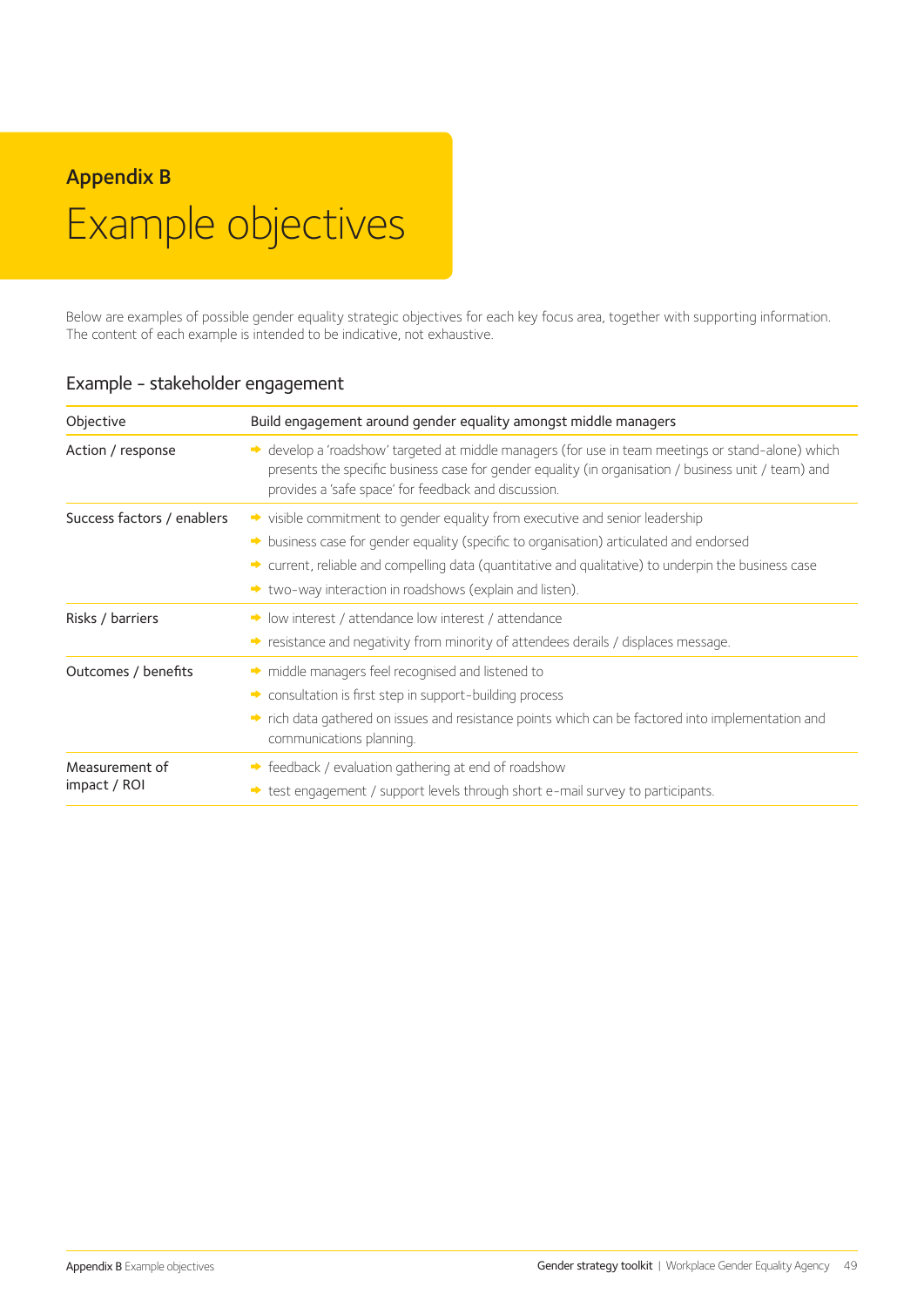## Example - leadership accountability

| Objective                      | Embed senior leadership team (SLT) accountability for gender equality into existing regular<br>business meeting practices                                                                                                                                                                                                                           |
|--------------------------------|-----------------------------------------------------------------------------------------------------------------------------------------------------------------------------------------------------------------------------------------------------------------------------------------------------------------------------------------------------|
| Action / response              | → propose and gain CEO agreement to review gender equality progress as a standing agenda item at SLT<br>meetings every quarter supported by robust gender reporting.                                                                                                                                                                                |
| Success factors / enablers     | → CEO support and ability to influence / challenge SLT<br>• robust reporting mechanisms to drive quarterly reviews<br>In transparency of business unit gender data within SLT<br>SLT members' ownership and action in response to data.                                                                                                             |
| Risks / barriers               | → other business priorities / distractions displace gender equality focus<br>SLT members resist formalised ownership and accountability<br>→ process promotes unhealthy competition / negative behaviour amongst SLT members<br>momentum and focus decreases after initial energy<br>$\rightarrow$ metrics are insufficient to support the process. |
| Outcomes / benefits            | → focus on gender equality becomes normalised as a business imperative<br>• ongoing focus and transparency drives action and accelerates progress<br>SLT members cascade accountability down through their own structures.                                                                                                                          |
| Measurement of<br>impact / ROI | • quality and frequency of action planning in response to metrics<br>improvement in key gender metrics in dashboard / diagnostic<br>→ visible sponsorship / ownership by SLT members of specific interventions                                                                                                                                      |

## Example - strategy and business case

| Objective                      | Gain executive and board approval for a three year gender equality strategy                                                                                                                                                                                                                                                            |
|--------------------------------|----------------------------------------------------------------------------------------------------------------------------------------------------------------------------------------------------------------------------------------------------------------------------------------------------------------------------------------|
| Action / response              | A apply gender equality diagnosis process with a sample of stakeholders.<br>$\rightarrow$ use inputs to formulate draft strategy and business case.<br>test and validate draft strategy and business with different stakeholders.<br>$\rightarrow$ submit strategy and business case for approval.                                     |
| Success factors / enablers     | → CEO support in principle and belief in the generic business case for gender equality<br>high quality and relevant data is easily available.                                                                                                                                                                                          |
| Risks / barriers               | inconsistent or highly divergent view on strategy and/or business case.                                                                                                                                                                                                                                                                |
| Outcomes / benefits            | • clarity of strategic direction<br>• empowerment and framework for action planning<br>Sound basis for engaging and mobilising stakeholders<br>$\rightarrow$ means of determining and prioritising investment<br>ighthrought visible demonstration of commitment to gender equality<br>Soundation for measuring progress and outcomes. |
| Measurement of<br>impact / ROI | $\rightarrow$ stakeholder feedback on value of the strategy (e.g. in delivering the above benefits).                                                                                                                                                                                                                                   |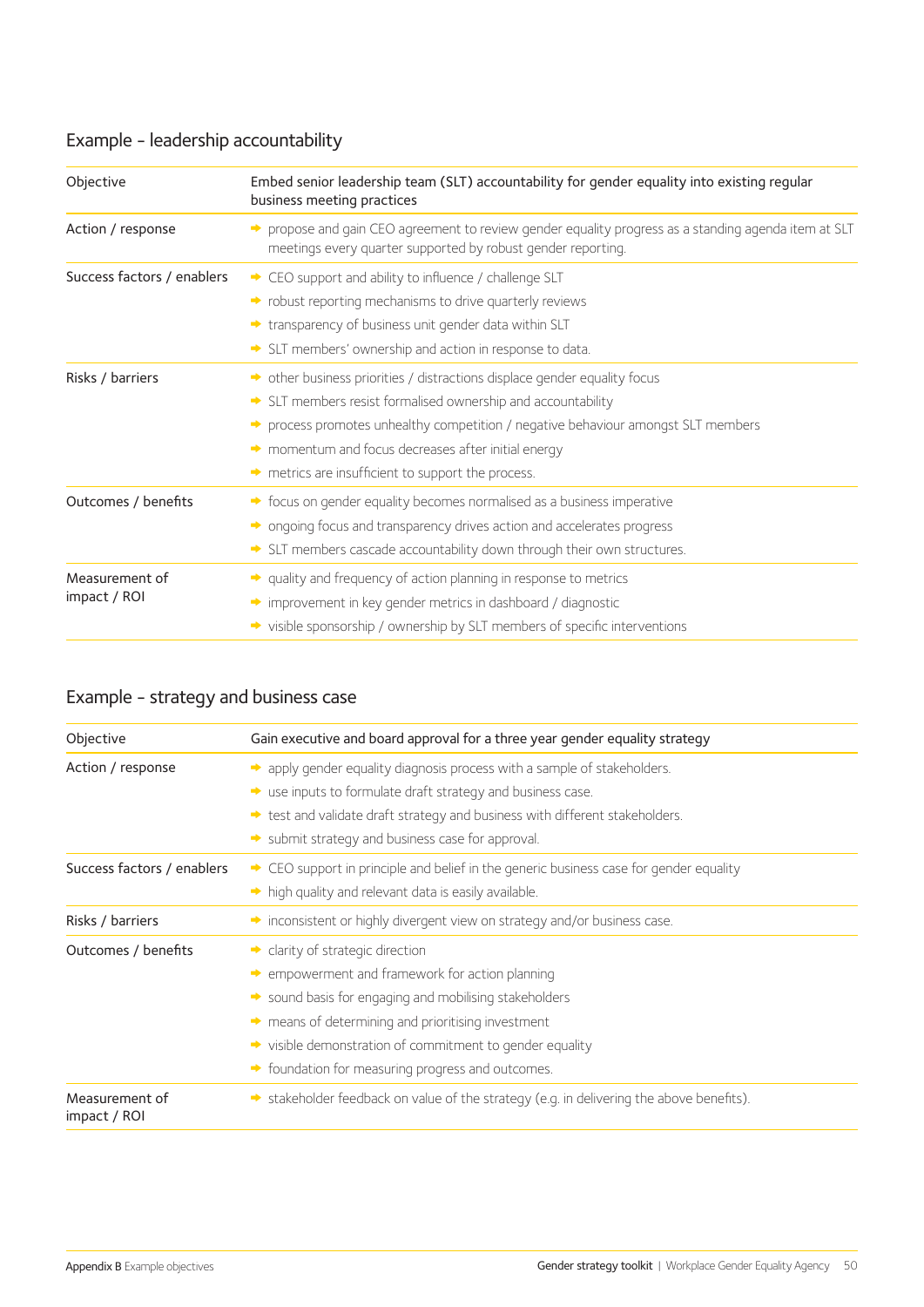### Example - measurement and reporting

| Objective                  | Build support and implement a regular gender equality reporting regime to key stakeholders using<br>an agreed dashboard format |
|----------------------------|--------------------------------------------------------------------------------------------------------------------------------|
| Action / response          | → develop proposition and table for endorsement at diversity council                                                           |
|                            | Seek CEO support for quarterly executive team gender reporting and review                                                      |
|                            | → design, test and validate dashboard concept and content with a range of representative stakeholders                          |
|                            | pilot reporting process for two quarters, review and finalise.                                                                 |
| Success factors / enablers | CEO / executive team 'buy-in'                                                                                                  |
|                            | A human resource information system and data reliability ('rubbish in, rubbish out').                                          |
| Risks / barriers           | $\rightarrow$ initial enthusiasm no sustained.                                                                                 |
| Outcomes / benefits        | $\rightarrow$ measurement provides the basis for action.                                                                       |
|                            | ighthrought reporting keeps gender equality front of mind for executives                                                       |
|                            | • gender equality is progressively seen as more of a business issue                                                            |
|                            | metrics help to generate focus and a sense of urgency                                                                          |
|                            | ighthoror provides a sound context for target-setting.                                                                         |
| Measurement of             | → qualitative feedback from reporting end-users                                                                                |
| impact / ROI               | actions generated by reporting and completed.                                                                                  |

## Example - policies and processes

| Objective                      | Ensure business and people processes to support gender equality                                       |  |  |
|--------------------------------|-------------------------------------------------------------------------------------------------------|--|--|
| Action / response              | Sestablish reqular policy / process audit responsibility and timetable                                |  |  |
|                                | → conduct audit and identify opportunities to strengthen design and operation of policies and process |  |  |
|                                | $\rightarrow$ compare against best practice and/or industry benchmarks.                               |  |  |
| Success factors / enablers     | $\rightarrow$ support of policy and process owners                                                    |  |  |
|                                | State user-friendliness and simplicity of policies and processes.                                     |  |  |
| Risks / barriers               | $\rightarrow$ complexity and multiplicity of policies and processes                                   |  |  |
|                                | resistance to change from policy and process owners.                                                  |  |  |
| Outcomes / benefits            | → more gender-equitable, diverse and inclusive decision-making from users of policies and processes.  |  |  |
| Measurement of<br>impact / ROI | → gender-equity, diversity and inclusion of policy and process outcomes.                              |  |  |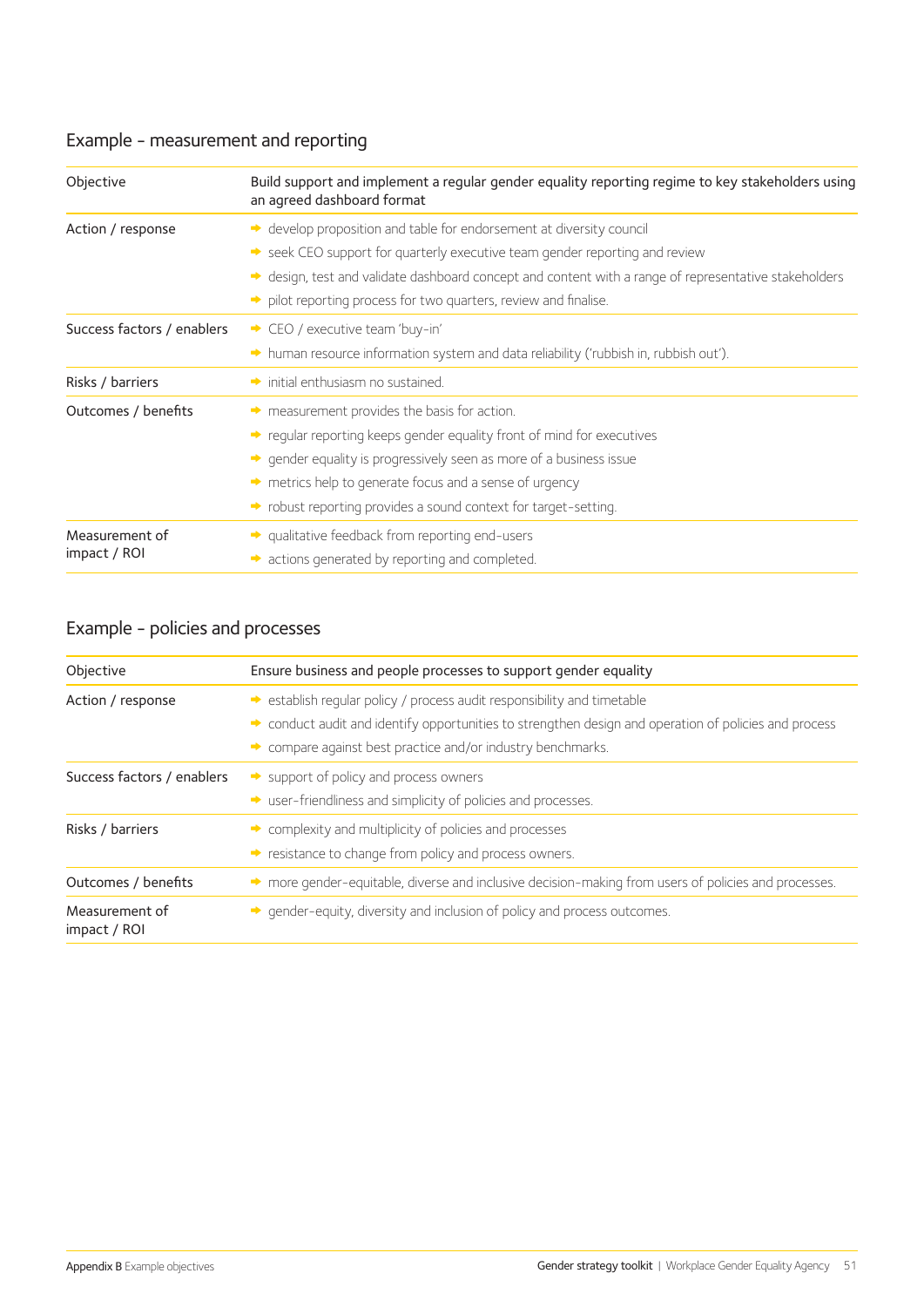### Example - supply chain

| Use commercial influence to promote gender equality within supplier and<br>business partner organisations                         |
|-----------------------------------------------------------------------------------------------------------------------------------|
| review and strengthen procurement principles, policies and practices (e.g. in relation to tendering,<br>service level agreements) |
| $\rightarrow$ engage with suppliers / partners to communicate and discuss changes and expectations                                |
| → regularly review supplier / partner performance against new gender equality standards                                           |
| revise preferred supplier lists according to outcomes.                                                                            |
| Some suppliers will be more easy to influence than others (according to commercial value of contracts,<br>market dynamics etc.)   |
| Supplier support for gender equality needs to be measurable.                                                                      |
| → verbal commitments from suppliers may not translate into tangible action                                                        |
| Success may require accurate and honest self-reporting by suppliers                                                               |
| • own commitment to, and action on, gender equality needs to be above reproach.                                                   |
| $\rightarrow$ leverage effect can induce change within many other organisations                                                   |
| positions gender equality action as a business imperative                                                                         |
| Sends strong signal to numerous external stakeholders about commitment to gender equality.                                        |
| $\rightarrow$ achievement rates for tender process requirements                                                                   |
| achievement of service level agreements                                                                                           |
| suppliers transmit gender equality expectations through supply chain.                                                             |
|                                                                                                                                   |

### Example - gender composition

| Objective                      | Increase the gender diversity of the executive leadership team (ELT) until it is<br>sustainably gender-balanced        |
|--------------------------------|------------------------------------------------------------------------------------------------------------------------|
| Action / response              | → conduct modelling of ELT member inflows and outflows by gender                                                       |
|                                | So use model to develop a stretching but achievable gender target                                                      |
|                                | Socialise, test and finalise target amongst key stakeholders (including CEO and individual board and ELT<br>members)   |
|                                | $\rightarrow$ communicate target and rationale widely – internally and externally                                      |
|                                | monitor and report progress against target, regularly and transparently                                                |
|                                | take remedial action as necessary or reset target if achieved early.                                                   |
| Success factors / enablers     | Stakeholders are engaged in the target-setting process from the outset                                                 |
|                                | $\rightarrow$ the target is realistic and based on credible modelling                                                  |
|                                | ighthrow robust action plans are developed to support achievement of the target                                        |
|                                | • clear leadership accountability for achievement of the target is defined and allocated.                              |
| Risks / barriers               | target represents unrealistic stretch                                                                                  |
|                                | → target timeframe is too long which undermines urgency and ownership                                                  |
|                                | In target induces inappropriate behaviours (e.g. promoting women in favour of men in order to hit the target).         |
| Outcomes / benefits            | → focus, energy, urgency, and concerted action accelerate change and achieve gender balance on a<br>faster trajectory. |
| Measurement of<br>impact / ROI | → gender composition of ELT every quarter and annual and quarterly variance.                                           |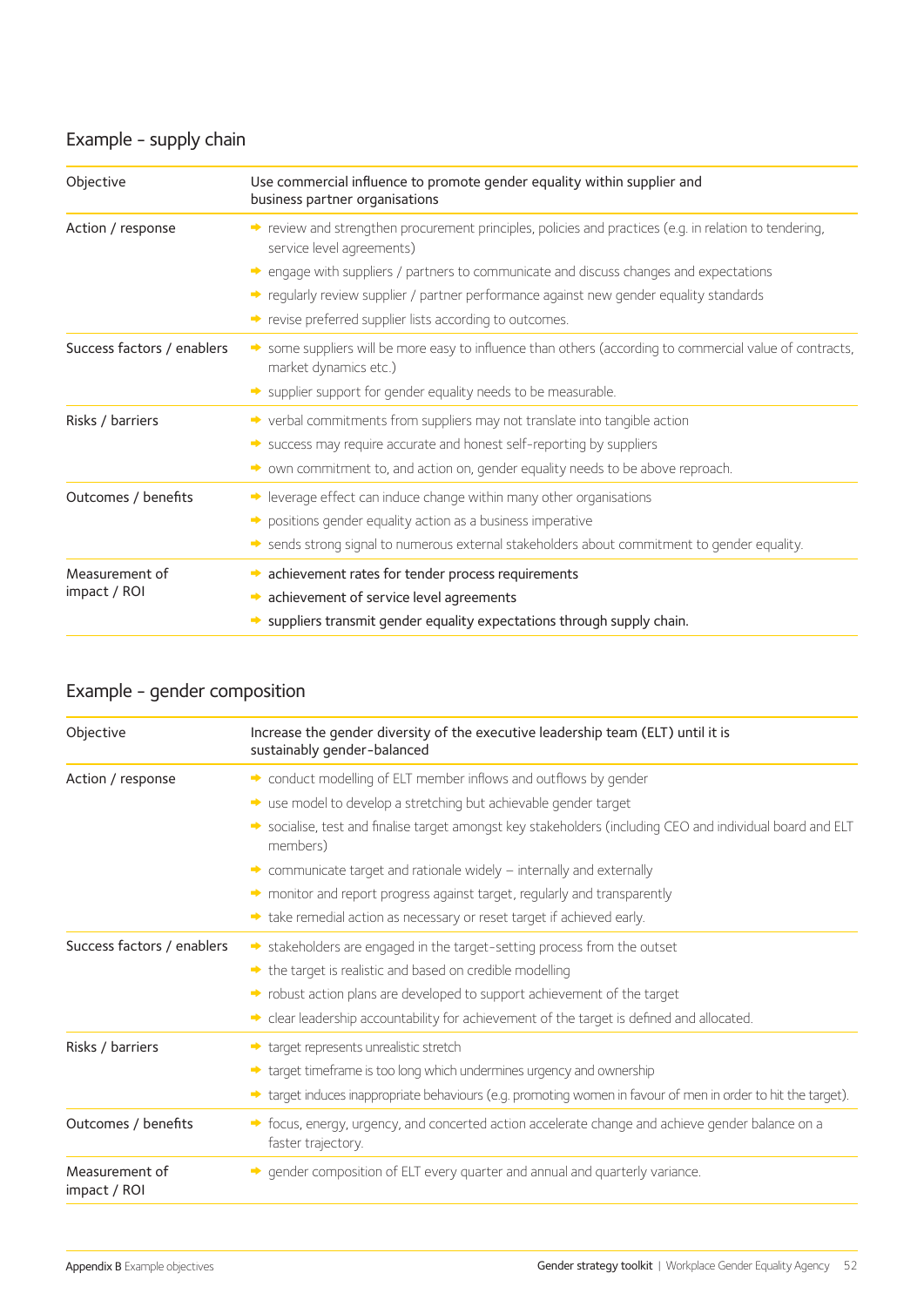### Example - gender pay equity

| Objective                      | Reduce the gender pay gaps (like-for-like, by level, and organisation wide) year-on-year.                                                                                                                                                                                                                                                                                         |
|--------------------------------|-----------------------------------------------------------------------------------------------------------------------------------------------------------------------------------------------------------------------------------------------------------------------------------------------------------------------------------------------------------------------------------|
| Action / response              | research and identify barriers to gender diversity in the pipeline to leadership and equitable progression<br>of female and male talent                                                                                                                                                                                                                                           |
|                                | • progressively address barriers and monitor impact (e.g. gender diversity of talent pools)                                                                                                                                                                                                                                                                                       |
|                                | review overall gender pay gap annually and trends                                                                                                                                                                                                                                                                                                                                 |
|                                | $\rightarrow$ regularly conduct audit of like-for-like (job role / family) pay gaps and address anomalies.                                                                                                                                                                                                                                                                        |
| Success factors / enablers     | $\rightarrow$ accurate and accessible fixed and variable pay data across business / sub-units and locations.<br>A ability to minimise unconscious bias through process / decision-making safeguards and decision-maker<br>(people leader) awareness-building.                                                                                                                     |
| Risks / barriers               | $\rightarrow$ decision-makers (for performance, reward, promotion and talent etc.) fail to recognise and challenge<br>their own and each other's gender biases<br>inequitable decisions (performance, reward, promotion and talent etc.) are retrospectively 'justified'<br>mechanisms for pay data-gathering, analysis and reporting produce unreliable or inconsistent results. |
| Outcomes / benefits            | improved gender pay equity outcomes drive improvements in ability to attract, engage and retain the<br>best female and male talent.                                                                                                                                                                                                                                               |
| Measurement of<br>impact / ROI | → progressive reductions in overall gender pay gap until it is statistically negligible on a consistent basis.                                                                                                                                                                                                                                                                    |

### Example - flexibility

| Objective                  | Reduce the gender pay gaps (like-for-like, by level, and organisation wide) year-on-year.                                                                |
|----------------------------|----------------------------------------------------------------------------------------------------------------------------------------------------------|
| Action / response          | → develop a framework for piloting new / different flexible work option within supportive and interested teams                                           |
|                            | implement / facilitate several pilots in different parts of the organisation to test ideas and identify<br>flexibility barriers and enablers             |
|                            | • use learning and insights to strengthen or refine flexibility policies, processes and practices                                                        |
|                            | $\rightarrow$ promote and export new / improved flexibility models across the business / organisation                                                    |
|                            | → recognise and celebrate team successes achieved while working flexibly and flexibility role-modelling.                                                 |
| Success factors / enablers | Senior business leader agrees to champion flexibility pilot project                                                                                      |
|                            | availability of suitable pilot sites with an open-minded team leader and members<br>$\Rightarrow$                                                        |
|                            | In human resource and/or diversity practitioners with necessary capabilities to facilitate and support<br>pilots, and to coach team leaders and members. |
| Risks / barriers           | pilots do not produce expected outcomes (i.e. flexible work options which can be made to work in the<br>qiven context)                                   |
|                            | flexibility solutions are not transferable between different teams / business units                                                                      |
|                            | manager and employee attitudes are not sufficiently influenced by the piloting.                                                                          |
| Outcomes / benefits        | → flexibility policies are translated into increased practice                                                                                            |
|                            | team flexibility models are proven to work                                                                                                               |
|                            | A assumptions and stereotypes (including gender-based) regarding flexibility are successfully challenged.                                                |
| Measurement of             | Sustained adoption of flexible work practices in pilot teams                                                                                             |
| impact / ROI               | increased utilisation of flexibility throughout workforce (reported by gender)                                                                           |
|                            | * continued improvements in responses to benchmark flexibility question(s) in employee engagement survey.                                                |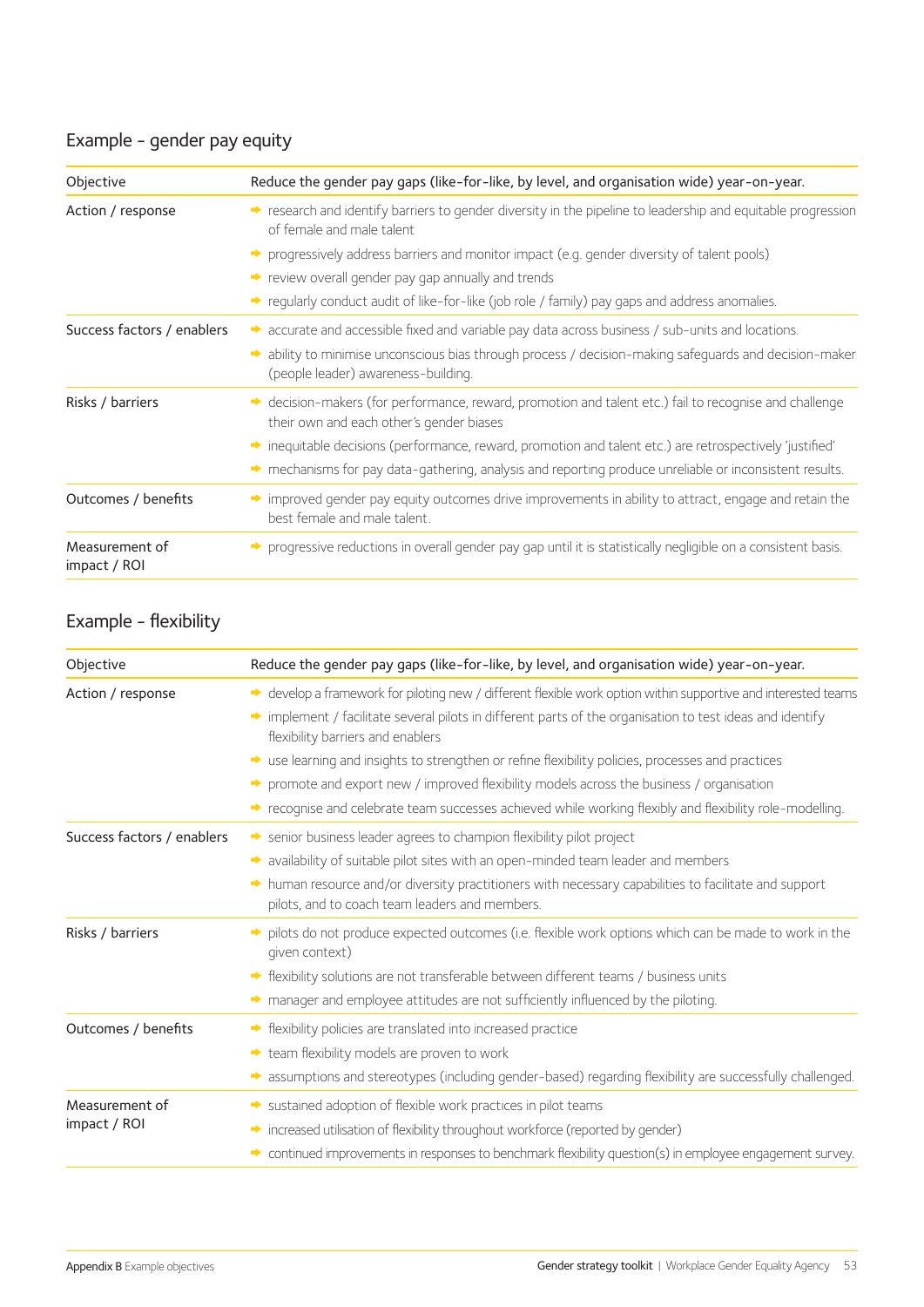### Example - talent pipeline

| Objective                      | Ensure all candidate pools for job vacancies and interview panels are gender diverse                                                                                                                                                                                                                                                                                               |
|--------------------------------|------------------------------------------------------------------------------------------------------------------------------------------------------------------------------------------------------------------------------------------------------------------------------------------------------------------------------------------------------------------------------------|
| Action / response              | revise recruitment policy and hiring manager training to communicate new approach and business benefits<br>• develop data-gathering mechanisms to track gender composition of each key recruitment stage<br>→ review and revise recruitment agency service level agreements to ensure vendor alignment.                                                                            |
| Success factors / enablers     | hiring manager buy-in and supportive behaviour<br>A ability of HR managers to identify and challenge homogeneous candidate pools<br>• ability of recruitment agencies to source gender diverse candidate pools and provide accurate timely<br>reporting.                                                                                                                           |
| Risks / barriers               | $\rightarrow$ hiring manager resistance to policy changes<br>→ recruitment agencies source weak female candidates to easily create gender diverse candidate pools<br>→ over-use of individual female managers to participate in interviewing process due to limited supply<br>$\rightarrow$ unconscious bias amongst male hiring managers still influences hiring decision-making. |
| Outcomes / benefits            | increased gender equality / diversity of recruitment process inputs and decision-makers drives better<br>gender-balance amongst new hires.                                                                                                                                                                                                                                         |
| Measurement of<br>impact / ROI | improved gender balance of new hire population<br>$\rightarrow$ improved gender balance within teams over time<br>increased gender diversity through whole talent pipeline over time.                                                                                                                                                                                              |

### Example - leader and manager capability

| Objective                      | Build inclusive leadership capability and unconscious bias self-awareness                                                                                                      |
|--------------------------------|--------------------------------------------------------------------------------------------------------------------------------------------------------------------------------|
| Action / response              | review leadership capabilities and associated behavioural indicators for gender neutrality and<br>adjust as necessary                                                          |
|                                | $\rightarrow$ ensure the removal of gender bias from related performance and talent frameworks                                                                                 |
|                                | • develop inclusive leadership and unconscious bias awareness capability in managers and leaders<br>through design, piloting and progressive roll out of a customised workshop |
|                                | integrate learning into the broader leadership development curriculum and executive coaching program                                                                           |
|                                | → test employees' sense of inclusion (by gender) through benchmark questions in employee<br>engagement survey.                                                                 |
| Success factors / enablers     | $\rightarrow$ changing leader / manager perceptions of what inclusion and bias mean                                                                                            |
|                                | → translating complex and challenging concepts into practical tools and techniques which can be applied<br>in the workplace.                                                   |
| Risks / barriers               | $\rightarrow$ low appreciation of the business benefits of a gender-inclusive culture                                                                                          |
|                                | > low engagement / participation from target groups due to challenge of the agenda.                                                                                            |
| Outcomes / benefits            | $\rightarrow$ improved / changed gender-inclusive workplace behaviours by leaders and managers.                                                                                |
| Measurement of<br>impact / ROI | improving responses to a benchmark question on inclusive culture in employee engagement survey<br>(reported by gender).                                                        |
|                                |                                                                                                                                                                                |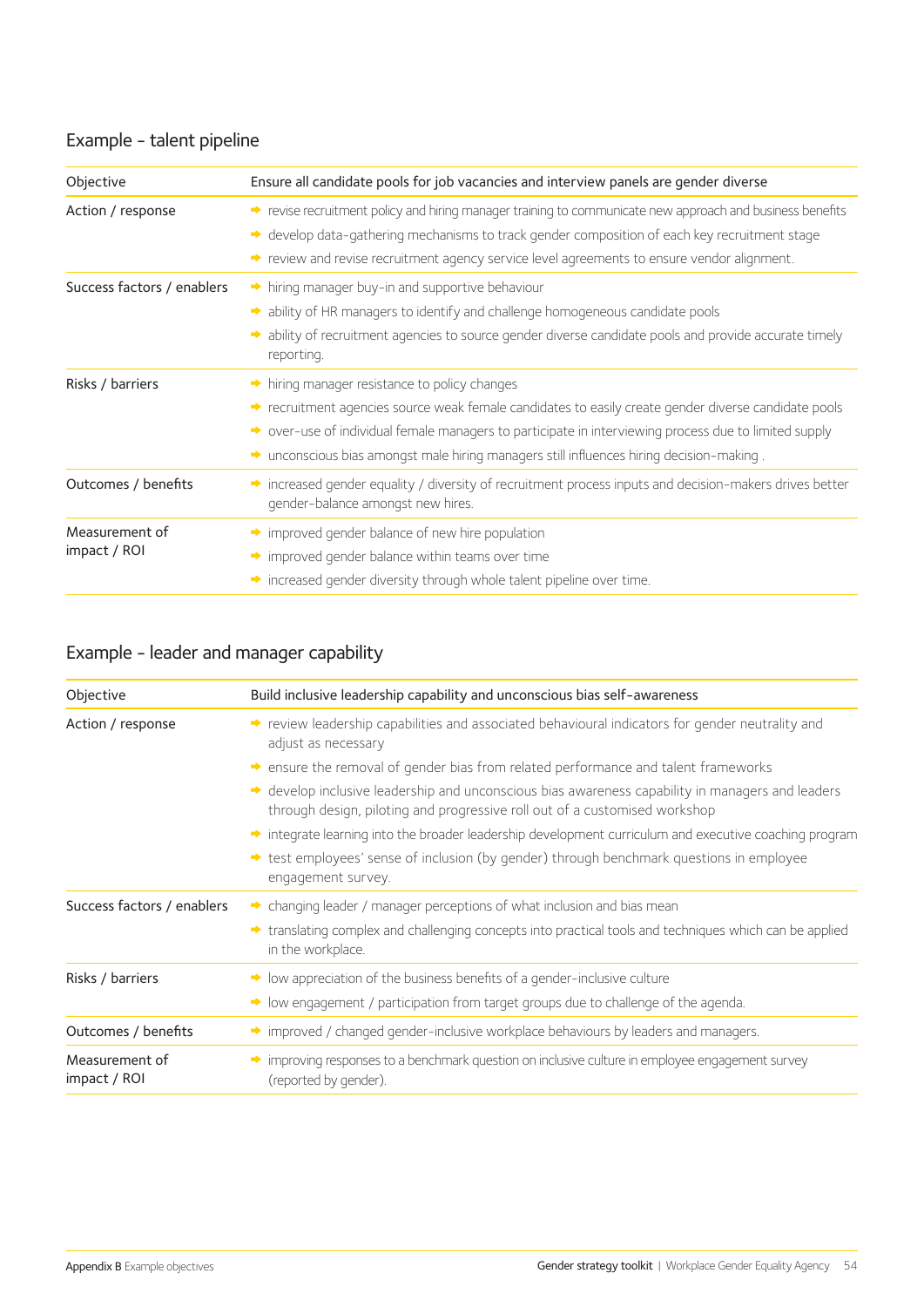## Example - gender inclusive culture

| Objective                      | Develop a workplace culture throughout the organisation which is measurably more gender-<br>inclusive, year-on-year                                                                                |
|--------------------------------|----------------------------------------------------------------------------------------------------------------------------------------------------------------------------------------------------|
| Action / response              | A make client entertainment and team social event practices more gender-inclusive.                                                                                                                 |
| Success factors / enablers     | $\rightarrow$ education of stakeholders (e.g. client relationship managers, team leaders and team members)<br>$\rightarrow$ success of alternative client and team event timing and locations.     |
| Risks / barriers               | → return to covert default behaviour (events based around alcohol, sport and non-family-friendly timing)<br>which engages male networks and excludes women.                                        |
| Outcomes / benefits            | $\rightarrow$ higher levels of gender inclusion and connectivity<br>$\rightarrow$ stronger engagement and retention of female team members<br>$\rightarrow$ improved engagement of female clients. |
| Measurement of<br>impact / ROI | • qualitative feedback from team members and clients (through targeted surveying with a gender analysis).                                                                                          |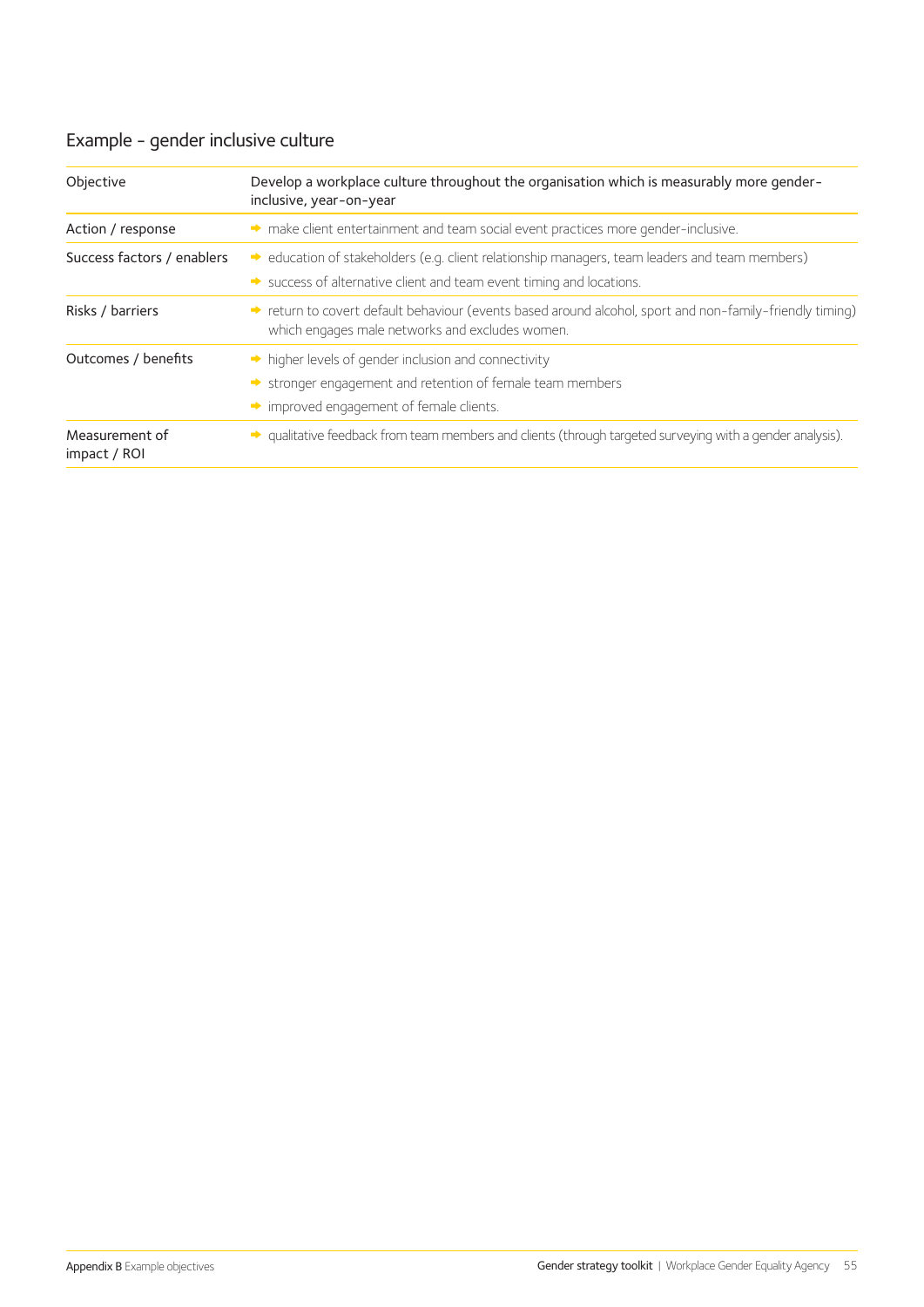## Appendix C

## Examples of strategies on a page

#### Figure 7: strategy on a page – 'holistic' format

| <b>Vision</b>             | as a business enabler                                                                                                                                                                         | To be an international industry benchmark and role model business in the utilisation of gender equality                                                                                                                  |                                                                                                                                                                           |                                                                                                                                                                                              |
|---------------------------|-----------------------------------------------------------------------------------------------------------------------------------------------------------------------------------------------|--------------------------------------------------------------------------------------------------------------------------------------------------------------------------------------------------------------------------|---------------------------------------------------------------------------------------------------------------------------------------------------------------------------|----------------------------------------------------------------------------------------------------------------------------------------------------------------------------------------------|
| <b>Mission</b>            |                                                                                                                                                                                               | To build a gender inclusive culture that empowers our people and harnesses their differences to create<br>innovative, market-leading customer solutions and grow our business                                            |                                                                                                                                                                           |                                                                                                                                                                                              |
| <b>Values</b>             |                                                                                                                                                                                               | Gender equality, diversity and inclusion are an intrinsic part of who we are: they drive how we work together,<br>how we do business, how we serve our customers and how we contribute to our communities                |                                                                                                                                                                           |                                                                                                                                                                                              |
| <b>Benefit</b>            |                                                                                                                                                                                               | Gender equality, diversity and inclusion add value to our business and all our stakeholders: they support higher<br>performance, deliver stronger outcomes, and help us build competitive advantage                      |                                                                                                                                                                           |                                                                                                                                                                                              |
| <b>Enablers</b>           |                                                                                                                                                                                               | • A workplace and culture which is intuitively flexible, agile and adaptable<br>• A workforce which is fully equipped at all levels to build and maintain gender equality                                                |                                                                                                                                                                           |                                                                                                                                                                                              |
| <b>Levers</b>             | Leadership accountability                                                                                                                                                                     | Talent pipeline                                                                                                                                                                                                          | <b>Building capability</b>                                                                                                                                                | Flexibility                                                                                                                                                                                  |
| <b>Actions</b><br>in 2015 | · gender equality built into<br>business scorecards<br>· senior leader gender<br>KPIs piloted in Q4 then<br>cascaded to all managers<br>· gender KPIs linked to<br>reward outcomes in<br>2016 | • audit of talent processes<br>for bias risk and<br>remediation<br>• talent pool gender target<br>• external mentoring and<br>sponsorship program design<br>· gender diversity of all<br>job candidate pools<br>mandated | · roll-out of inclusive<br>leadership program<br>• executive coaching<br>includes gender equality<br>$\cdot$ mentoring and<br>sponsorship program<br>designed and piloted | · design pilot for expanse/<br>new flexibility options<br>· identify pilot sites<br>$\cdot$ conduct whole-team<br>flexibility pilots in 2015<br>· develop flexibility tracking<br>mechanisms |
| <b>Measures</b>           | Scorecard and KPI<br>outcomes vs. target                                                                                                                                                      | Gender Diversity of all job<br>and talent pools                                                                                                                                                                          | Leader performance<br>against key capabilities                                                                                                                            | Increased flexibility use<br>by both genders                                                                                                                                                 |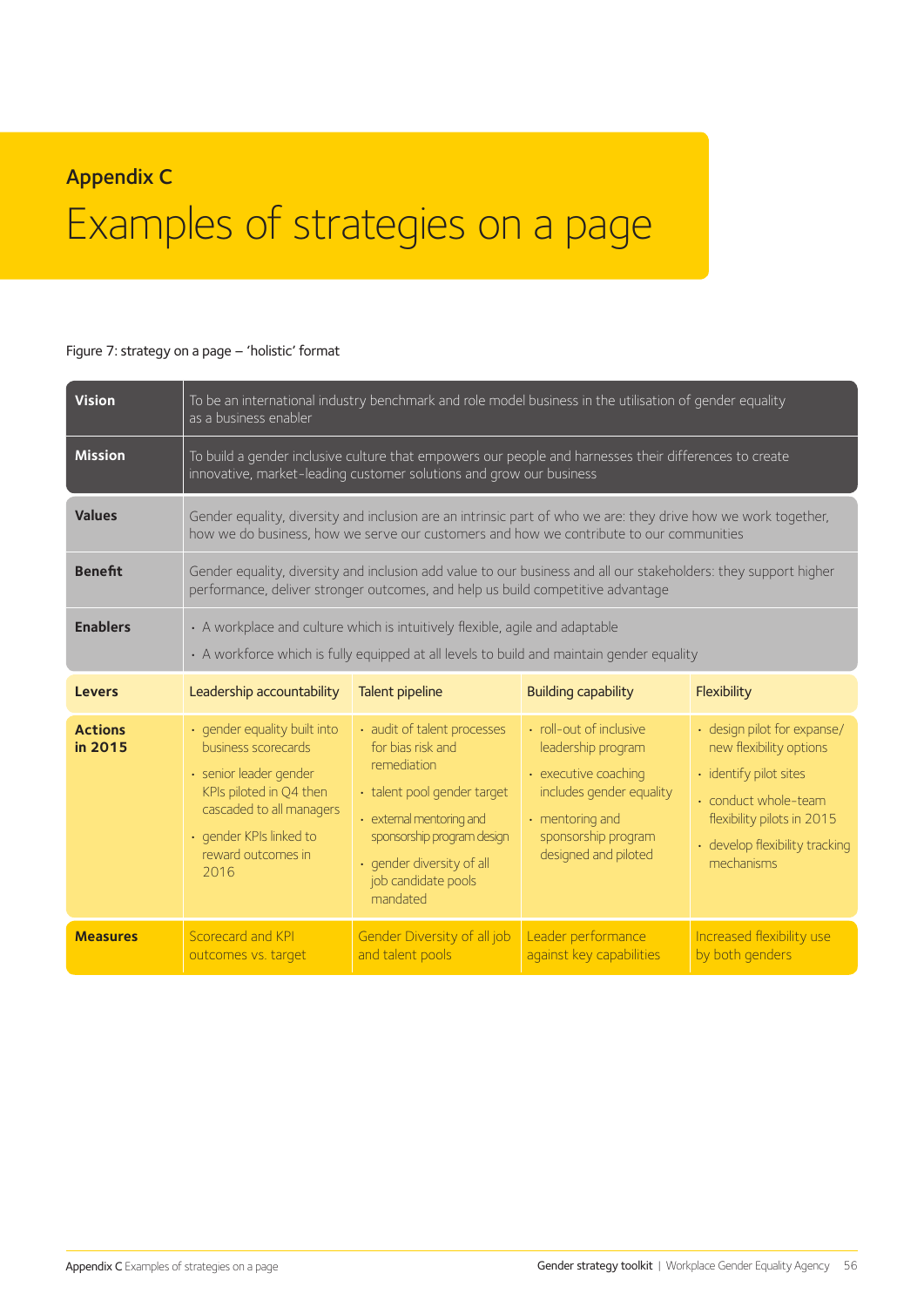#### Figure 8: strategy on a page – 'journey' format



#### Context

- $\rightarrow$  the expectations and needs of customers and other stakeholders are changing (and growing)
- $\rightarrow$  the workforce from which we draw future talent is shrinking, becoming older and more feminised – and has more choices

#### Challenges

• new commercial challenges require leadership which is capable and diverse, and can build a high performing culture and workforce

#### Opportunities

- a sound diversity and inclusion strategy which drives well-targeted and prioritised initiatives, aligned to our business and culture change agenda
- $\rightarrow$  leveraging an inclusive, flexible workplace improves business performance and competitive advantage

## Where do we want to be?

#### Our business

 $\rightarrow$  is an innovative market leader which utilises the diversity of thinking that employees from diverse backgrounds produce in an inclusive culture

#### Our leaders

- $\rightarrow$  hold themselves accountable for gender and other diversity progress and measurable outcomes
- consistently role-model inclusive leadership behaviours

#### Our people

- $\rightarrow$  help create an inclusive, productive workplace
- engage fully, trusting their contribution will be equitably recognised and rewarded
- $\rightarrow$  be ambassadors and recommend us as a great (inclusive) place to work
- $\rightarrow$  lead by example and act as role models for our culture and values



#### **Priorities**

- $\rightarrow$  our strategic priorities will balance level of challenge with return on investment
- $\rightarrow$  we aim to accelerate diversity and inclusion progress until we reach the desired future state
- initiatives will be aligned to business needs and priorities as well as our culture / values

#### Actions

- establish governance and accountability mechanisms
- $\rightarrow$  implement a diversity and inclusion 'dashboard' of key data (qualitative and quantitative) to support action planning
- $\rightarrow$  review our flexibility proposition then pilot and implement improved / new approaches
- strengthen HR systems, policies and processes to integrate diversity, inclusion and flexibility best practice



## track our progress?

#### Measures

#### Leadership accountability

 achievement against gender targets, scorecards and KPIs

#### Measurement and reporting

• achievement rates of post-reporting action items / plans

#### Flexibility

- $\rightarrow$  utilisation of flexibility policy options by gender
- $\rightarrow$  proportion of flexibility requests declined
- parental leave return rate
- $\rightarrow$  parental leave retention rate (1 and 2 years post return to work)

#### Policies and processes

- $\rightarrow$  process outcomes in gender equality, diversity and inclusion terms (e.g. allocation of projects / assignments or customer / client accounts by gender
- $\rightarrow$  redundancy / involuntary exits by gender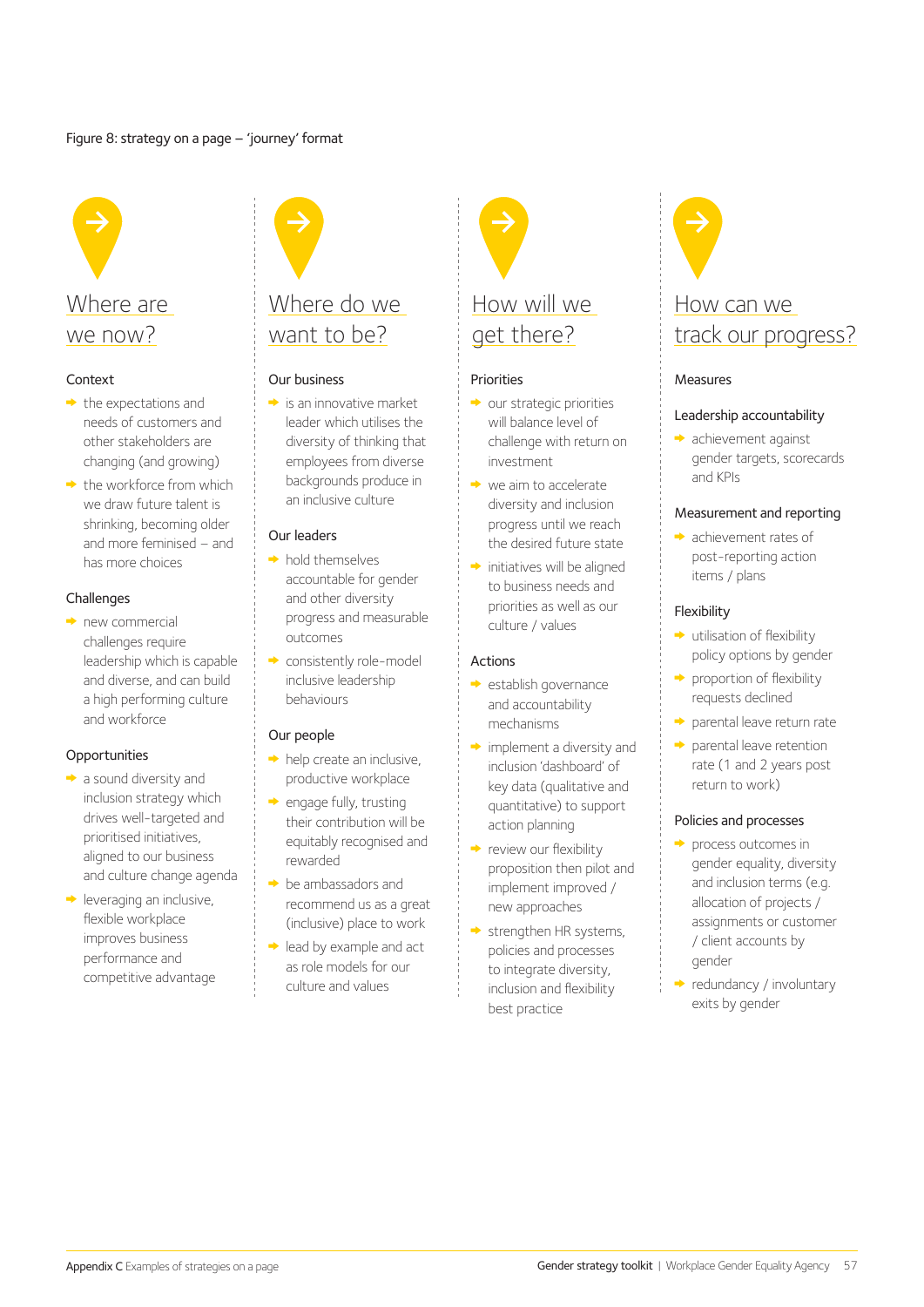#### Figure 9: strategy on a page – 'key focus area' format

| Priority levers >                | Leadership<br>accountability                                                                                 | Talent pipeline                                                                              | Building capability                                                                | Flexibility                                                                                      |
|----------------------------------|--------------------------------------------------------------------------------------------------------------|----------------------------------------------------------------------------------------------|------------------------------------------------------------------------------------|--------------------------------------------------------------------------------------------------|
| Strategic long-term<br>objective | Increase visible<br>leadership accountability<br>for gender equality                                         | Build a representative<br>and sustainably gender<br>diverse talent pipeline to<br>leadership | Grow leader and<br>manager capability<br>to deliver our gender<br>equality vision  | Develop a workplace<br>and culture which fully<br>leverages flexibility as a<br>business enabler |
| Current actions                  | · quarterly diversity<br>dashboard in place<br>• executive team<br>quarterly diversity<br>review established | • our definition of<br>'Talent' and 'high-<br>potential' is defined<br>and communicated      | · inclusive leadership<br>and unconscious bias<br>awareness program<br>piloted     | • flexibility research<br>conducted across all<br>business units and<br>support functions        |
| Future actions                   | · gender diversity<br>metrics to be<br>integrated into<br>business scorecards                                | • audit of Talent<br>identification and<br>development<br>processes for bias                 | · organisation-wide<br>roll-out of above<br>program in 2015<br>according to agreed | · design a framework<br>for piloting expanded<br>or new flexibility<br>options                   |
|                                  | · senior leader gender<br>KPIs to be piloted<br>in Q4                                                        | • talent pool<br>composition target<br>set for each level                                    | schedule<br>· integrate gender<br>equality into                                    | · identify supportive<br>teams for piloting<br>across Australian sites                           |
|                                  | • gender KPIs to be<br>cascaded to all<br>managers once process<br>finalised                                 | • external mentoring<br>and sponsorship<br>program design in<br>place                        | executive coaching<br>program<br>• executive coaches<br>required to submit         | • conduct whole-<br>team flexibility pilots<br>staggered throughout<br>2015                      |
|                                  | · gender KPIs linked to<br>reward outcomes in<br>2016                                                        | · gender diversity of<br>internal and external<br>candidate pools<br>mandated                | gender equality<br>capability statements                                           | · develop mechanisms<br>to track utilisation of<br>all flexibility options                       |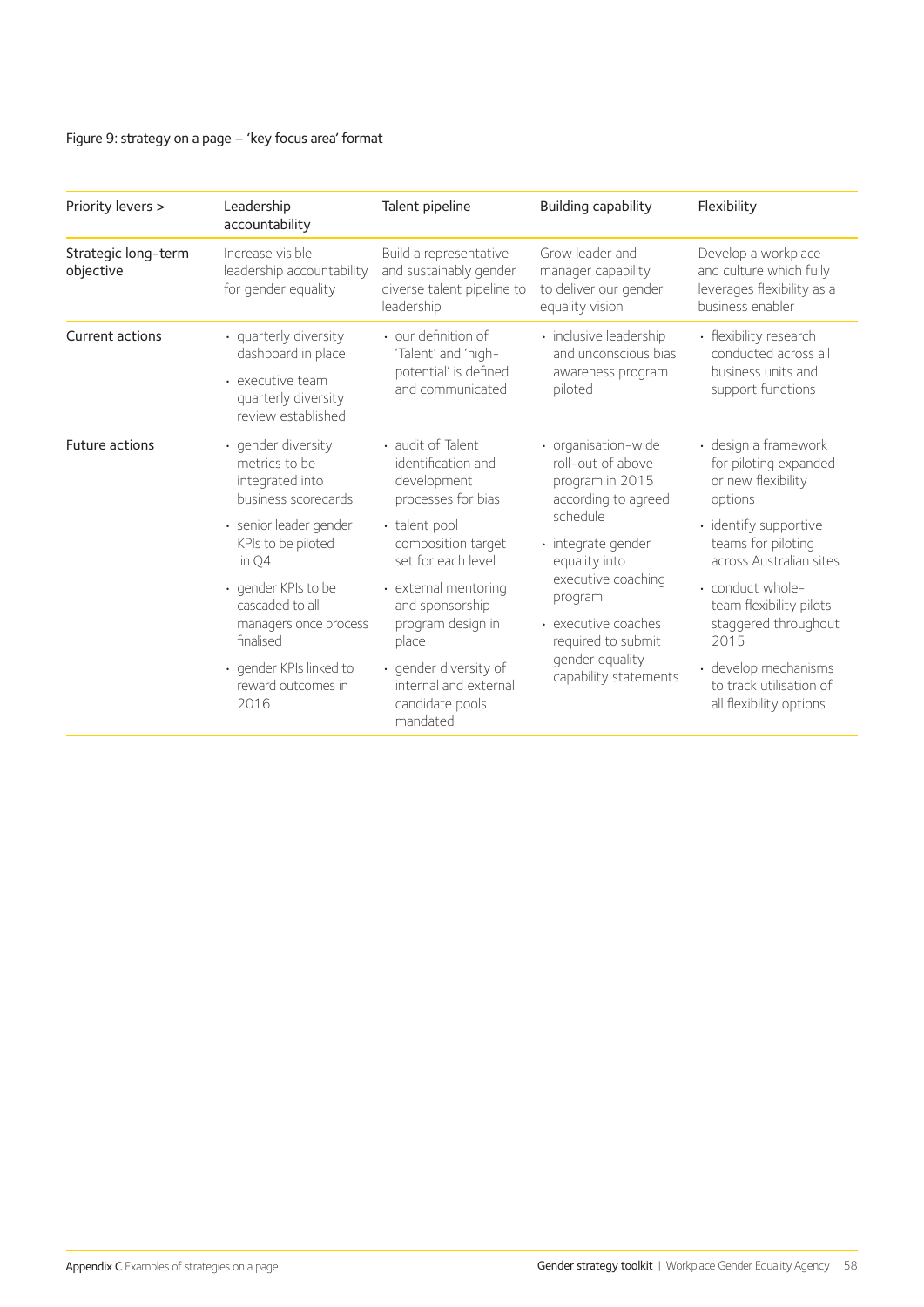#### Figure 9: strategy on a page – stakeholder format

| Workforce   | • Objective: ensure diversity of our employee population fully reflects the communities in which<br>the company operates.<br>• Approach: strengthen design and operation of recruitment, development and promotion processes<br>to increase diversity of candidate pools.<br>• Actions: (1) target non-traditional talent sources through community media and events; (2) source<br>and implement unconscious bias awareness program for all people leaders.                                        |
|-------------|-----------------------------------------------------------------------------------------------------------------------------------------------------------------------------------------------------------------------------------------------------------------------------------------------------------------------------------------------------------------------------------------------------------------------------------------------------------------------------------------------------|
| Workplace   | • Objective: build a workplace and culture that fully embraces and utilises flexibility.<br>• Approach: conduct flexibility pilots in one or more supportive teams in every business unit and function.<br>· Actions: (1) research current practices to identify specific flexibility barriers and enablers; (2) roll-<br>out flexibility workshop for team leaders and managers; (3) design and implement pilots to refine<br>and drive flexibility models.                                        |
| Marketplace | • Objective: to promote gender equality in our industry by strengthening requirements of<br>our potential suppliers in our tendering processes.<br>• Approach: improve current procurement policies and practices to reflect supplier diversity<br>best practice.<br>· Actions: (1) audit procurement practices to identify issues and opportunities for improvement;<br>(2) implement improvements; (3) Roll-out vendor management best practice workshop to all<br>managers who procure services. |